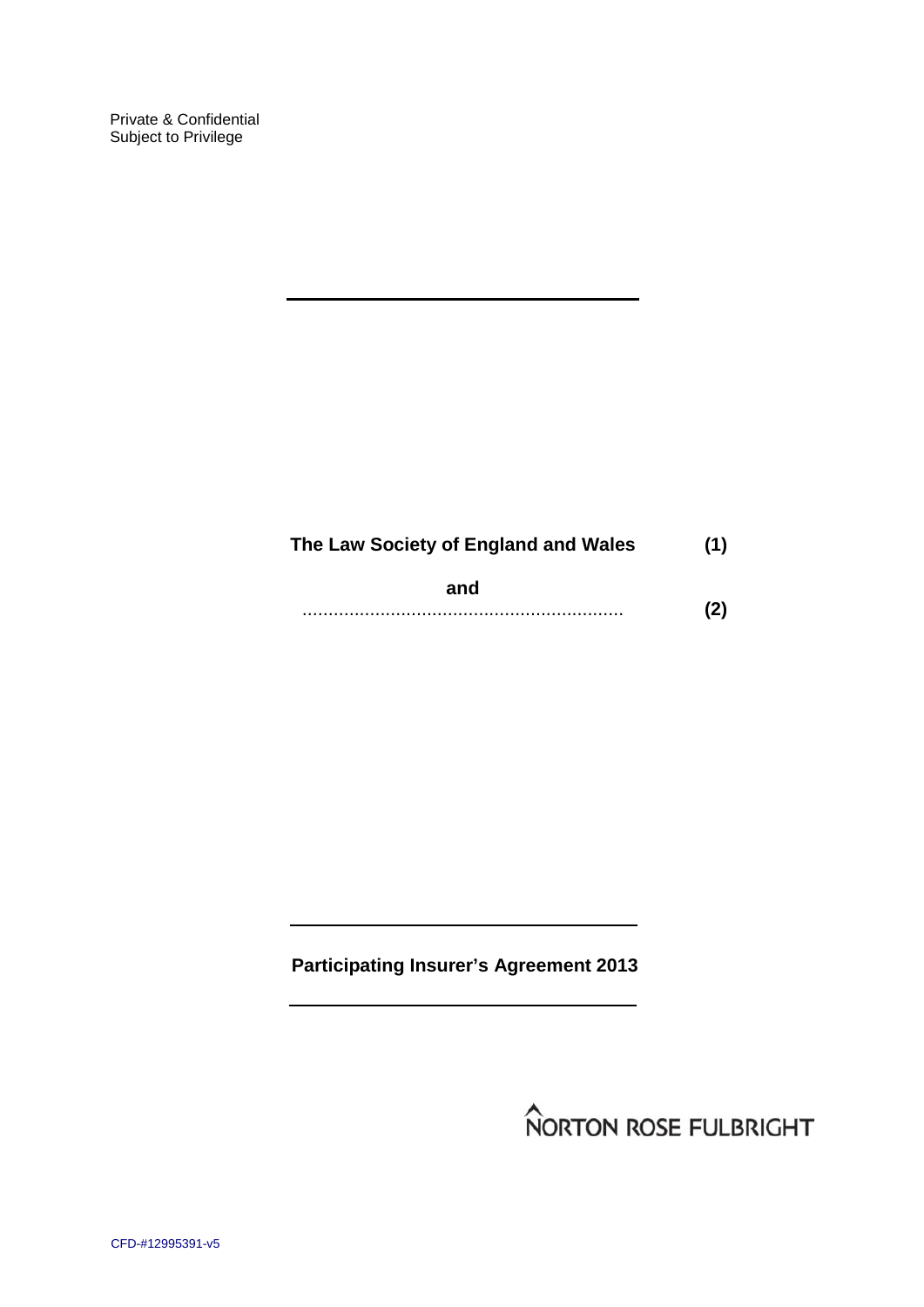# **Details of the Insurer**

<span id="page-1-0"></span>

| <b>Company name</b>                           |                                                            |               |  |
|-----------------------------------------------|------------------------------------------------------------|---------------|--|
| Company/<br>syndicate number                  |                                                            |               |  |
| <b>Registered office</b>                      |                                                            |               |  |
|                                               |                                                            |               |  |
| <b>Telephone</b>                              |                                                            |               |  |
|                                               |                                                            |               |  |
| Fax                                           |                                                            |               |  |
| <b>Principal contact</b>                      |                                                            |               |  |
|                                               | Should contact be via broker only? If yes, place a X here  |               |  |
|                                               |                                                            |               |  |
| <b>Commencement Date:</b>                     | 1 October 2013                                             |               |  |
|                                               |                                                            |               |  |
|                                               | Details for service of notice in accordance with clause 15 |               |  |
| <b>Address</b>                                |                                                            |               |  |
| Fax                                           |                                                            |               |  |
| <b>Contact name</b>                           |                                                            |               |  |
|                                               | Details to appear in Law Society publications              |               |  |
| Company/trading                               |                                                            |               |  |
| name                                          |                                                            |               |  |
| <b>Postal address</b>                         |                                                            |               |  |
|                                               |                                                            |               |  |
| <b>Contact names:</b>                         | <b>Underwriting</b>                                        | <b>Claims</b> |  |
| <b>Telephone</b>                              |                                                            |               |  |
| Fax*                                          |                                                            |               |  |
| E-mail address*                               |                                                            |               |  |
| Website address*                              |                                                            |               |  |
| <b>Credit rating and</b><br>insurer financial |                                                            |               |  |
| strength rating<br>(or state if none)         |                                                            |               |  |
| Name of rating                                |                                                            |               |  |
| agency                                        |                                                            |               |  |
|                                               |                                                            |               |  |

*\* optional*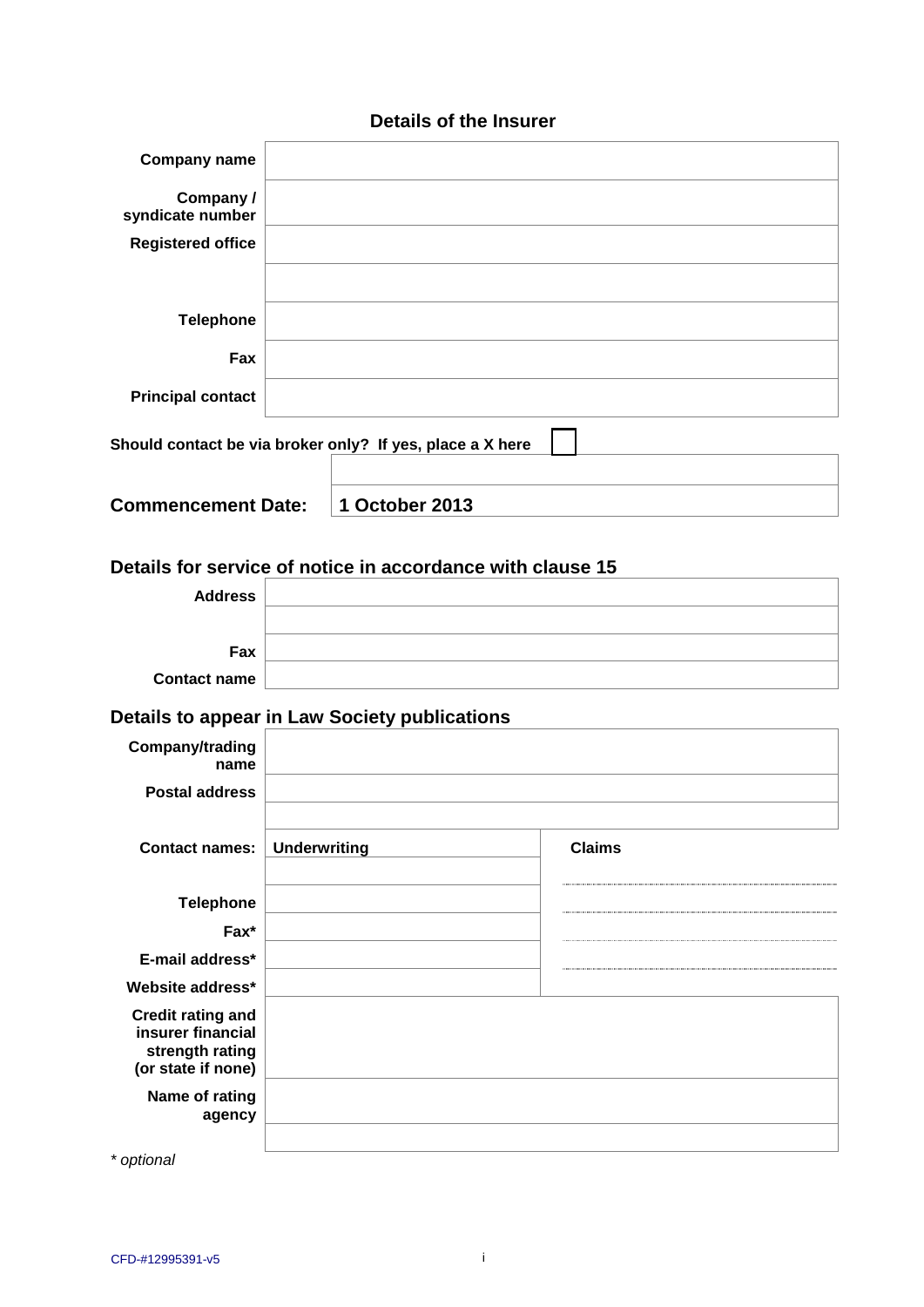# **Contents**

| <b>Clause</b> |                                                                                           | Page |
|---------------|-------------------------------------------------------------------------------------------|------|
| 1             |                                                                                           |      |
| $\mathbf{2}$  |                                                                                           |      |
| 3             |                                                                                           |      |
| 4             | Multi-year Policies and Firms in the Extended Indemnity Period or the Cessation Period  8 |      |
| 5             |                                                                                           |      |
| 6             |                                                                                           |      |
| 7             |                                                                                           |      |
| 8             |                                                                                           |      |
| 9             |                                                                                           |      |
| 10            |                                                                                           |      |
| 11            |                                                                                           |      |
| 12            |                                                                                           |      |
| 13            |                                                                                           |      |
| 14            |                                                                                           |      |
| 15            |                                                                                           |      |
| 16            |                                                                                           |      |
| 17            |                                                                                           |      |
| 18            |                                                                                           |      |
| 19            |                                                                                           |      |
| 20            |                                                                                           |      |
|               |                                                                                           |      |

| Appendix 1 SRA Minimum Terms and Conditions of Professional Indemnity Insurance 28 |  |
|------------------------------------------------------------------------------------|--|
|                                                                                    |  |
|                                                                                    |  |
|                                                                                    |  |
|                                                                                    |  |
|                                                                                    |  |
|                                                                                    |  |
|                                                                                    |  |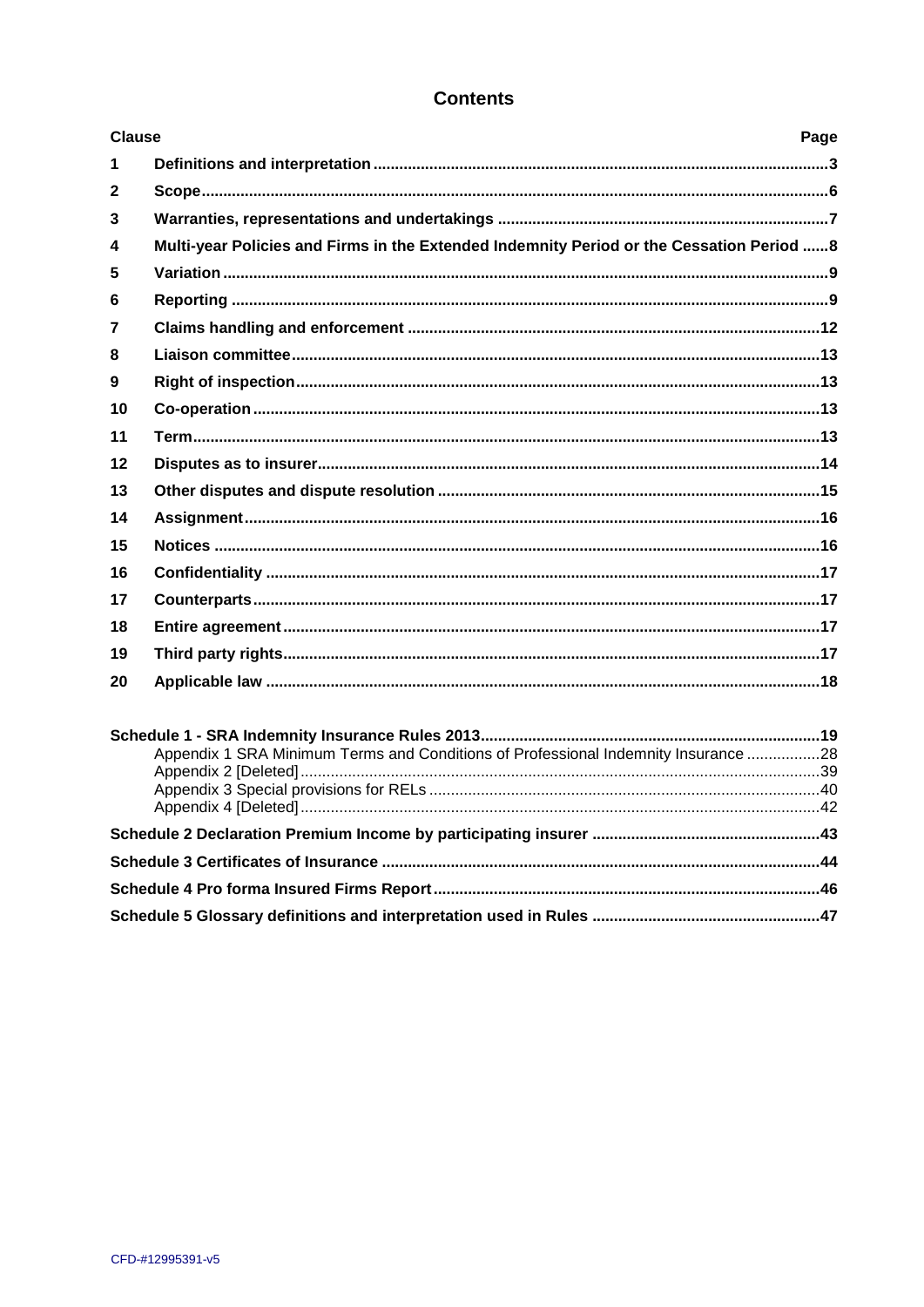#### **THIS AGREEMENT** is made on **BETWEEN:**

- (1) **THE LAW SOCIETY OF ENGLAND AND WALES**, as established by a Royal Charter in 1845 and currently located at 113 Chancery Lane, London WC2A 1PL (the **Law Society**);
- (2) the company details of which are set out on pag[e i](#page-1-0) (the **Insurer**).

#### **WHEREAS**

- (A) The Council of the Law Society has, in exercise of its powers under, inter alia, section 37 Solicitors Act 1974 made Rules (in this Agreement referred to as the Rules) concerning indemnity against civil liability incurred by, amongst others, solicitors in private practice in England and Wales.
- (B) Pursuant to the Rules, Firms are required to take out professional indemnity insurance on at least the Minimum Terms with an Authorised Insurer which has entered into a Participating Insurer's Agreement with the Law Society.
- (C) The purpose of this Agreement is to set out the terms and conditions on which the Insurer may provide professional indemnity insurance to Firms as required under the Rules and in particular the terms on which it may issue Policies, shall comply with the Claims Handling Guidelines, and related matters.

## **IT IS AGREED AS FOLLOWS**

## **1 Definitions and interpretation**

1.1 In this Agreement, unless the context requires otherwise:

**Act** means the Solicitors Act 1974

#### **Authorised Insurer** means:

- (a) a person who has permission under Part IV of the Financial Services and Markets Act 2000 to effect or carry out contracts of insurance of a relevant class;
- (b) a person who carries on an insurance market activity, within the meaning of section 316(3) of that Act;
- (c) an EEA Firm of the kind mentioned in paragraph 5(d) of Schedule 3 to that Act, which has permission under paragraph 15 of that Schedule (as a result of qualifying for authorisation under paragraph 12 of that Schedule) to effect or carry out contracts of insurance of a relevant class; or
- (d) a person who does not fall within paragraph (a), (b) or (c) and who may lawfully effect or carry out contracts of insurance of a relevant class in a member state other than the United Kingdom

where relevant class has the meaning set out in section 87(1B) of the Act and provided that this definition must be read with section 22 of the Financial Services and Markets Act 2000, any relevant order under that section and Schedule 2 to that Act

**business day** means a day (other than a Saturday or Sunday) on which banks are open for the transaction of normal business in London

**Cessation Period** has the meaning given in the Glossary

**Claims Handling Guidelines** means the guidelines referred to in clause [7.1](#page-12-0) as they may be issued by the Law Society from time to time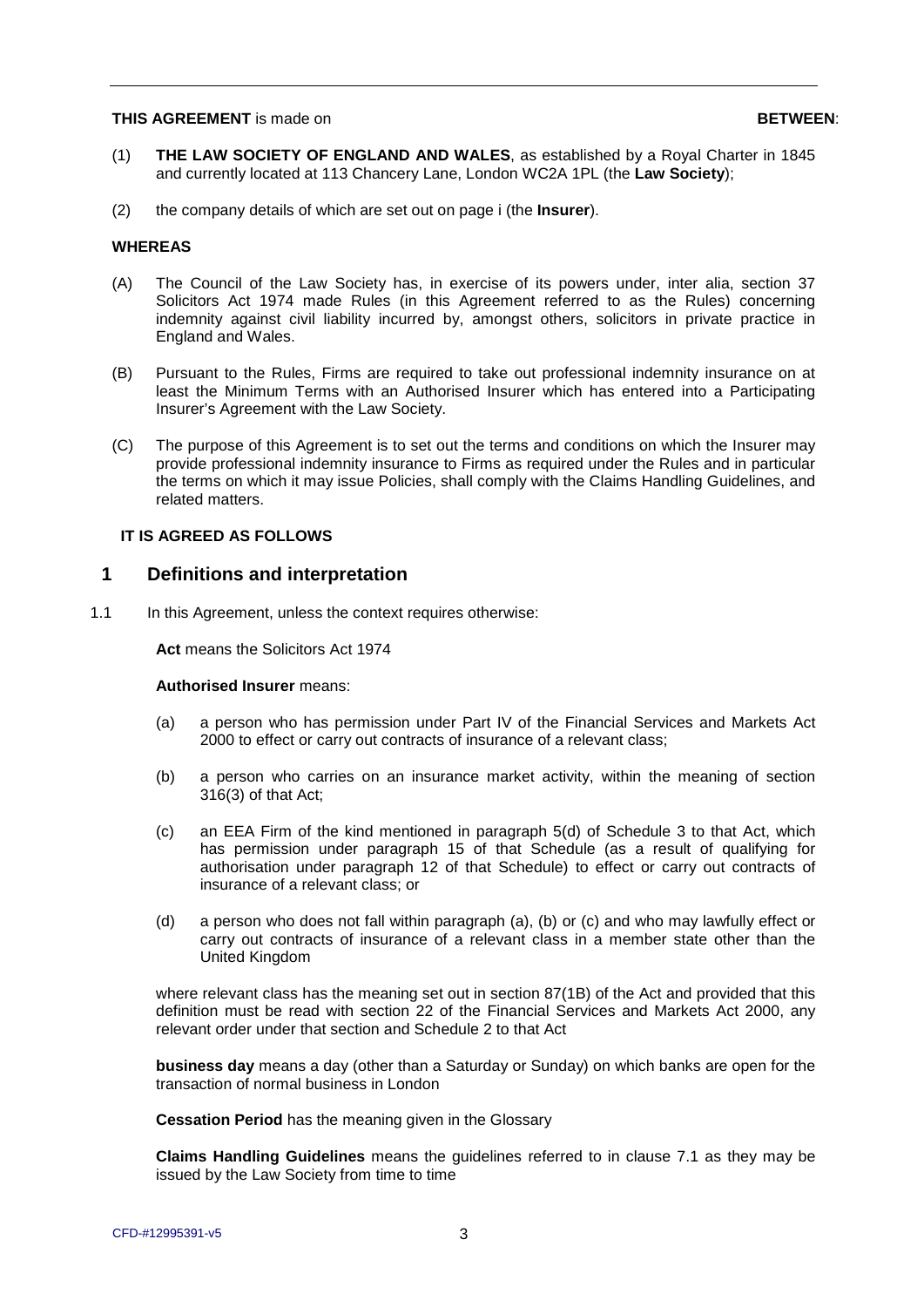**Claims Report** means a report issued in accordance with clause [6.7](#page-11-0)

**Commencement Date** means the first date on which Policies written by the Insurer may incept, being the date set out on page [i](#page-1-0)

**Declaration Premium Income** means the aggregate of Premium Payable in respect of each Policy issued in the Indemnity Period commencing on 1 October 2013 by the Insurer to the extent that such premium relates to cover required in accordance with the Minimum Terms

**Extended Indemnity Period** has the meaning given in the Glossary

**Firm** has the meaning given in the Glossary

**Glossary** means the SRA Handbook Glossary [2012] as made by the Solicitors Regulation Authority Board, those provisions of which are relevant for the Rules as at 1 October 2013 being set out in [Schedule](#page-47-0) 5 to this Agreement

**Indemnity Period** means the period of one year starting on 1 September 2000, 2001 or 2002, the period of 13 calendar months starting on 1 September 2003, the period of one year starting on 1 October in any subsequent calendar year, or such other period as may be set out in the Rules

**Insolvency Event** means in relation to a Participating Insurer:

- (a) the appointment of a provisional liquidator, administrator, receiver or an administrative receiver; or
- (b) the approval of a voluntary arrangement under Part 1 of the Insolvency Act 1986 or the making of any other form of arrangement, composition or compounding with its creditors generally; or
- (c) the passing of a resolution for voluntary winding up where the winding up is or becomes a creditors' voluntary winding up under Part IV of the Insolvency Act 1986; or
- (d) the making of a winding up order by the court; or
- (e) the making of an order by the court reducing the value of one or more of the Insurer's contracts under section 377 of the Financial Services and Markets Act 2000; or
- (f) the occurrence of any event analogous to any of the foregoing Insolvency Events in any jurisdiction outside England and Wales

**Insurance Premium Tax** means the tax charged in accordance with Part III Finance Act 1994 or any tax of a similar nature introduced in substitution for, or in addition thereto (including any equivalent taxes payable in a jurisdiction outside the United Kingdom)

**Liaison Committee** means the committee referred to in claus[e 8.1](#page-13-0)

**Minimum Terms** means the minimum terms and conditions with which a Policy is required to comply, being the terms and conditions required from time to time under the Rules

**multi-year Policy** has the meaning given in clause [4.1](#page-8-0)

**Offer** means any offer to issue a Policy or quotation for a Policy

**Participating Insurer** means any Authorised Insurer which has entered into an agreement with the Law Society to be a Participating Insurer which remains in force for the purpose of effecting new Policies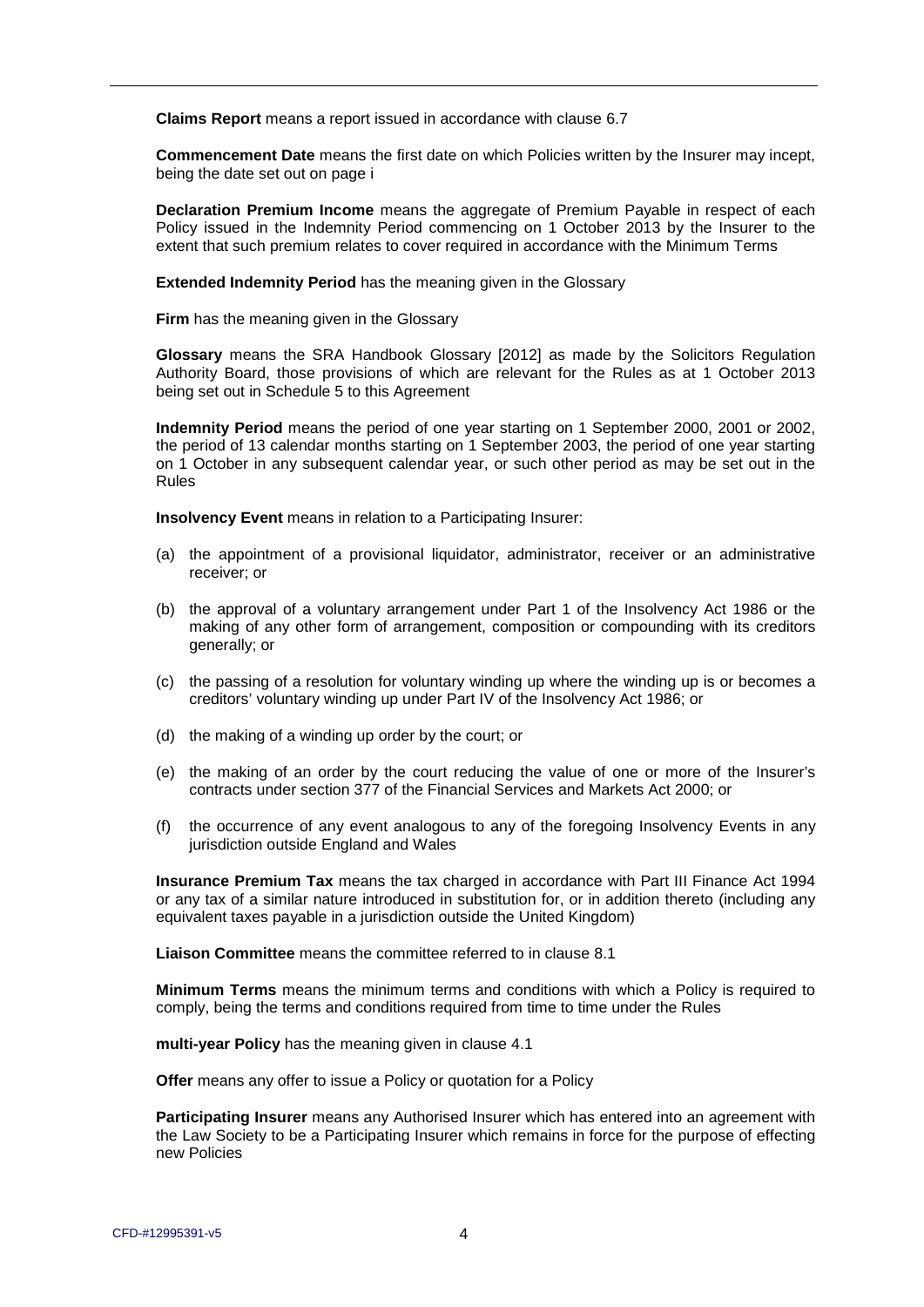**Policy** means a contract of professional indemnity insurance made between the Insurer (whether alone or together with other Participating Insurers) and a Firm complying with the Minimum Terms in accordance with clause [2.2](#page-6-0)

**Policy Period** means the period of insurance in respect of which risks may attach under a Policy, but excluding the Extended Indemnity Period and the Cessation Period

**Premium Payable** means the amount of the premium (including all levies and charges relating to a Policy) due from a Firm to a Participating Insurer (excluding any amount in respect of Insurance Premium Tax) in respect of any Policy issued in the Indemnity Period commencing on 1 October 2013, whether or not actually received by that Participating Insurer, less any amount due to any intermediary acting as agent of the Firm for the purpose of obtaining the professional indemnity insurance but only to the extent that such amount relates to the placing of cover required in accordance with the Minimum Terms and no deduction shall be made of any amount payable to any intermediary in respect of any service which the intermediary provides to, for or on behalf of (whether as agent or otherwise) a Participating Insurer including, without limitation, insurer's services brokerage, market services agreement commission, claim handling fee, fee for the production of documentation, pursuant to any other work transfer arrangement or otherwise arising or any Value Added Tax in respect of such service

**Qualifying Insurer** means an Authorised Insurer which has entered into a Qualifying Insurer's Agreement with the Society

**Qualifying Insurer's Agreement** means an agreement setting out the terms and conditions on which a Qualifying Insurer was entitled to provide professional indemnity insurance to solicitors and others in private practice in England and Wales on or before 30 September 2012

**Records** means all documents and records of the Insurer in whatever form relating to current and expired Policies issued by the Insurer or to which the Insurer has subscribed

**Reporting Protocol** and **Referral Protocol** each means the protocol of that name referred to in claus[e 6.1](#page-9-0) as may be issued by the Law Society from time to time

**Rules** means the SRA Indemnity Insurance Rules 2013 as from time to time modified or amended, the current version of which is set out in [Schedule](#page-19-0) 1

**Run-off Date** means the date referred to in clause [11.4](#page-14-0)

**Run-off Firm** means a Firm which has ceased to practise in circumstances where, in accordance with paragraph [5.4](#page-34-0) of the Minimum Terms, run-off cover is not required to be provided by any Participating Insurer

**Run-off Insurer** means an Insurer which has ceased to be a Participating Insurer by virtue of clause [11](#page-13-1)

**Value Added Tax** means value added tax as charged in accordance with the provisions of the Value Added Tax Act 1994 or any tax of a similar nature introduced in substitution for, or in addition thereto.

- 1.2 In this Agreement, unless the context requires otherwise:
- 1.2.1 references to a clause or schedule are to a clause of, or a schedule to, this Agreement, references to this Agreement include its schedules and references to a part or paragraph are to a part or paragraph of a schedule to this Agreement;
- 1.2.2 references to this Agreement or any other document or to any specified provision of this Agreement or any other document are to this Agreement, that document or that provision as in force for the time being and as amended from time to time;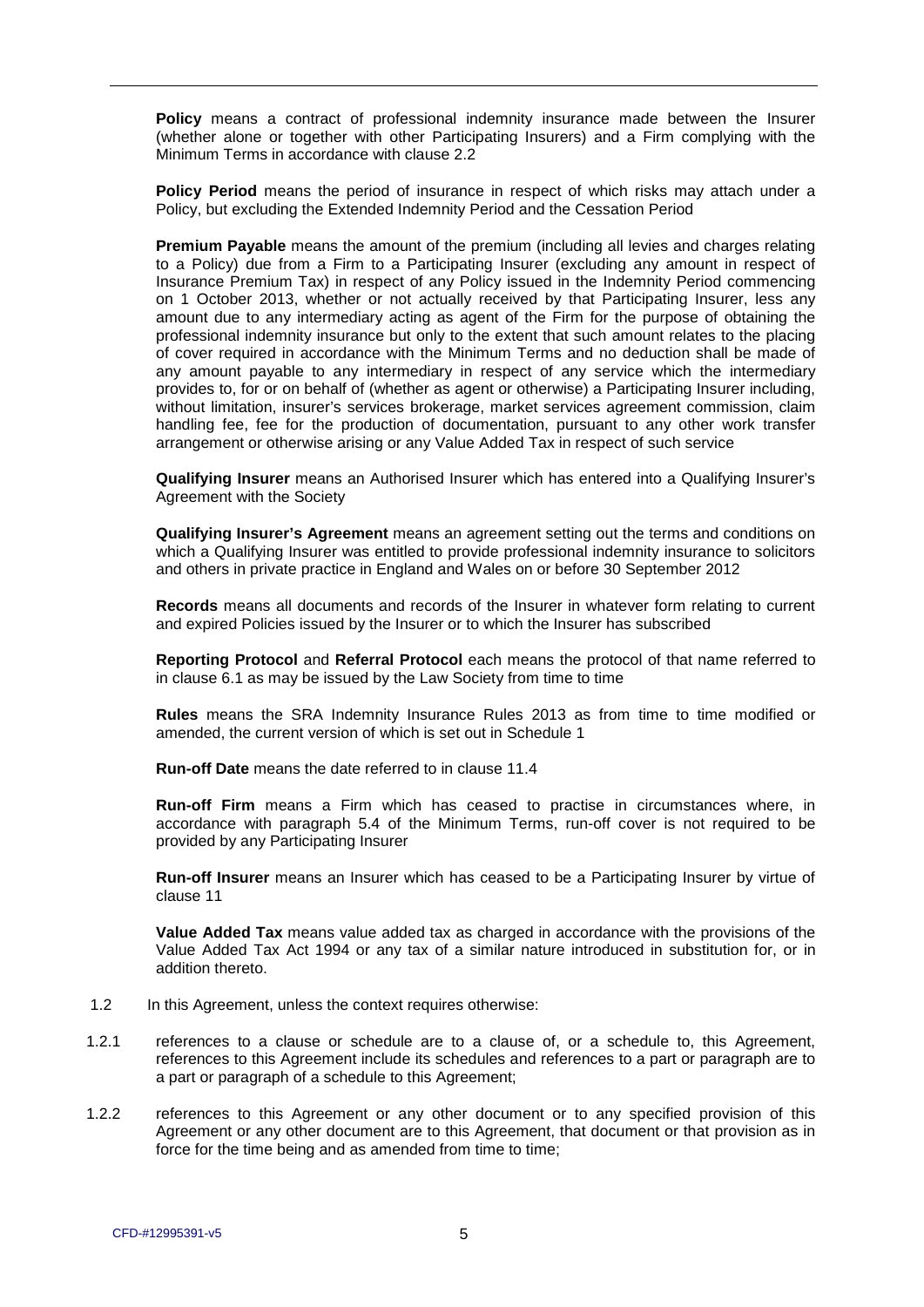- 1.2.3 the singular includes the plural and *vice versa*, words importing a gender include every gender and references to persons include bodies corporate, partnerships and other unincorporated associations or bodies of persons;
- 1.2.4 the contents table and the headings to clauses schedules parts and paragraphs are inserted for reference only and shall be ignored in interpreting this Agreement;
- 1.2.5 a reference to any statute, statutory provision, code or regulation includes:
	- (a) any subordinate legislation (as defined by section 21(1) Interpretation Act 1978) made under it; and
	- (b) any provision which it has superseded or re-enacted (with or without modification) or amended, and any provision superseding it or re-enacting it (with or without modification) or amending it, either before or at the date of this Agreement, or after the date of this Agreement;
- 1.2.6 references to the Law Society and to the Council include the Solicitors Regulation Authority, and any body or person which succeeds in whole or in part to the functions of the Law Society, the Council or the Solicitors Regulation Authority and any delegate of the Law Society, the Council, the Solicitors Regulation Authority or any such body or person.

## **2 Scope**

- <span id="page-6-1"></span>2.1 The Insurer, having agreed to be bound in accordance with the terms of this Agreement, may issue Policies incepting at any time on or after the Commencement Date and before the Run-off Date to Firms on the terms set out in this Agreement.
- <span id="page-6-0"></span>2.2 Each Policy issued by the Insurer shall provide cover which complies at all times during the currency of the Policy (subject to clause [4.1\)](#page-8-0) with the Minimum Terms in force on the later of the date on which:
	- (a) the Policy incepts;
	- (b) any extension to the Policy Period takes effect; or
	- (c) the Policy is renewed or replaced.
- 2.3 The Insurer shall issue (or procure the issuing of) a certificate in the form set out in Part A or Part B of [Schedule](#page-44-0) 3 (as the case may require) to each Firm in respect of each Policy issued, renewed or replaced or where the Policy Period is extended (as the case may be) to that Firm by the Insurer within 20 business days of such inception, extension, renewal or replacement of the Policy.
- 2.4 Clause [2.2](#page-6-0) shall not limit the right of the Insurer to issue any policy of insurance to a Firm in addition to (and without prejudice to the terms of) any Policy required under the Rules to be held by that Firm.
- 2.5 The Insurer may underwrite Policies jointly with one or more other insurers, provided that each insurer underwriting any such Policy is a Participating Insurer at the date on which the Policy incepts, and provided that the Policy is fully underwritten by Participating Insurers.

Where the Insurer underwrites any Policies jointly on an excess of loss basis, it may do so only in the layers set out below: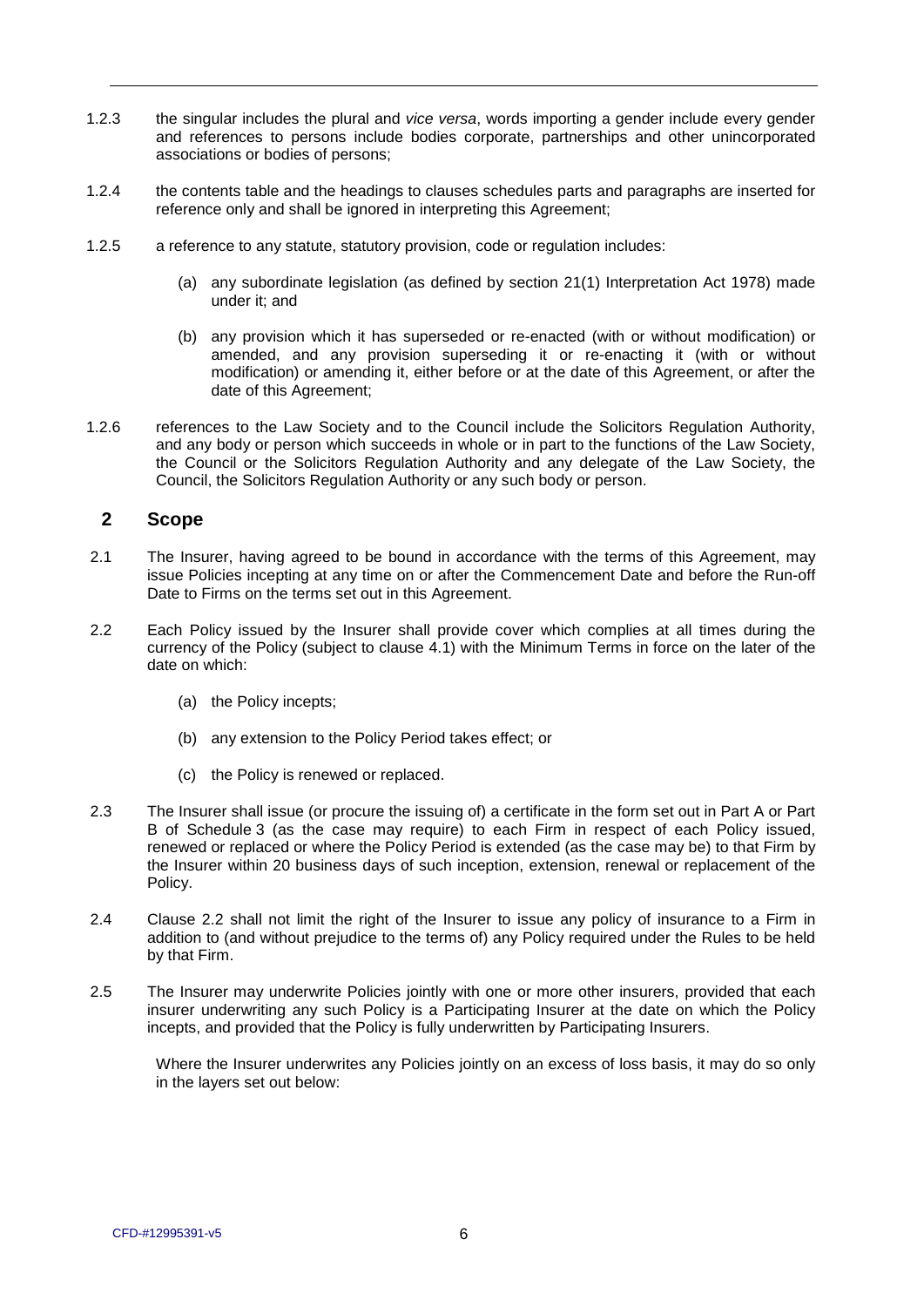|            | Indemnity Limit under Policy Permitted primary layer(s) under Policy | <b>Permitted excess layer(s) under Policy</b>                      |
|------------|----------------------------------------------------------------------|--------------------------------------------------------------------|
| £2 million | £1 million                                                           | £1 million excess of £1 million                                    |
| £3 million | £1 million                                                           | £2 million excess of £1 million<br>£1 million excess of £1 million |
|            | £2 million                                                           | £1 million excess of £2 million                                    |

- 2.6 Where the Insurer is the Lead Insurer (as defined in the Minimum Terms) it shall act as such including, without limitation, being responsible for the conduct of claims, advancing defence costs and compromising and arranging for the payment of claims, and it shall be responsible for meeting the reporting requirements set out in clause [6](#page-9-1) in relation to the Policy. For the avoidance of doubt, the liability of the Insurer under any Policy shall not be increased by virtue only of the fact that it is acting as Lead Insurer.
- 2.7 The Insurer may not, under the terms on which it offers to issue any Policy or provides any quotation to a Firm (or to any intermediary in respect of a Firm), require that that Firm takes out any other policy (of whatever type or description) with the Insurer, or any other person. The Insurer shall provide each Offer in respect of the cover a Firm is required to maintain under the Rules on a separate and standalone basis from any other offer or quotation of insurance. Where the Insurer provides an Offer for insurance that a Firm is required to maintain under the Rules for a limit of cover which is greater than that required under the Rules, the Insurer shall provide a separate and standalone Offer for the limit of cover equal to that required under the Rules to be maintained by the Firm requesting cover. Each Offer shall state clearly on its face that the Firm is not required to purchase any other insurance in order to accept the Offer in respect of the cover that the Firm is required to maintain under the Rules. The Insurer shall instruct and use its best endeavours to secure that each intermediary to which it provides an Offer in respect of a Firm, provides that Offer to the Firm on the same standalone basis and make it clear that it is not dependent on the Firm's acceptance of any other contract of insurance. Where the Insurer provides an Offer in respect of the cover a Firm is required to maintain under the Rules, it shall not decline to issue the Policy where the Firm declines to purchase any other contract of insurance.
- <span id="page-7-0"></span>2.8 In the event of an inconsistency between the Minimum Terms and the terms of any Policy, the Insurer shall not be entitled to construe the Policy in a way that does not give full effect to the Minimum Terms, and shall, if and to the extent required, amend the terms of any Policy so that such Policy does give full effect to the Minimum Terms.
- <span id="page-7-1"></span>2.9 Clause [2.8](#page-7-0) shall be directly enforceable against the Insurer by any insured in his own right, where that insured is required under the Minimum Terms to be insured under a Policy with the Insurer, in accordance with the Contracts (Rights of Third Parties) Act 1999 in relation to that Policy.
- 2.10 Clause [2.9](#page-7-1) shall be without limitation to the right of the Law Society and the Insurer at any time and from time to time to vary the terms of, or terminate, this Agreement without reference to any third party.

# **3 Warranties, representations and undertakings**

- <span id="page-7-2"></span>3.1 The Insurer warrants and represents to the Law Society that, both as at the date of this Agreement and as a continuing warranty and representation for the duration of this Agreement:
	- (a) it is an Authorised Insurer for the purposes of both effecting and carrying out contracts of insurance; and
	- (b) it shall effect and carry out Qualifying Insurance and shall otherwise conduct its operations and activities in relation thereto at all times in compliance with all applicable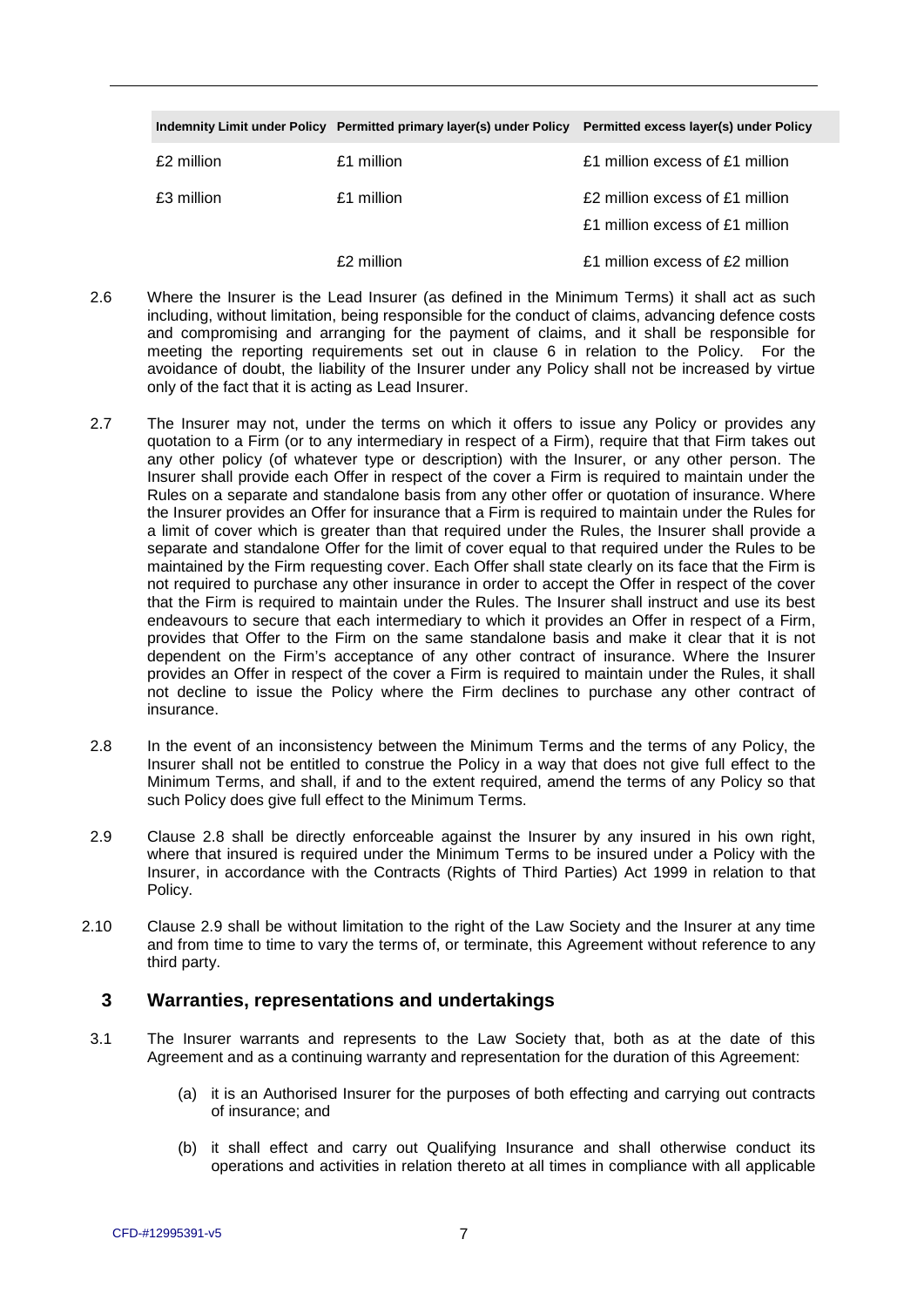laws and regulations, including but not limited to applicable provisions of the Sex Discrimination Act 1975, the Race Relations Act 1976, the Sex Discrimination Act 1986, the Disability Discrimination Act 1995 and the Equality Act 2010.

- <span id="page-8-3"></span>3.2 The Insurer undertakes that it shall notify the Law Society in writing immediately if, at any time after the date of this Agreement:
- 3.2.1 the warranty set out in clause [3.1](#page-7-2) ceases to be true in any respect; or
- 3.2.2 it is the subject of an Insolvency Event.

#### **Agency arrangements**

3.3 The Insurer undertakes to use its best endeavours to procure that any intermediary acting as its agent in any dealing with a Firm in relation to arranging or effecting a Policy discloses to the Firm, by means of a clear and prominent statement in writing, the fact that it is acting as agent for the Insurer, and whether it does so on an exclusive basis, whether or not it also acts as agent for the Firm.

# **4 Multi-year Policies and Firms in the Extended Indemnity Period or the Cessation Period**

#### **Multi-year Policies**

- <span id="page-8-0"></span>4.1 The Insurer may issue a Policy in one Indemnity Period which expires in any subsequent Indemnity Period (a **multi-year Policy**) provided that:
- 4.1.1 the terms of the multi-year Policy permit any variation that may be required in order to reflect any change in the Minimum Terms or in the Rules (whether or not in return for an additional premium), and the Insurer shall give effect to any such variation with effect from the date that the Law Society may require under claus[e 5;](#page-9-2)
- 4.1.2 the Insurer shall give effect to any such variation from the date on which the change in the Minimum Terms or in the Rules (as the case may be) comes into effect to the extent required to give effect to that change; and
- 4.1.3 the Insurer remains a Participating Insurer in each of the subsequent Indemnity Periods covered by the multi-year Policy and, as and when required to do so by the Law Society, enters into the standard form Participating Insurer's Agreement from time to time in respect of each subsequent Indemnity Period covered by the multi-year Policy.

## **Firms in the Extended Indemnity Period or the Cessation Period**

- <span id="page-8-2"></span>4.2 Where the Insurer issues a Policy to a Firm that is in the Extended Indemnity Period or Cessation Period under another Policy:
- 4.2.1 the Policy issued by the Insurer must have an inception date which is the date on which the Firm entered the Extended Indemnity Period in accordance with such other Policy;
- 4.2.2 the Policy may not exclude or limit the liability of the Insurer by reason of the cover provided to the Firm in respect of the Extended Indemnity Period or Cessation Period under such other Policy, including (without limitation), in respect of any claims made or circumstances notified to the insurer on risk during such period;
- <span id="page-8-1"></span>4.2.3 the Insurer waives any right to claim contribution from the insurer on risk during the Extended Indemnity Period and/or Cessation Period in respect of any liability that the Insurer may have under the Policy in respect of such period; and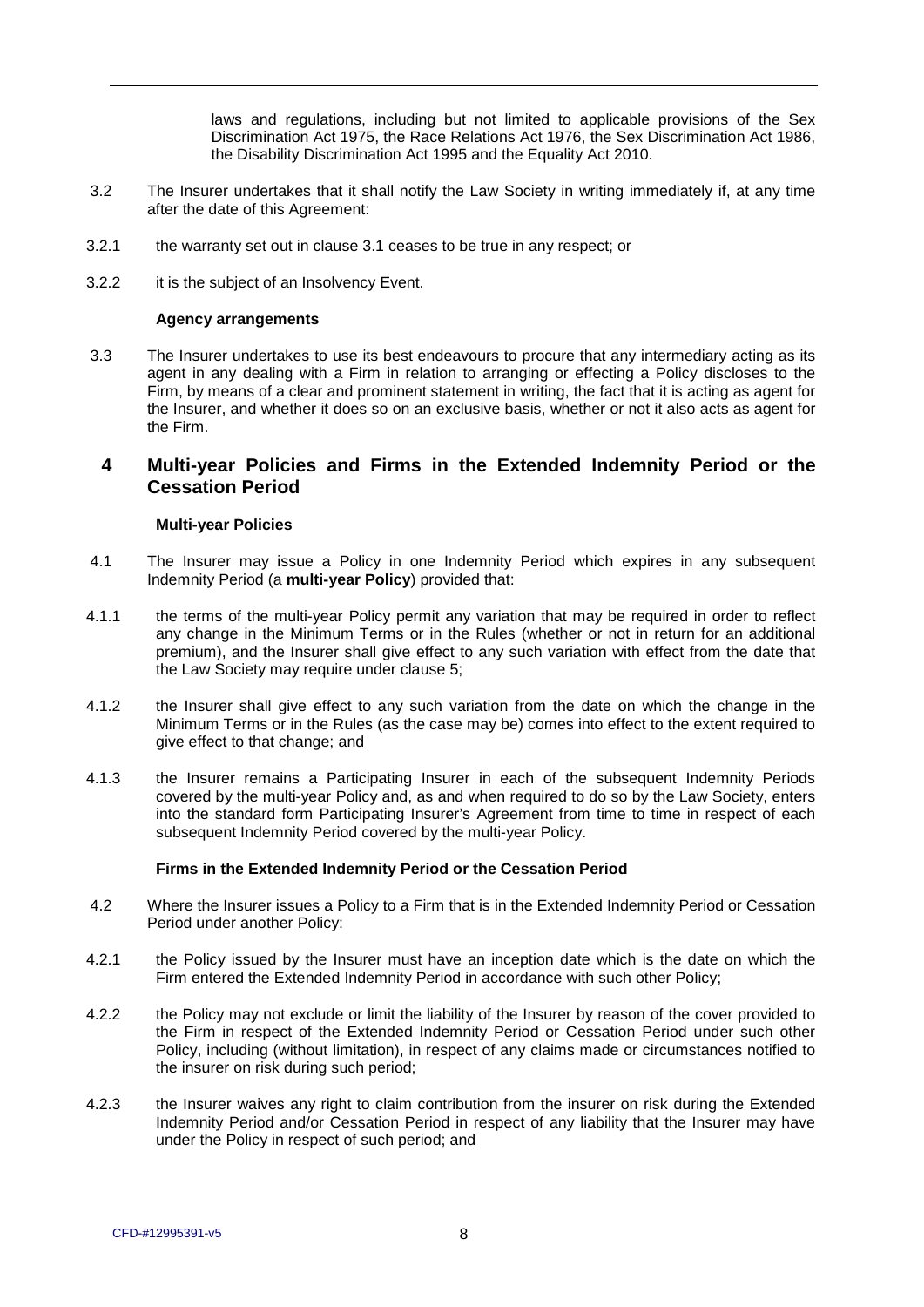- <span id="page-9-3"></span>4.2.4 the Insurer agrees to reimburse the insurer on risk during the Extended Indemnity Period and/or Cessation Period in respect of any costs it has incurred in respect of any claims made or circumstances notified to it during such period.
- <span id="page-9-8"></span>4.3 Clause [4.2.3](#page-8-1) and [4.2.4](#page-9-3) shall be directly enforceable against the Insurer by any insurer on risk in respect of the Extended Indemnity Period or Cessation Period in accordance with the Contracts (Rights of Third Parties) Act 1999 in relation to that Policy and such right shall be without limitation to the right of the Law Society and the Insurer at any time and from time to time to vary the terms of, or terminate, this Agreement without reference to any third party.
- 4.4 Save in the circumstances described in clause [4.2,](#page-8-2) the Insurer may issue a Policy with an inception date or deemed inception date up to but no more than 30 days prior to the date on which the contract of insurance is made with the Insurer. However, if the contract is made between 1 October 2013 and 30 October 2013 (both dates inclusive), the Insurer may issue a Policy with an inception date or deemed inception date prior to the date on which the contract is made but no earlier than 1 October 2013.

## <span id="page-9-2"></span>**5 Variation**

- <span id="page-9-4"></span>5.1.1 The Insurer shall vary the terms of each Policy to give effect to any variation to the Rules, the Glossary and/or the Minimum Terms, such variation to be implemented by the Insurer at the earliest of:
	- (a) the start of the Policy Period next following the Commencement Date; or
	- (b) the date of any renewal or replacement of the Policy or any extension to the Policy Period; or
	- (c) the date falling 12 months after the Commencement Date.
- 5.2 Notwithstanding, clause [5.1.1,](#page-9-4) the Law Society may, where it considers it necessary, vary the terms of any of the Rules, the Glossary, the Minimum Terms or this Agreement during an Indemnity Period and such variation shall be effective from the date falling 2 months after such variation is notified in writing to each Participating Insurer and (if and to the extent that the Law Society considers it appropriate) to Firms.
- 5.3 The Law Society shall, so far as reasonably practicable, present any proposed variation to the Rules, the Minimum Terms or this Agreement to the Liaison Committee for consultation before giving notice of such variation.

# <span id="page-9-1"></span>**6 Reporting**

## **General reporting obligations**

- <span id="page-9-0"></span>6.1 If, in the course of dealing with any Firm:
- <span id="page-9-6"></span><span id="page-9-5"></span>6.1.1 the Insurer becomes aware of:
	- (a) a material inaccuracy in a proposal form; or
	- (b) any matter or circumstances that would entitle it to avoid or repudiate a Policy but for the provisions of clause [4.1](#page-31-0) of the Minimum Terms (and/or the corresponding terms of the Policy);

other than, in either case, where the Insurer believes any relevant act or omission on the part of the Firm to have been innocent, or

<span id="page-9-7"></span>6.1.2 the Insurer suspects or becomes aware of dishonesty or fraud on the part of that Firm or any insured under that Firm's Policy and as a result: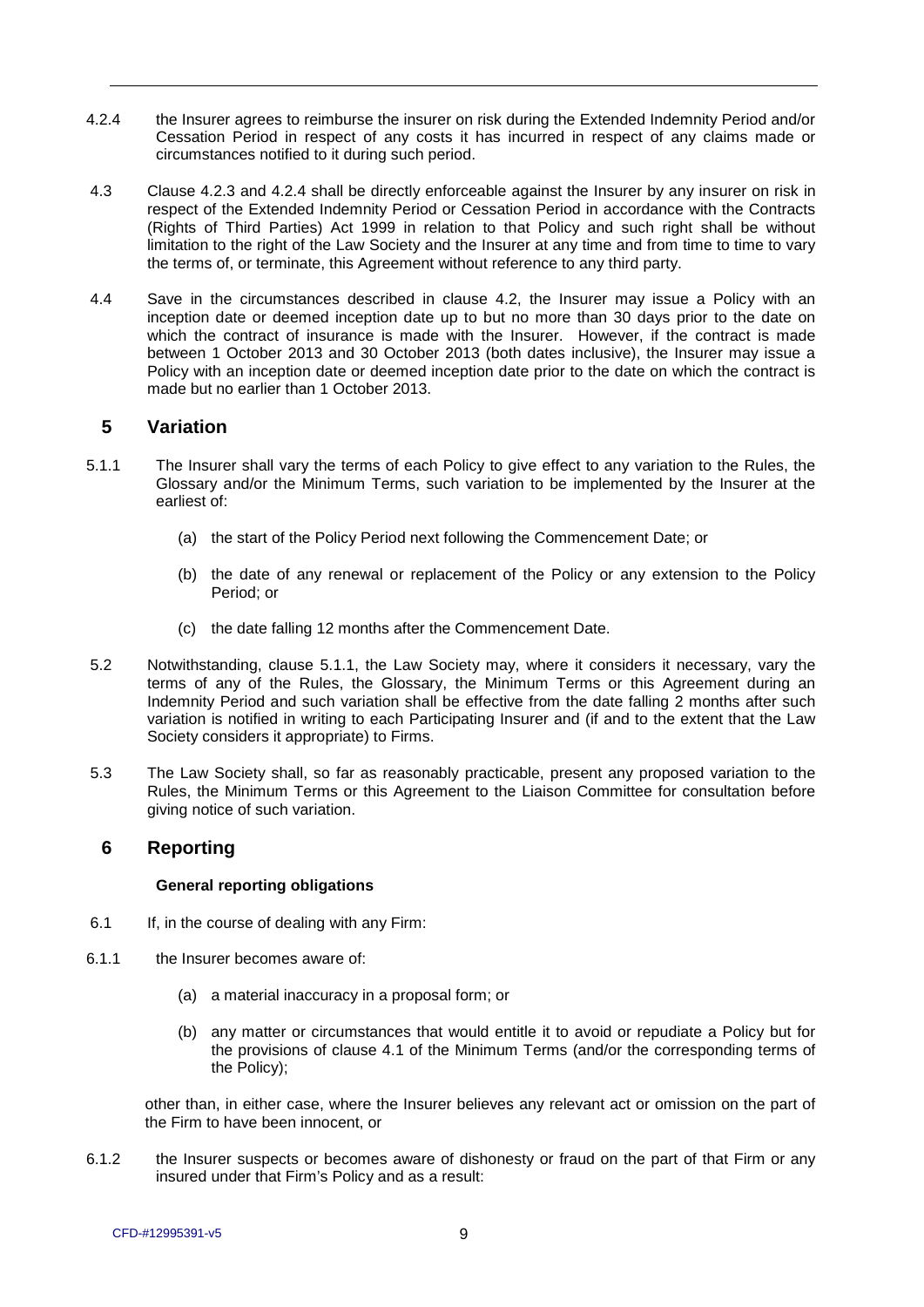- (a) reserves its position as regards any part of a claim made by that Firm; or
- (b) notifies that Firm that it will not, or intends not to, indemnify that Firm in full in respect of a claim made by that Firm; or
- (c) seeks, or reserves its right to seek, reimbursement of any amount paid out under any Policy from any insured,

the Insurer shall notify the Law Society (or such person as the Law Society may notify to the Insurer from time to time) in writing:

- (a) as soon as reasonably practicable after it becomes aware of any of the matters referred to in clauses [6.1.1\(a\)](#page-9-5) t[o 6.1.1\(b\)](#page-9-6) inclusive; and
- (b) within 5 business days from the date on which the Insurer takes any of the steps referred to in clauses [6.1.2\(a\)](#page-9-7) t[o 6.1.2\(c\)](#page-9-7) inclusive,

setting out the nature of its awareness or suspicion (and any steps that it has taken as a result of that suspicion), and shall comply with the Reporting Protocol and Referral Protocol in providing the Law Society with such further information relating to the claim and the Firm concerned as the Law Society may reasonably require from time to time so as to enable the Law Society to investigate.

- 6.2 If any Firm fails to pay any sum due to the Insurer in respect of any Policy, and the Insurer has reasonable grounds for believing that such failure constitutes a wilful refusal to pay such sum, the Insurer shall notify the Law Society in writing of that fact.
- 6.3 The Insurer shall, within 10 business days of any such request being made in writing by the Law Society from time to time, provide to the Law Society confirmation in writing that:
- 6.3.1 a specified Firm has taken out a Policy issued by that Insurer;
- 6.3.2 such Policy is in force or was in force on a particular date and the expiry date of the Policy; and
- 6.3.3 such Policy complies with the Minimum Terms in force on the date on which such Policy incepted, the date that any extension of the Policy Period took effect or for the time being is in force, as the case may require.
- <span id="page-10-0"></span>6.4 The Insurer shall provide to the Law Society such information and data as the Law Society may reasonably require from time to time to enable the Law Society to verify that the Insurer is complying with its obligations under this Agreement, including but not limited to its warranty and undertaking to comply with all applicable laws and regulations, including but not limited to applicable provisions of the Sex Discrimination Act 1975, the Race Relations Act 1976, the Sex Discrimination Act 1986, the Disability Discrimination Act 1995 and the Equality Act 2010. The provisions of clause [16](#page-17-0) shall apply in respect of any information provided in accordance with this clause [6.4.](#page-10-0)
- <span id="page-10-1"></span>6.5 If any of the information provided by the Insurer contained on pag[e i](#page-1-0) of this Agreement (under the heading "Details of the Insurer") changes after the Commencement Date (including, for the avoidance of doubt, the Insurer's credit rating and insurer financial strength rating), the Insurer shall notify the Law Society and each Firm to which it has issued a Policy as soon as practicable and, in any event, not later than 5 business days after such change.
- 6.6 Without prejudice to its obligation to notify the Law Society, the Insurer shall have complied with the notification requirements under clause [6.5](#page-10-1) insofar as they relate to advising each Firm of its credit rating and insurer financial strength rating where, in the reasonable opinion of the Law Society, the Insurer has: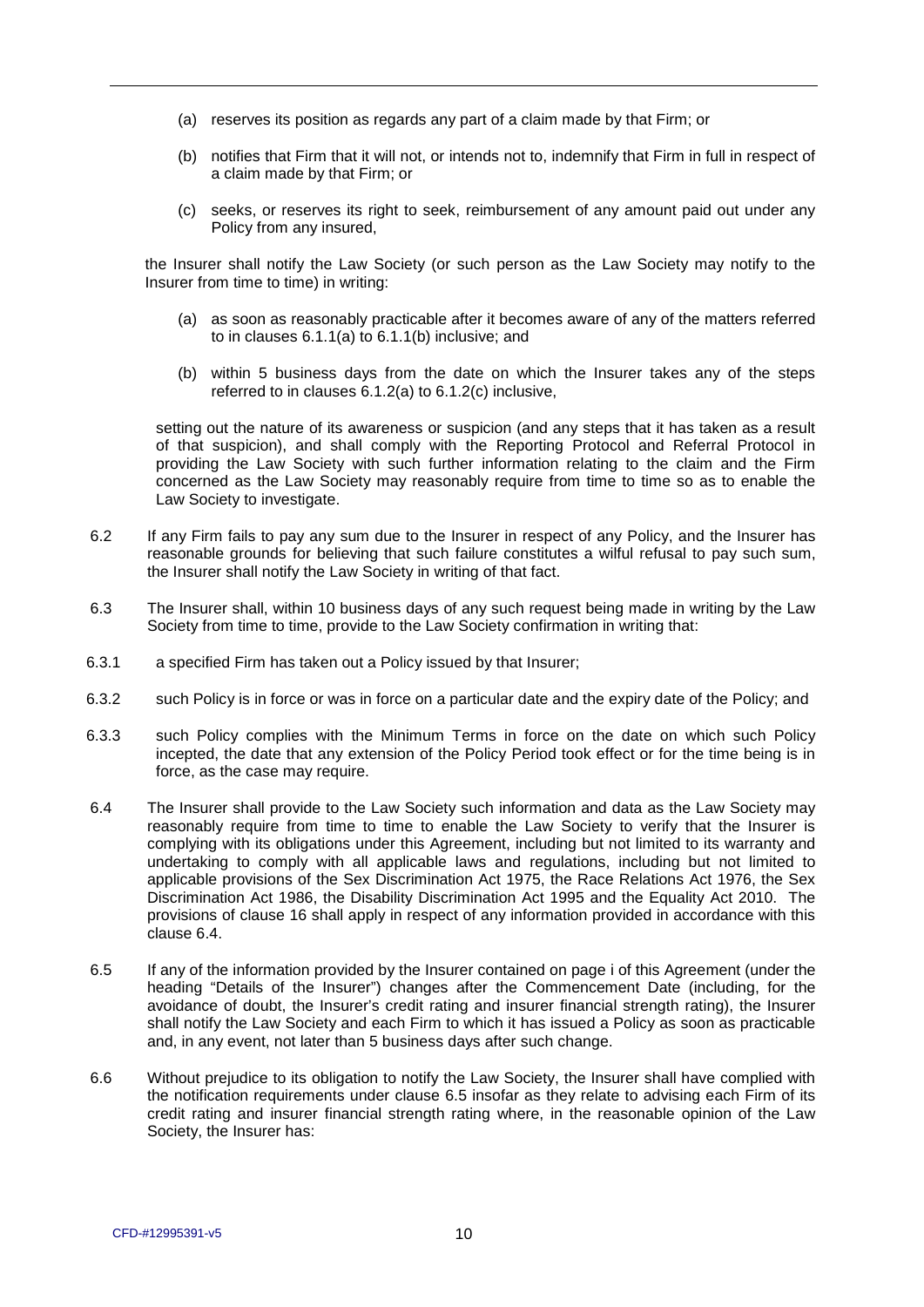- (a) for the duration of this Agreement, displayed its credit rating and insurer financial strength rating accurately, in clear terms and in a readily accessible area on its website and updated such information within 5 business days of any variation; and
- (b) at the inception, renewal or replacement of any Policy or the extension of the Policy Period, provided each Firm to whom it has issued such Policy with sufficient information to enable the Firm to access the credit rating and insurer financial strength rating information maintained on its website.

#### **Claims Reports**

- <span id="page-11-0"></span>6.7 The Insurer shall provide a report (a **Claims Report**) to any Firm to which it has issued a Policy, either in the current or in any previous Indemnity Period, within five working days from receiving a request to do so, setting out (as applicable), as at the date specified in the Claims Report:
- 6.7.1 a summary of:
	- (a) each claim (or series of related claims) made against the Firm of which the Insurer is aware under each Policy; and
	- (b) any circumstances notified to the Insurer by the Firm under each Policy;
- 6.7.2 the amount reserved by the Insurer against each claim (or series of related claims) or circumstances notified;
- 6.7.3 the basis on which each such amount is calculated (for example, whether the figure represents a loss actually incurred, an estimate of probable maximum loss, or any other basis of reserving);
- 6.7.4 whether or not each such amount includes defence costs;
- 6.7.5 whether each such amount includes or is in excess of the amount of any deductible that may apply in relation to such claim (or series of related claims), and the amount of any such deductible; and
- 6.7.6 any amounts paid out in relation to each claim, in each case indicating whether such sums include any deductible due from but not paid by the Firm.
- 6.8 In providing Claims Reports, the Insurer shall use its reasonable endeavours to provide all of the information set out in clause [6.7,](#page-11-0) but shall not be required to provide any part of that information to the extent that doing so would not be reasonably practicable having regard to the manner in which claims information is stored on the computer systems of the Insurer.

#### **Reports on insured Firms**

- 6.9 The Insurer shall provide reports (**Insured Firms Reports**) to the Law Society in the form required from time to time by:
- 6.9.1 no later than 10 October 2013;
- 6.9.2 after 1 November 2013 and no later than 10 November 2013; and
- 6.9.3 thereafter on 10 January, 10 April, 10 July and 10 October in each calendar year in which any Policy written by a Participating Insurer during the Indemnity Period remains in force (or, if any such day is not a business day, on the next following business day immediately following such date),

listing: (i) each insured Firm which has obtained a Policy of Qualifying Insurance from the Insurer incepting in the Indemnity Period commencing on 1 October 2013; (ii) each Firm whose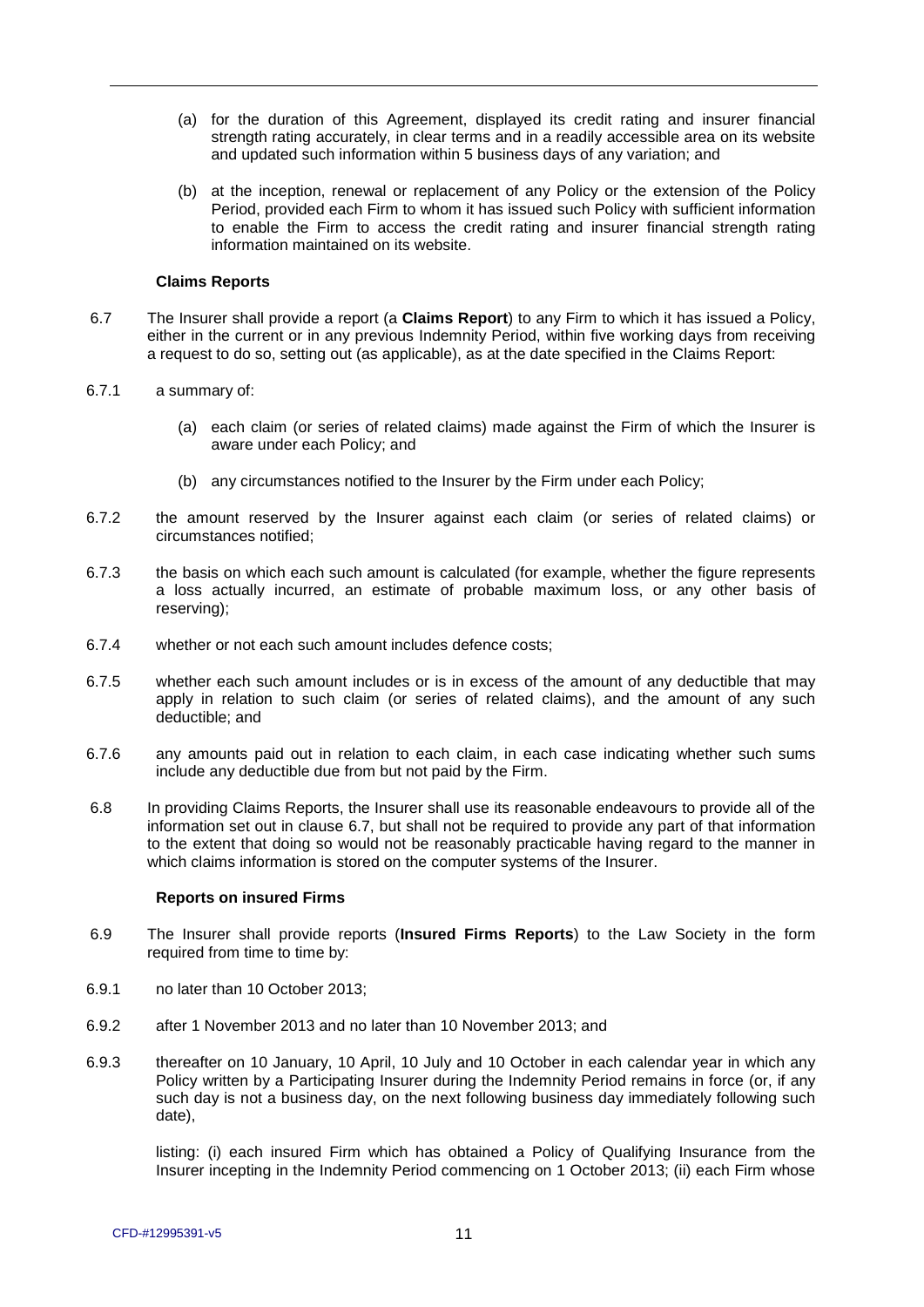<span id="page-12-3"></span>Policy of Qualifying Insurance with the Insurer has expired in or at the commencement of the Indemnity Period commencing on 1 October 2013 and not been renewed, specifying in respect of any such expiration whether the relevant Firm has entered the Extended Indemnity Period or the Cessation Period under the relevant Policy and the date on which this occurred; (iii) and including, in respect of any Firm, that Firm's SRA Firm Head Office ID number.

6.10 The form and content of each Insured Firms Report shall be as set out in [Schedule](#page-46-0) 4. If there are no insured Firms required to be included by the Insurer on any Insured Firms Report (or no change to the details relating to such insured Firms), the Insurer shall instead provide a statement to that effect.

#### **Run-off Reports**

- 6.11 The Insurer shall provide a report (a **Run-off Report**) to the Law Society and/or Solicitors Indemnity Fund Limited within five business days from being requested to do so, setting out, as at the date specified in the Run-off Report:
- 6.11.1 the name of each Firm in respect of which run-off cover is being provided by the Insurer under a Policy issued either in the Indemnity Period commencing on 1 October 2013 or in any previous Indemnity Period;
- 6.11.2 the date on which the Insurer believes that such run-off cover was triggered; and
- 6.11.3 such other information in relation to such Firms as the Law Society and/or Solicitors Indemnity Fund Limited may reasonably require from time to time.

#### <span id="page-12-1"></span>**Declaration Premium Income**

- <span id="page-12-2"></span>6.12 The Insurer shall provide to the Law Society by no later than 1 December 2014 a declaration in the form set out in [Schedule](#page-43-0) 2 providing a figure for its Declaration Premium Income for the Indemnity Period ending on 30 September 2014.
- 6.13 The Insurer warrants and represents to the Law Society that:
- 6.13.1 to the best of the knowledge information and belief of the Insurer the Declaration Premium Income declared pursuant to clause [6.12](#page-12-1) does not materially understate the Declaration Premium Income as at the date of such declaration; and
- 6.13.2 it has taken all reasonable steps to verify the accuracy of the declaration of its Declaration Premium Income made pursuant to clause [6.12](#page-12-2) and that such declaration has been made in good faith.

#### **Successor insurance election**

6.14 Where an Insured Firm makes an election pursuant to clause [5.6](#page-34-1) of the Minimum Terms, the Insurer shall give notice to the Society in writing of that election not later than seven days after the Insured Firm informs the Insurer of the election and that election has become effective.

## **7 Claims handling and enforcement**

- <span id="page-12-0"></span>7.1 The Insurer shall act at all times in all respects in accordance with any Claims Handling Guidelines, and in particular (but without limitation), the Insurer shall:
- 7.1.1 pay claims without avoidable delay after liability under the Policy has been established and the amount payable by the Insurer has been agreed; and
- 7.1.2 act at all times with the utmost good faith in the course of its dealings both with the solicitors' profession generally and with Firms which are its policyholders.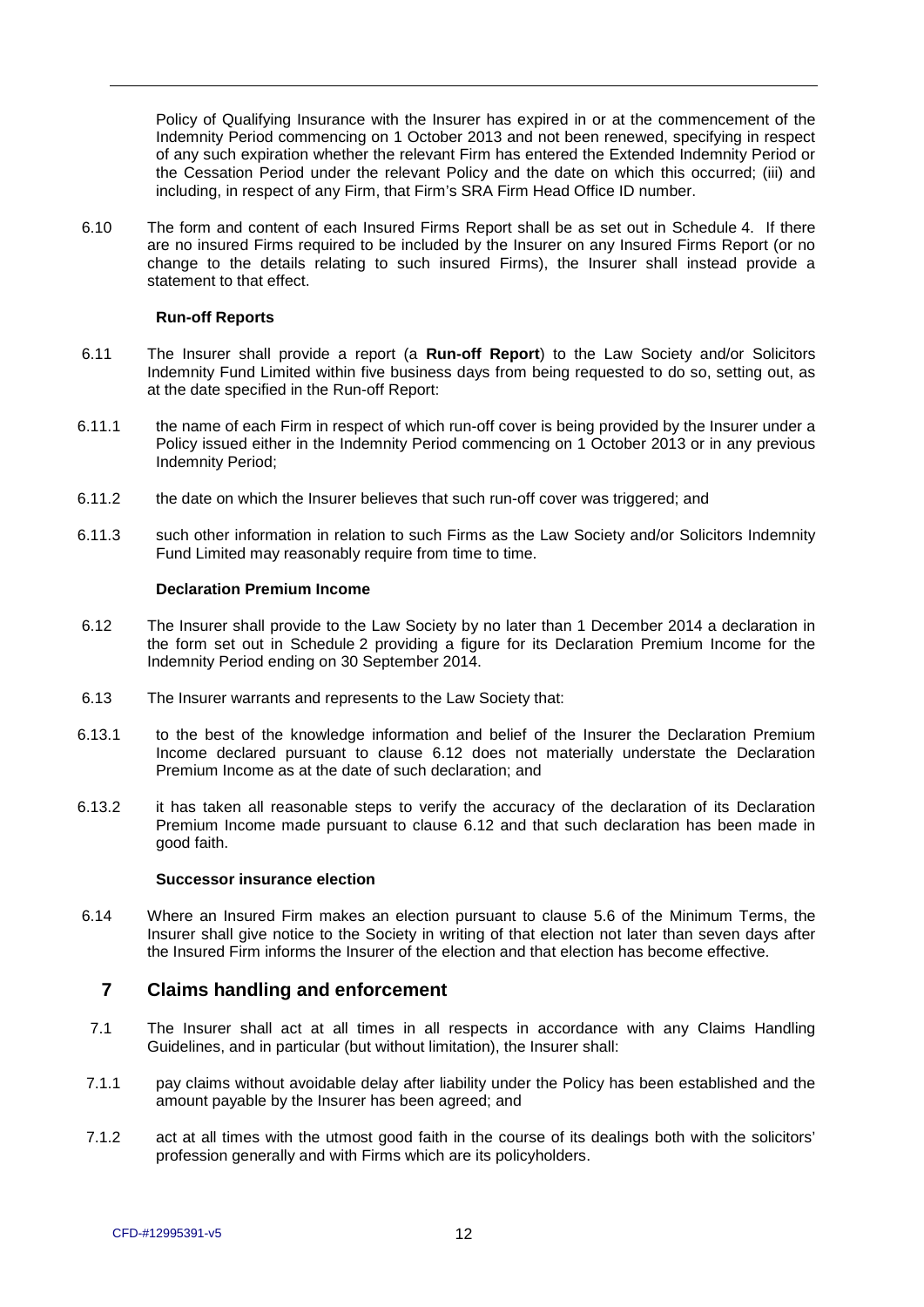- <span id="page-13-2"></span>7.2 The Insurer shall not treat any Policy as void, repudiated, terminated or otherwise ineffective by reason of any act or omission on the part of any Firm or any person acting for or on behalf of that Firm if and to the extent that doing so would result in that Firm not having cover in accordance with the Minimum Terms.
- 7.3 Clause [7.2](#page-13-2) shall be without prejudice to any rights of reimbursement which the Insurer may have under the terms of any Policy against that Firm or any insured by reason of any such act or omission.

## **8 Liaison committee**

- <span id="page-13-0"></span>8.1 The Law Society shall establish a committee to include, without limitation, representatives from Participating Insurers and the Law Society (the **Liaison Committee**).
- 8.2 The purpose of the Liaison Committee shall include:
- 8.2.1 reviewing the arrangements relating to the provision of compulsory professional indemnity insurance to members of the solicitors' profession generally; and
- 8.2.2 considering proposed amendments to such arrangements, including proposed variations to the Rules, the Minimum Terms or the standard form Participating Insurer's Agreement.
- 8.3 The terms of reference relating to the Liaison Committee shall be as determined by the Law Society from time to time.

# **9 Right of inspection**

- 9.1 The Insurer shall maintain Records in respect of each Policy until final settlement of all claims made and capable of being made under and the expiry of all relevant periods of limitation in respect of that Policy, or for such longer period as the Law Society may, in the case of any specified Policy, reasonably require.
- 9.2 The Law Society (and its agents and advisers from time to time) shall be entitled to have access to any Records or, for the purpose of verifying or obtaining any information provided or required to be provided by the Insurer to the Law Society, records of the Insurer at all times on reasonable notice during normal business hours.

# **10 Co-operation**

- 10.1 The Insurer shall at all times co-operate with the Law Society, and with any person or body of persons carrying out any functions on behalf of the Law Society, so as to enable the Law Society to discharge its regulatory functions.
- 10.2 The Insurer authorises the Law Society to publish, whether on any of its websites or otherwise, in such manner and form as it may determine, details of the Insurer, as set out on pag[e i](#page-1-0) (under the heading "Details of the Insurer") or as the Insurer may advise the Law Society from time to time, including in accordance with clause [6.5.](#page-10-1)
- 10.3 The Insurer undertakes that it shall provide to the Law Society, and shall specify on each Offer it provides to a Firm, the rating or ratings it has from any credit rating agency (or agencies, as the case may be) at that time (or, in the absence of any such credit rating, a statement to that effect).

# <span id="page-13-1"></span>**11 Term**

- <span id="page-13-3"></span>11.1 The Law Society may by giving notice in writing to the Insurer at any time terminate forthwith the right granted to the Insurer under claus[e 2.1](#page-6-1) if:
- 11.1.1 the Insurer is in fundamental breach of its obligations under this Agreement; or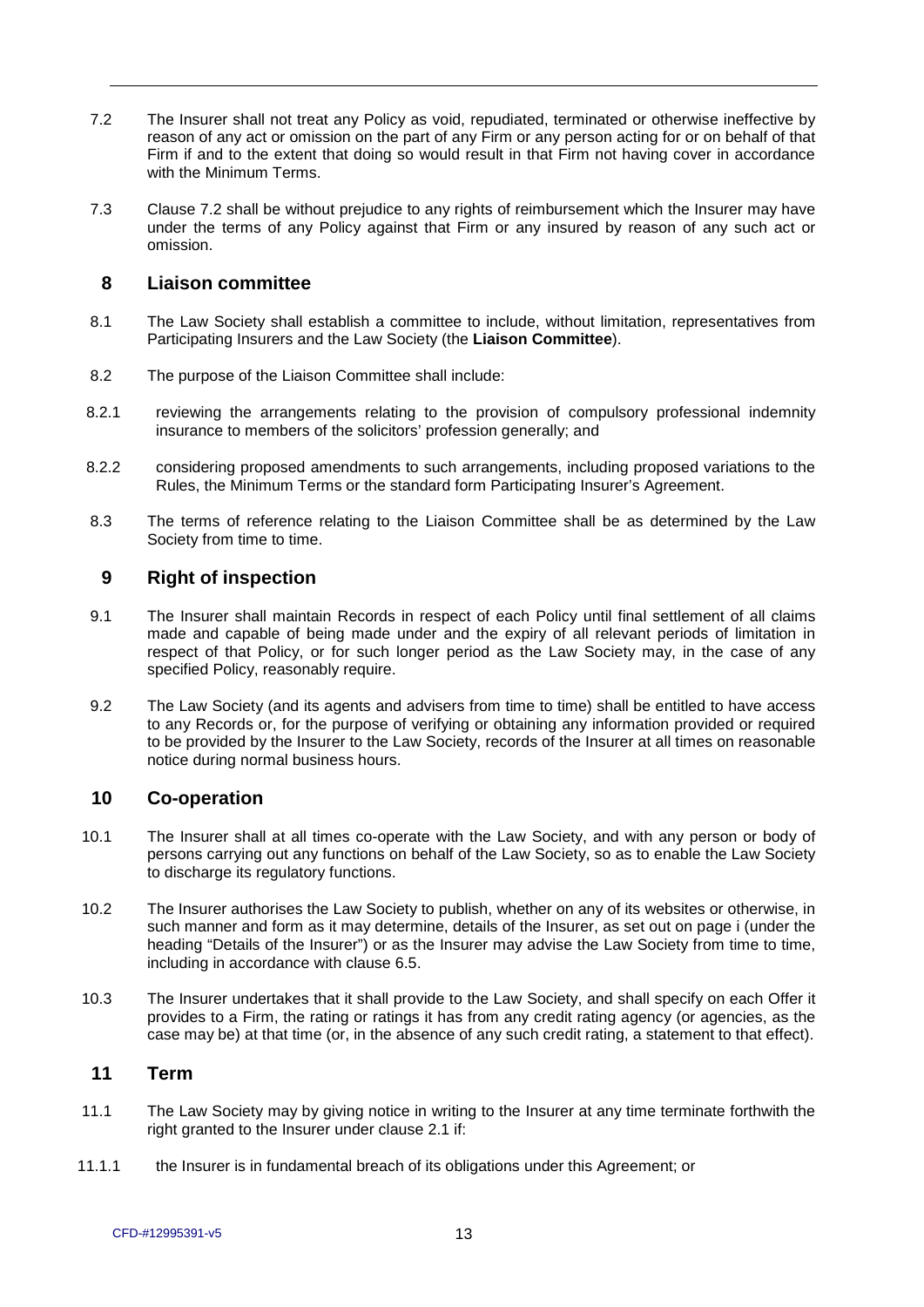- 11.1.2 either of the events referred to in clause [3.2](#page-8-3) occurs; or
- 11.1.3 the Insurer is in material breach of its obligations under this Agreement; and
	- (a) (where such breach is capable of being remedied), the Insurer has failed to remedy such breach within such reasonable time as the Law Society has specified; or
	- (b) the Insurer has previously been in material breach of its obligations under this Agreement on at least one occasion during the previous six months or on more than one occasion within the previous two years.
- <span id="page-14-1"></span>11.2 The Law Society may by giving not less than 3 months' notice in writing to the other at any time terminate the right granted to the Insurer under clause [2.1.](#page-6-1) The Insurer may surrender such right in the same manner and on the same notice.
- <span id="page-14-2"></span>11.3 The effect of any notice given under clause [11.1](#page-13-3) or [11.2](#page-14-1) shall be that:
- 11.3.1 (in the case where notice has been given under clause [11.1\)](#page-13-3) the right granted to the Insurer under clause [2.1](#page-6-1) shall terminate on:
	- (a) the date of that notice; or
	- (b) the date on which either of the events referred to in clause [3.2](#page-8-3) occurs (where applicable);

whichever is the earlier; or

- 11.3.2 (in the case where notice has been given under clause [11.2\)](#page-14-1) the right granted to the Insurer under clause [2.1](#page-6-1) shall terminate on the date of the end of the first Indemnity Period ending not less than three months after the date on which notice under clause [11.2](#page-14-1) is given.
- <span id="page-14-0"></span>11.4 The date on which the right granted to the Insurer under clause [2.1](#page-6-1) terminates in accordance with clause [11.3](#page-14-2) shall be referred to as the **Run-off Date**.
- 11.5 With effect from the Run-off Date, the Insurer shall cease to be a Participating Insurer and accordingly the Insurer shall not write any Policy which incepts or renews after the Run-off Date, or hold itself out as being a Participating Insurer after the Run-off Date.
- 11.6 Clauses [11.1](#page-13-3) and [11.3](#page-14-2) shall each be without prejudice to the rights of either party under this Agreement either before or after the Run-off Date in respect of any act or omission of any other party under this Agreement, which shall otherwise remain in full force and effect.
- 11.7 This Agreement shall terminate upon the final settlement of all claims made and capable of being made under and the expiry of all relevant periods of limitation in respect of all of the Policies written by the Insurer under this Agreement, but without prejudice to the rights of any party under this Agreement as at that date.

## **12 Disputes as to insurer**

- <span id="page-14-4"></span>12.1 In the event of any dispute arising as to whether a claim is or would be properly payable by the Insurer (whether alone or together with any other Participating Insurer or Participating Insurers) rather than by any other Participating Insurer or Participating Insurers, Qualifying Insurer or Qualifying Insurers, the Solicitors' Indemnity Fund or the Solicitors' Compensation Fund:
- <span id="page-14-3"></span>12.1.1 the Insurer shall seek to agree as soon as practicable with each of the other parties which party to the dispute shall conduct any claim, advance defence costs and, if appropriate, compromise and pay any such claim, whether on the basis that the party to whom the claim was first notified should do so or otherwise; or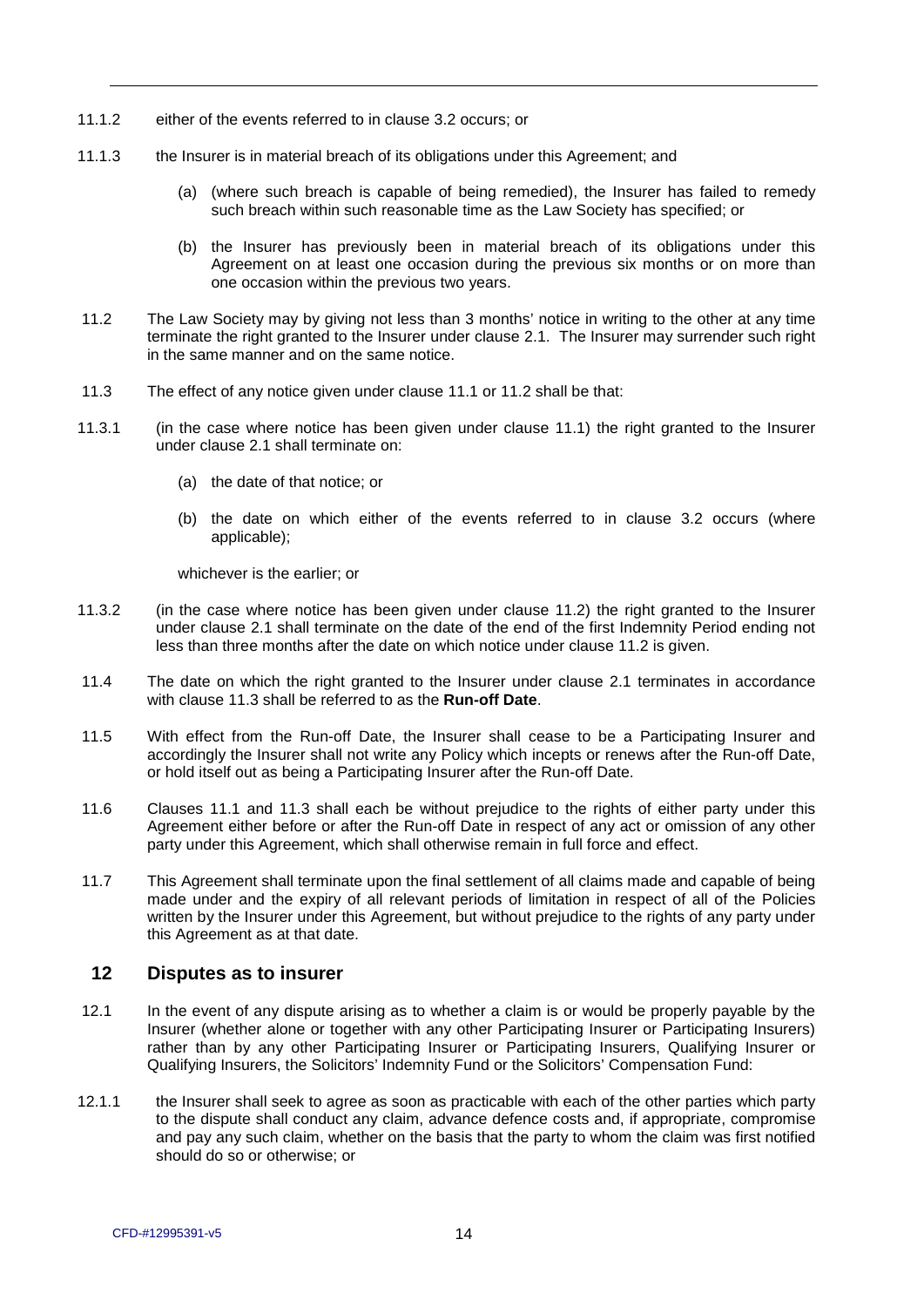<span id="page-15-1"></span>12.1.2 where the parties to a dispute cannot agree in accordance with clause [12.1.1](#page-14-3) who should handle a claim the Insurer or Participating Insurer who was first notified of the claim shall conduct such claim, advance defence costs and, if appropriate, compromise and pay any such claim.

> In either case the dispute shall be referred to arbitration in accordance with clause [13,](#page-15-0) and the Insurer irrevocably consents to any such dispute being arbitrated in a single arbitration with each of the other parties to the dispute participating.

- 12.2 For the purposes of clause [12.1,](#page-14-4) the Law Society may require the Insurer to provide such information as the Law Society may reasonably require from the Insurer from time to time in relation to any such claim. The Law Society may by notice to the Insurer direct the Insurer to conduct any such claim, in accordance with the requirements of claus[e 12.1.](#page-14-4)
- 12.3 In respect of any claim which is handled by another Participating Insurer or Participating Insurers in accordance with clause [12.1.2,](#page-15-1) if it is subsequently found, whether as a consequence of arbitration of the dispute or otherwise, that the relevant claim is or would be properly payable by the Insurer (whether alone or together with any other Participating Insurer or Participating Insurers), then:
- 12.3.1 the Insurer shall promptly reimburse the other Participating Insurer or Participating Insurers all of the costs and expenses howsoever incurred by such insurer in the conduct of the claim (including where applicable, but without limitation, the amount of any claim paid and associated claimant's costs), together with interest thereon at a rate equal to the base rate from time to time of Barclays Bank plc plus three per cent; and
- 12.3.2 the Insurer shall take over the conduct of the claim in place of the other Participating Insurer or Participating Insurers if it has not already been settled.

## <span id="page-15-0"></span>**13 Other disputes and dispute resolution**

- <span id="page-15-2"></span>13.1 Any dispute or claim arising out of or in connection with this Agreement, including any question regarding its validity or termination, shall be determined by a sole arbitrator, to be appointed by agreement between the parties to the arbitration, or failing such agreement within 21 days of a written nomination being made by one of the parties to the arbitration, by the President of the Chartered Institute of Arbitrators. In the case of any dispute referred to arbitration under clause [12.1,](#page-14-4) the sole arbitrator shall be a Queen's Counsel with experience of disputes arising out of professional indemnity policies.
- 13.2 In the event of the arbitrator becoming unable or unwilling to act as such, any replacement shall be appointed in a like manner to that stipulated in claus[e 13.1.](#page-15-2)
- 13.3 The arbitration shall be held in London and the language of the arbitration shall be the English language. The seat of the arbitration shall be in England. It is further expressly agreed that the right to appeal to the High Court or to apply to such court for the determination of a preliminary point of law is excluded.
- 13.4 Within 30 days of the constitution of the tribunal, the claimant shall deliver to the respondent, and to the tribunal, a statement of case containing particulars of the dispute or claim and written submissions in support thereof together with any documents relied upon.
- 13.5 Within 30 days of receiving the claimant's statement of case the respondent shall deliver to the claimant and to the tribunal a statement of case in answer, together with any counterclaim, written submissions in support thereof and any documents relied upon.
- 13.6 Within 30 days of receipt by the claimant by any statement of counterclaim, the claimant may deliver to the respondent, and to the tribunal, a reply to the counterclaim, together with any additional documents relied upon.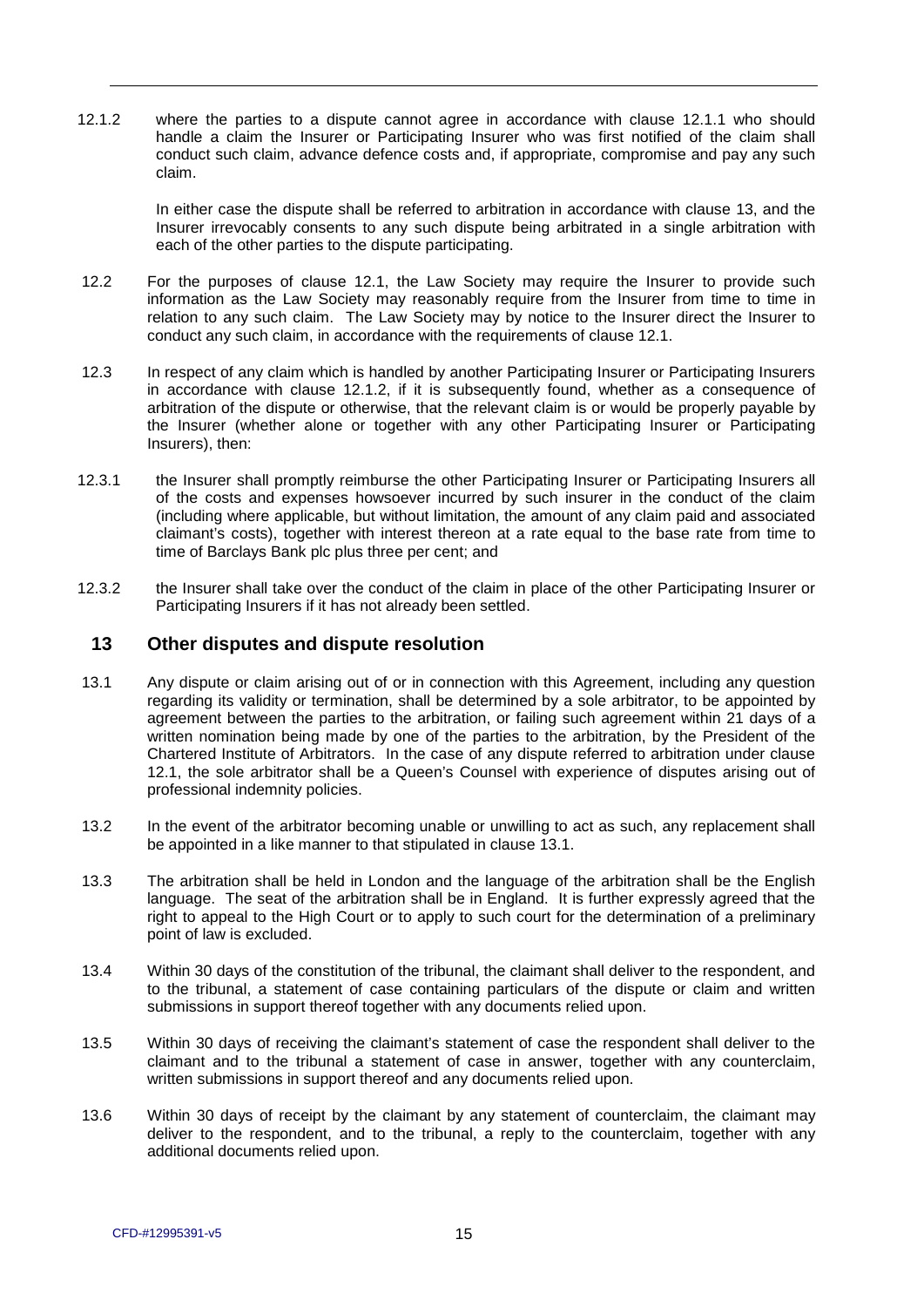- 13.7 As soon as practical after its constitution, and in any event no later than 30 days after receiving the respondent's statement of case or the claimant's reply to the respondent's counterclaim, as the case may be, the tribunal shall convene a meeting with the parties to the arbitration or their representatives to determine the issues to be decided and the procedure to be followed in the arbitration.
- 13.8 The procedure to be followed in the arbitration shall be as agreed by the parties to the arbitration or, in default of agreement, as determined by the tribunal. However, the following procedural matters shall in any event be taken as agreed:
- 13.8.1 the tribunal may in its discretion hold a hearing and make an award in relation to any preliminary issue at the request of any party to the arbitration, and shall do so at the joint request of all of the parties to the arbitration;
- 13.8.2 the tribunal shall hold a hearing, or hearings, relating to substantive issues unless the parties to the arbitration agree otherwise in writing;
- 13.8.3 the tribunal shall issue its final award within 60 days of the last hearing of the substantive issues in dispute between the parties to the arbitration.
- 13.9 In the event of the failure by any party to the arbitration to appear or to present its case within the prescribed time at any stage of the proceedings, or in the event of default by any party to the arbitration in respect of any procedural order made by the tribunal, the tribunal shall have power to proceed with the arbitration and make its award, after giving notice to each party to the arbitration.

## **14 Assignment**

- 14.1 Neither this Agreement, nor any interest in it, shall be assignable by the Insurer in whole or in part at any time and the Insurer undertakes that it will not assign the whole or any part of any interest in the Agreement at any time to any person.
- 14.2 No Policy or any interest in any Policy shall be assignable or transferable by the Insurer except with the prior consent in writing of the Law Society and the Insurer undertakes that it will not assign or transfer the whole or any part of any interest in any Policy at any time to any person.

# <span id="page-16-0"></span>**15 Notices**

- <span id="page-16-1"></span>15.1 Any notice required to be given under this Agreement shall be in writing and shall be delivered personally, or sent by first-class post pre-paid or by fax, to each of:
- 15.1.1 the Insurer, at the address, fax number or email set out in and for the attention of the person named on pag[e i;](#page-1-0) and
- 15.1.2 the Solicitors Regulation Authority, at The Cube, 199 Wharfside Street, Birmingham B1 1RN

| Email     | richard.collins@sra.org.uk                          |
|-----------|-----------------------------------------------------|
| Attention | Executive Director of Policy, Strategy and Research |

or to such other address, number or addressee as each party may by notice advise from time to time to each of the other parties, but without prejudice to the effectiveness of any notice already given in accordance with this claus[e 15.](#page-16-0)

- 15.2 Any notice given in accordance with clause [15.1](#page-16-1) shall be deemed to be given:
- 15.2.1 if delivered personally, when left at the relevant address referred to in claus[e 15.1;](#page-16-1)
- 15.2.2 if sent by mail, two business days after it was posted;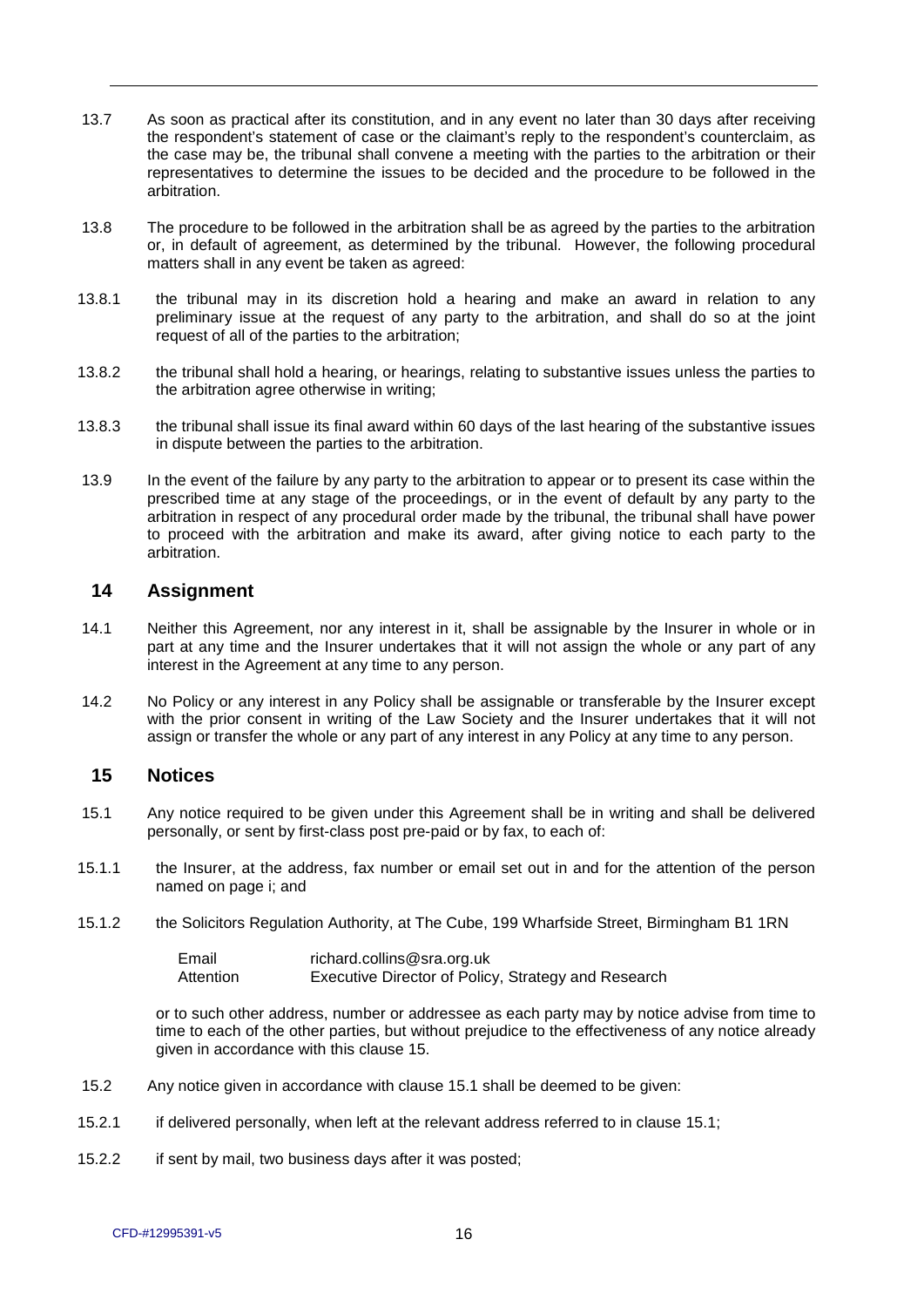15.2.3 if sent by fax, on completion of its transmission

provided that if, under the above provisions, any such notice would otherwise be deemed to be given before 9 am or after 5 pm on a business day, or at any time on any other day, such notice shall be deemed to be given at 9 am on the next business day.

15.3 In proving the giving of a notice under this claus[e 15,](#page-16-0) it shall be conclusive evidence to prove that it was left at the appropriate address or the envelope containing it was properly addressed and posted or the fax was sent in full to the relevant number (as the case may be).

### <span id="page-17-0"></span>**16 Confidentiality**

- <span id="page-17-1"></span>16.1 Except as provided in this Agreement, each party shall treat as confidential all information relating to persons insured by the Insurer, where such information would enable that person to be identified, provided that, where the Insurer reports to the Law Society any matter referred to in Rule [17.1](#page-24-0) of the Rules:
- 16.1.1 the Law Society shall keep all such information confidential;
- 16.1.2 the Law Society shall not (except where and to the extent required by law or in the proper performance by the Law Society of its regulatory functions) at any time reveal any such information to any person other than a duly authorised employee of the Law Society or any of its subsidiaries; and
- 16.1.3 any privilege attaching to such information shall not be regarded as having been waived whether by virtue of such information having been provided to the Law Society or otherwise.
- 16.2 The provisions of clause [16.1](#page-17-1) shall not prevent the Law Society making use of any information referred to in that clause for the purpose of bringing disciplinary proceedings against any person.
- 16.3 Notwithstanding any other provision of this Agreement the Law Society may, without limitation and in its absolute discretion, disclose and/or make available for public inspection the identity of the Insurer and any firm to which it provides a Policy pursuant to the terms of this Agreement. Nothing in this Agreement shall prohibit the Law Society from making such a disclosure, nor give rise to any liability of the Law Society, for breach of confidence or otherwise.

## **17 Counterparts**

17.1 This Agreement may be entered into in counterparts each executed by one of the parties but, taken together, executed by all and, provided that the parties so enter into the Agreement, the executed counterparts, when duly exchanged or delivered, shall be deemed to be an original, but, taken together, they shall constitute one instrument.

### **18 Entire agreement**

18.1 This Agreement (together with any documents referred to in it) sets out the entire agreement and understanding between the parties in connection with the matters described in it. The Insurer acknowledges that it has not entered into this Agreement in reliance on any warranties, conditions, representations, covenants, undertakings, indemnities or other statements (whether implied or otherwise) whatever on the part of the Law Society or any person acting for or on its behalf.

# **19 Third party rights**

19.1 Except as provided by clauses [2.9](#page-7-1) and [4.3](#page-9-8) no third party shall have any rights under or in connection with this Agreement by virtue of the Contract (Rights of Third Parties) Act 1999 or otherwise.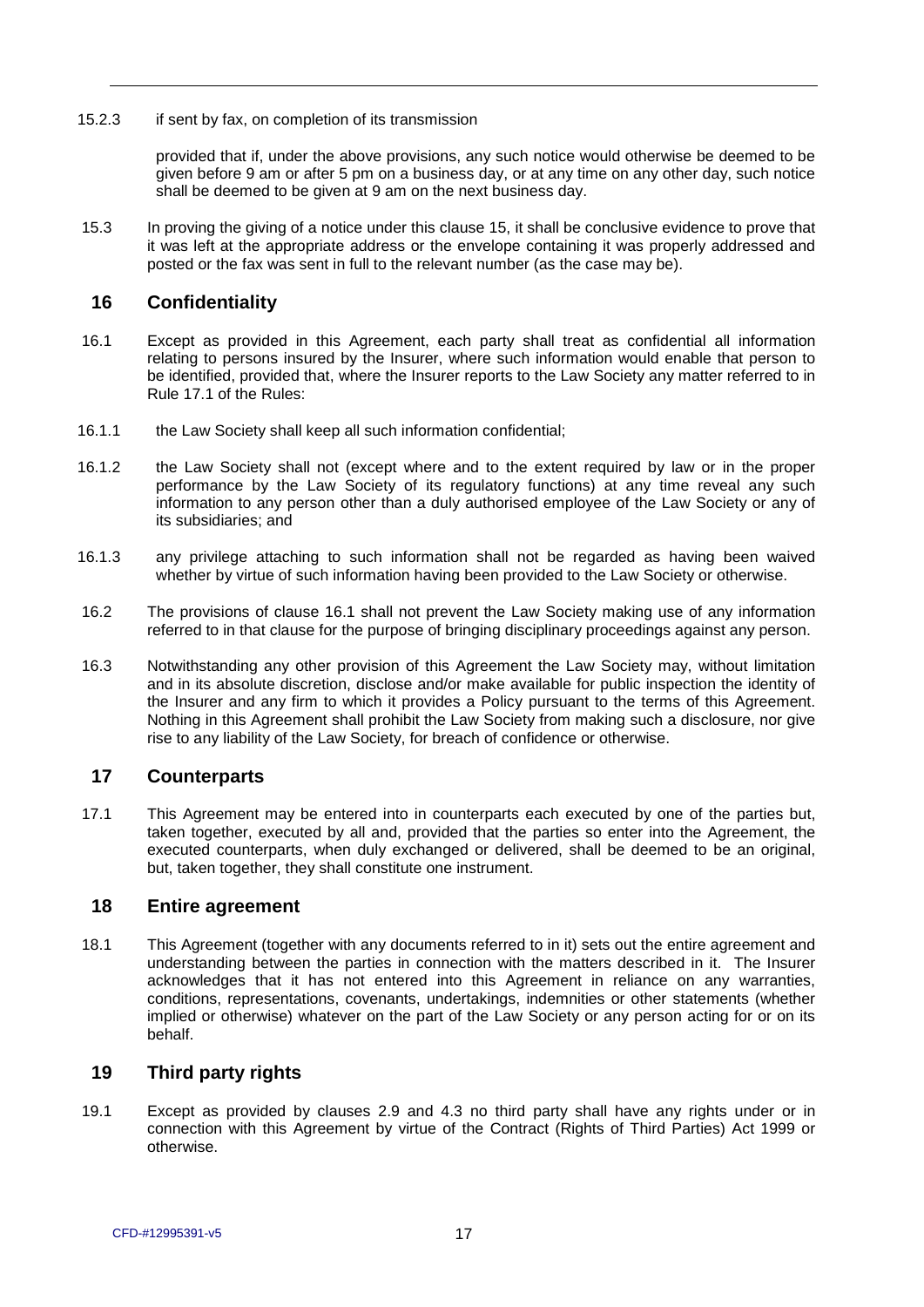# **20 Applicable law**

20.1 This Agreement shall be governed by and construed in accordance with English law.

**IN WITNESS** of which this Agreement has been entered into the day and year first above written.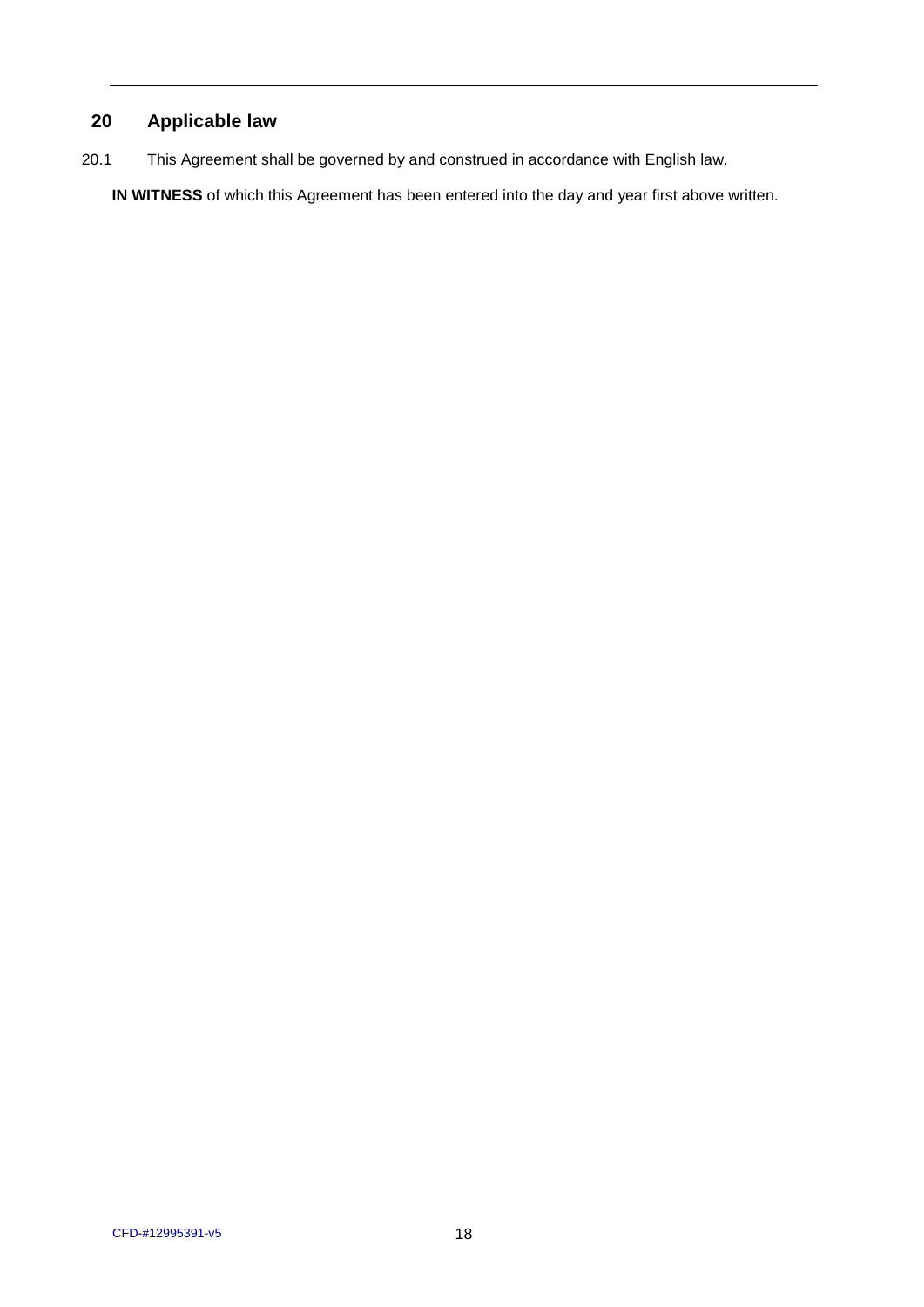# <span id="page-19-0"></span>Schedule 1 - SRA Indemnity Insurance Rules 2013

The commentary provided with these Rules does not form part of the Rules, is provided for guidance only, and does not affect the meaning or interpretation of the Rules in any way.

| Rule 1              |                                                                                    |  |
|---------------------|------------------------------------------------------------------------------------|--|
| Rule 2              |                                                                                    |  |
| Rule 3              |                                                                                    |  |
|                     |                                                                                    |  |
| Rule 4              |                                                                                    |  |
| Rule 5              |                                                                                    |  |
| Rule 6              |                                                                                    |  |
| Rule 7              |                                                                                    |  |
| Rule 8              |                                                                                    |  |
|                     |                                                                                    |  |
| Rule 9              |                                                                                    |  |
| Rule 10             |                                                                                    |  |
| Rule 11             |                                                                                    |  |
| Rule 12             |                                                                                    |  |
| Rule 13             |                                                                                    |  |
|                     |                                                                                    |  |
| Rule 14             |                                                                                    |  |
| Rule 15             |                                                                                    |  |
|                     |                                                                                    |  |
| Rule 16             | Disciplinary consequences of failure to comply with these Rules24                  |  |
| Rule 17             |                                                                                    |  |
| Rule 18             |                                                                                    |  |
|                     |                                                                                    |  |
| Rule 19             |                                                                                    |  |
|                     |                                                                                    |  |
| Rule 20             |                                                                                    |  |
|                     |                                                                                    |  |
|                     | Appendix 1 SRA Minimum Terms and Conditions of Professional Indemnity Insurance 28 |  |
| 1<br>$\overline{2}$ |                                                                                    |  |
| 3                   |                                                                                    |  |
| 4                   |                                                                                    |  |
| 5                   |                                                                                    |  |
| 6                   |                                                                                    |  |
| 7                   |                                                                                    |  |
| 8                   |                                                                                    |  |
|                     |                                                                                    |  |
|                     |                                                                                    |  |
|                     |                                                                                    |  |
|                     |                                                                                    |  |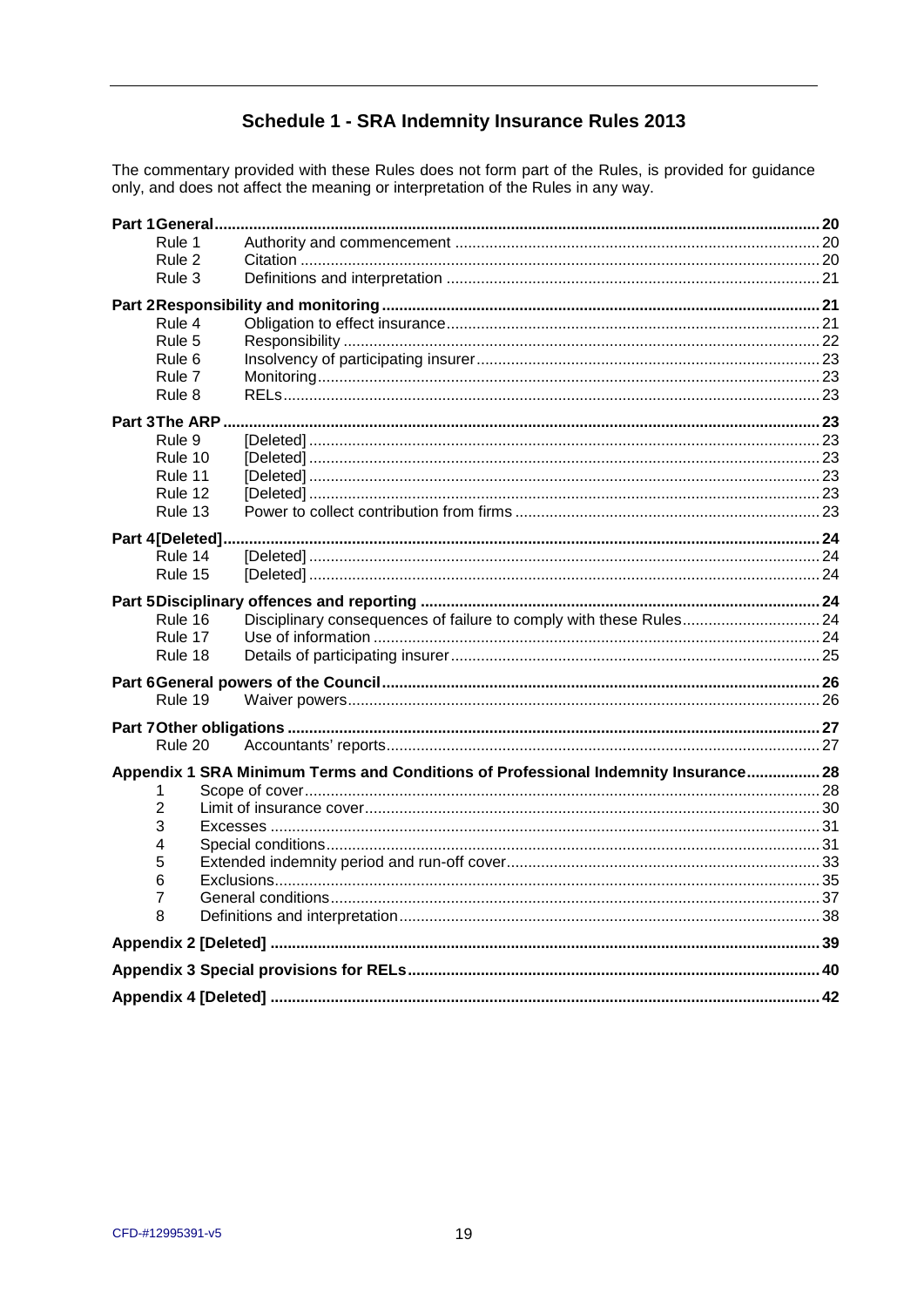# <span id="page-20-0"></span>**Part 1General**

## <span id="page-20-1"></span>**Rule 1Authority and commencement**

- 1.1 These Rules are made on 13 June 2013 by the Solicitors Regulation Authority Board under sections 31, 37, 79 and 80 of the Solicitors Act 1974, section 9 of the Administration of Justice Act 1985, and paragraph 19 of Schedule 11 to the Legal Services Act 2007, with the approval of the Legal Services Board under paragraph 19 of Schedule 4 to the Legal Services Act 2007.
- 1.2 These Rules come into force on 1 October 2013.
- 1.3 These Rules require *solicitors*, *RELs*, *RFLs*, *recognised bodies* and their *managers* and *licensed bodies* (in respect of their *regulated activities*) in *private practice* in England and Wales to take out and maintain professional indemnity insurance with *participating insurers* with effect from 1 October 2013.

*Commentary: These Rules apply to:*

- *solicitors*
- *RELs*
- *RFLs*
- *recognised bodies and their managers and*
- *licensed bodies in respect of their regulated activities (but not to any other activities that may be undertaken by the licensed body concerned)*

*carrying on private practice in England and Wales as a firm at any time after 1 October 2013. Refer to the interpretation provisions in Rule 3 and the SRA Handbook Glossary 2012 (the Glossary) and to the definitions in the Glossary for guidance on the exact meanings of these terms.*

- 1.4 These Rules will apply to any *indemnity period* beginning on or after 1 October 2013.
	- *Commentary: Before 1 September 2000, firms were required to take out insurance with the Solicitors Indemnity Fund. Since 1 September 2000, firms have been required to take out insurance in accordance with the Solicitors' Indemnity Insurance Rules and SRA Indemnity Insurance Rules. From 1 October 2013, firms must take out insurance in accordance with these Rules with one or more participating insurers. Continuing arrangements dealing with past claims on the Solicitors Indemnity Fund are covered in the Solicitors' Indemnity Rules and the SRA Indemnity Rules.*
- 1.5 The SRA Indemnity Insurance Rules 2012 shall not apply in respect of any *indemnity period* beginning on or after 1 October 2013 but they shall remain in force in respect of the *indemnity period* from 1 October 2012 to 30 September 2013 inclusive subject to the provisions of Rules [19.1\(a\),](#page-26-2) [19.1\(b\),](#page-26-3) [19.1\(c\)](#page-26-4) and [19.1\(d\)](#page-26-5) below.
	- *Commentary: You should refer to previous Solicitors' Indemnity Insurance Rules and SRA Indemnity Insurance Rules in relation to earlier indemnity periods since 1 September 2000. However, you should refer to Rules [19.1\(a\)](#page-26-2) to [19.1\(d\)](#page-26-5) in relation to time limits in respect of an application for a waiver of the provisions of the Solicitors' Indemnity Insurance Rules 2000 to 2010 and the SRA Indemnity Insurance Rules 2011 and 2012.*

# <span id="page-20-2"></span>**Rule 2Citation**

2.1 These Rules may be cited as the SRA Indemnity Insurance Rules 2013.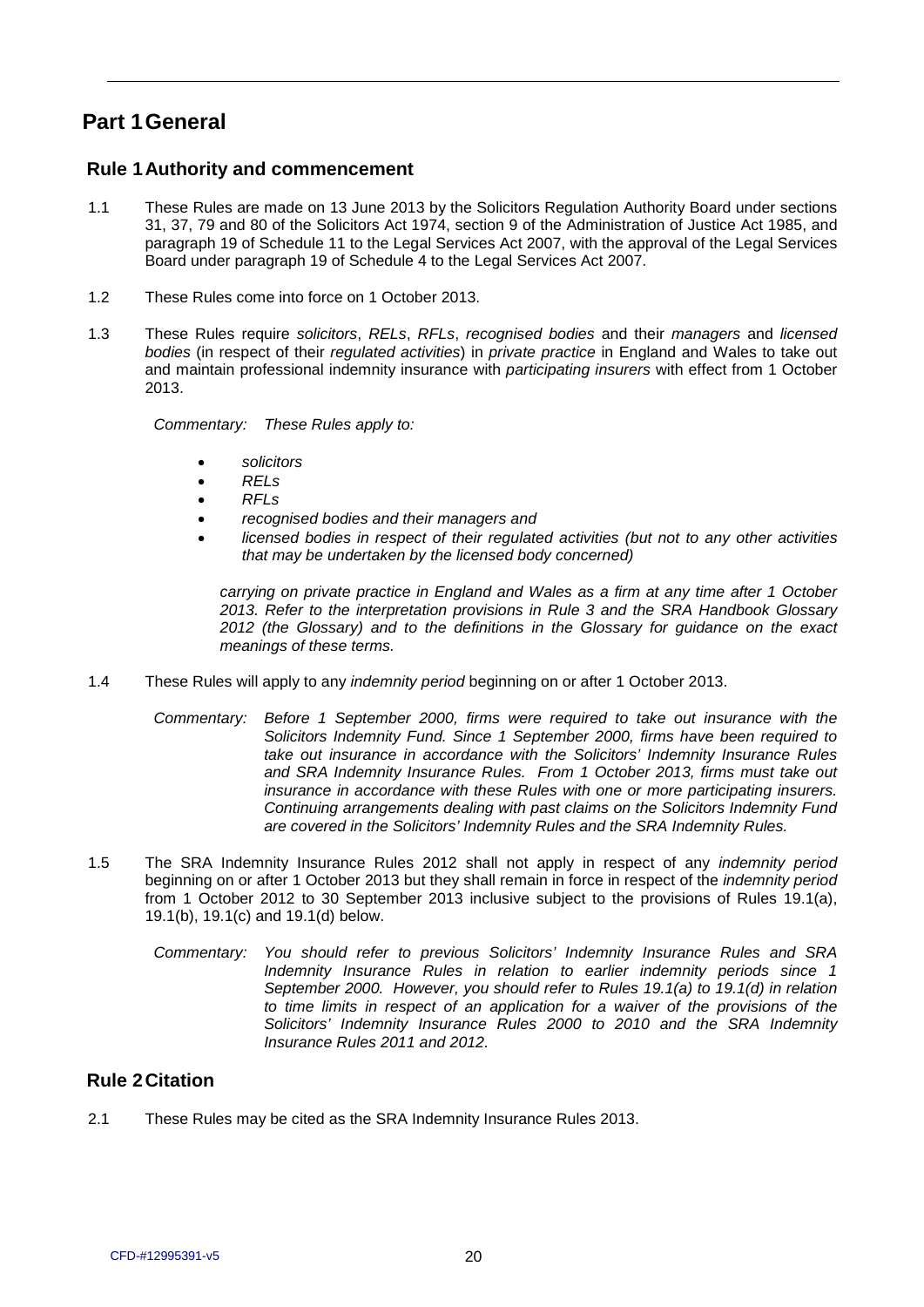# <span id="page-21-0"></span>**Rule 3Definitions and interpretation**

- 3.1 The SRA Handbook Glossary 2012 (the Glossary) shall apply and, unless the context otherwise requires:
	- (a) all italicised terms shall be defined in accordance with the Glossary;
	- (b) terms shall be interpreted in accordance with the Glossary;
	- (c) a reference to a Rule is to a Rule forming part of these Rules; and
	- (d) these Rules will be governed by and interpreted in accordance with English law.

# <span id="page-21-1"></span>**Part 2Responsibility and monitoring**

## <span id="page-21-2"></span>**Rule 4Obligation to effect insurance**

- <span id="page-21-5"></span>4.1 All *firms* carrying on a *practice* during any *indemnity period* beginning on or after 1 October 2013 must take out and maintain *qualifying insurance* under these Rules.
- <span id="page-21-4"></span><span id="page-21-3"></span>4.2 A *firm* must:
	- (a) obtain a *policy* of *qualifying insurance* prior to the expiry of the *policy period* that provides cover incepting on and with effect from the expiry of the *policy period*;
	- (b) if the *firm* has been unable to obtain a *policy* of *qualifying insurance* prior to the expiry of the *policy period* in accordance with Rule 4.[2\(a\),](#page-21-3) obtain a *policy* of *qualifying insurance*  during or prior to the expiry of the *extended indemnity period* that provides cover incepting on and with effect from the expiry of the *policy period*; and
	- (c) if the *firm* has been unable to obtain a *policy* of *qualifying insurance* prior to the expiry of the *extended indemnity period* in accordance with Rule 4.[2\(b\),](#page-21-4) cease practice promptly, and by no later than the expiration of the *cessation period*, unless the *firm* obtains a *policy* of *qualifying insurance* during or prior to the expiry of the *cessation period* that provides cover incepting on and with effect from the expiry of the *policy period* and covers all activities in connection with *private legal practice* carried out by the *firm* including, without limitation, any carried out in breach of Rul[e 5.2.](#page-22-1)
- 4.3 A *solicitor* or *REL* is not required to take out and maintain *qualifying insurance* under these Rules in respect of work done as an employee or whilst otherwise directly engaged in the *practice* of another *firm* (including without limitation as an *appointed person*), where that *firm* is required by these Rules to take out and maintain *qualifying insurance*.
	- *Commentary: Under these Rules, firms have a continuing obligation to ensure that they have qualifying insurance in place at all times with effect from 1 October 2013. Refer to the definitions of practice, amongst others, to establish whether a firm falls within the scope of these Rules. Firms should also check that any insurance that they take out in order to comply with these Rules (as opposed to any 'top-up' cover) is taken out with a participating insurer. A list of participating insurers appears on the website of the SRA at www.sra.org.uk, and is also available from the SRA. Contact details appear at the end of the introductory commentary.*

*Firms should note in particular that work carried out by an appointed person for that firm may be covered by the firm's policy, whether that person is engaged as an employee or on a contract for services.*

If a firm, on or before the expiry of the policy period, fails to obtain a policy of *qualifying insurance from a participating insurer commencing on the day following such expiration, the firm's participating insurer is required to extend cover under*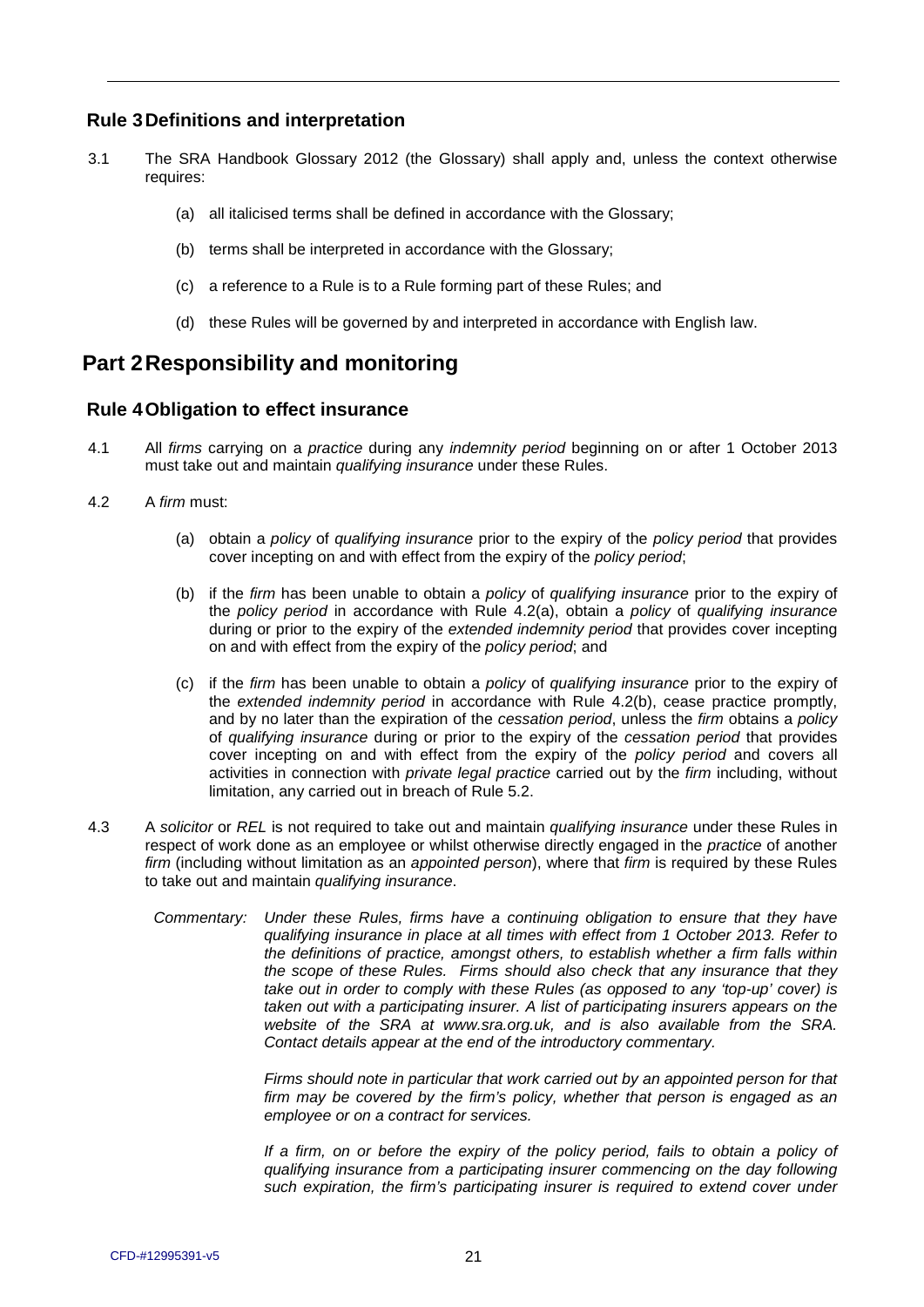*the existing policy for a further 30 days. If a firm fails to obtain an alternative policy of qualifying insurance during or prior to the expiration of the 30 day extended indemnity period it must cease practice within a further period of 60 days (known as the cessation period) unless the firm obtains a policy of qualifying insurance on or before the expiry of the cessation period which provides cover that incepts or is backdated to incept with effect on and from the expiry of the policy period. Any such policy of qualifying insurance must cover all activities carried out in connection with private legal practice by the firm, including any carried out during the cessation period in breach of Rule [5.2.](#page-22-1) During the cessation period, the firm (and its principals, employees, consultants and agents) may only engage in activities in connection with private legal practice on behalf of the firm to discharge its obligations within the scope of the existing instructions the firm held before the cessation period commenced or which are necessary in connection with the discharge of such obligations. Disciplinary action will be taken against those who accept new instructions and/or engage in other non-permitted legal activities during the cessation period. The firm's participating insurer is required to provide cover during the cessation period which, as a minimum, satisfies the MTC.*

*The SRA will work with the firm to ensure that it has ceased practice prior to the expiration of the 60 day cessation period. Firms must be aware that the participating insurer under the existing policy will not be required to provide any cover beyond this period except for run-off cover for a period of six years commencing on the expiry of the firm's final policy of qualifying insurance (excluding any extended indemnity period and cessation period (as may be applicable)).* 

*Note that, under the MTC, a policy, once taken out, cannot be cancelled unless:*

- *1. the firm merges with another firm and a policy of qualifying insurance is in place for the merged firm; or*
- *2. it subsequently transpires that the firm was not in fact required to take out and maintain a policy under these Rules; or*
- *3. the participating insurer which issues the policy becomes the subject of an insolvency event, and the firm has replaced the policy with another policy of qualifying insurance.*

*Most recognised bodies and licensed bodies (in respect of their regulated activities) are required to obtain cover complying with the MTC and with a sum insured of £3 million, rather than £2 million for other firms. The definition of "relevant recognised body" and "relevant licensed body" in these Rules indicates which recognised bodies and licensed bodies this requirement applies to.*

4.4 The provisions of this [Rule 4](#page-21-2) shall be without prejudice to the ability of *firms* to include as insureds on a *policy persons* not required under these Rules to be insured.

# <span id="page-22-0"></span>**Rule 5Responsibility**

5.1 Each *firm* carrying on a *practice* on or after 1 October 2013, and any *person* who is a *principal* of such a *firm*, must ensure that the *firm* has in place and maintains *qualifying insurance* at all times.

*Commentary: Note that the duty to ensure that qualifying insurance is in place rests not just on the firm as a whole, but also on every principal within that firm.* 

<span id="page-22-1"></span>5.2 Each *firm* that has been unable to obtain a *policy* of *qualifying insurance* prior to the expiration of the *extended indemnity period*, and any *person* who is a *principal* of such a *firm*, must ensure that the *firm*, and each *principal* or *employee* of such *firm*, undertakes no activities in connection with *private legal practice* and accepts no instructions in respect of any such activities during the *cessation period* save to the extent that the activity in connection with *private legal practice* is undertaken to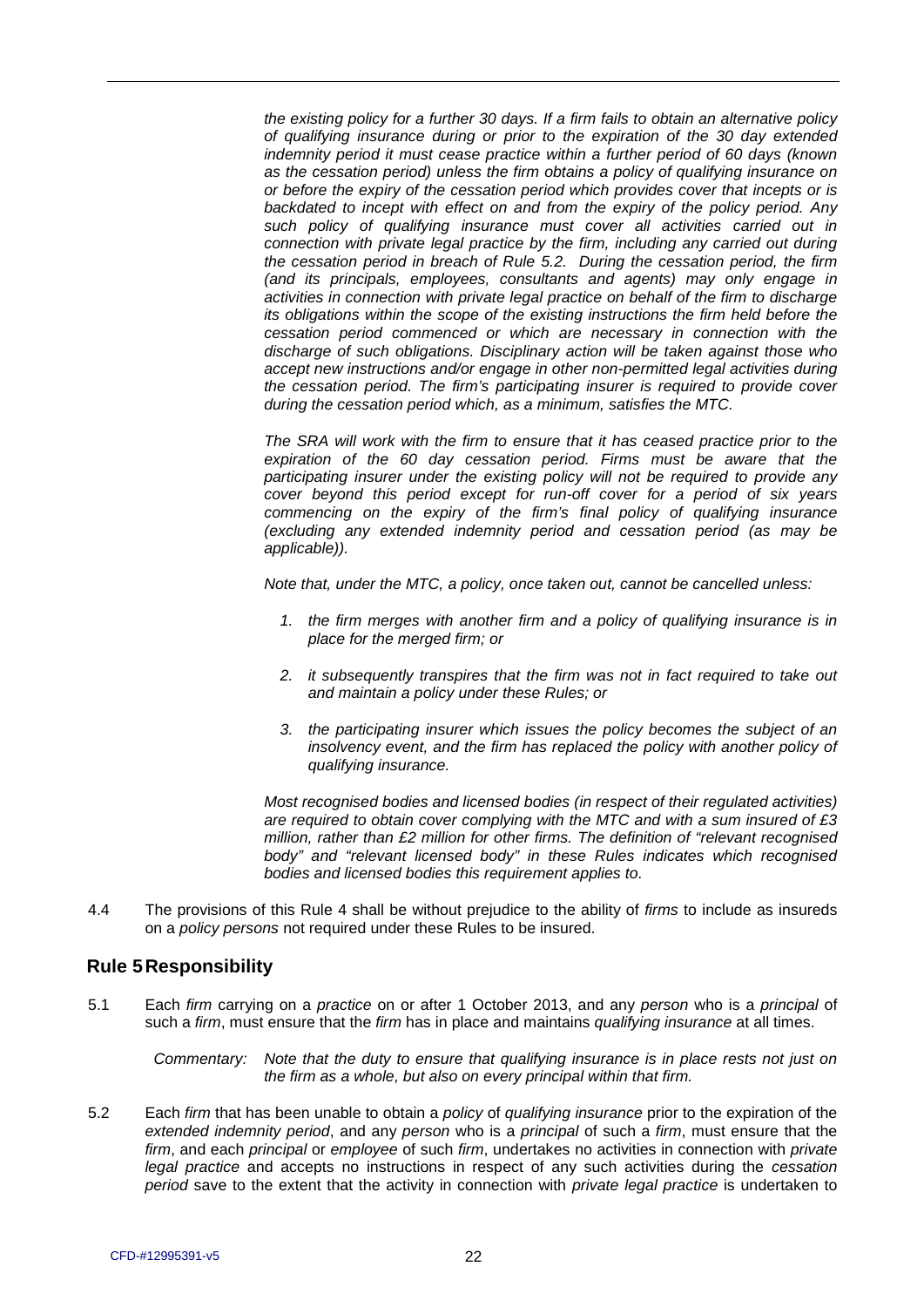discharge its obligations within the scope of the *firm's existing instructions* or is necessary in connection with the discharge of such obligations.

# <span id="page-23-0"></span>**Rule 6Insolvency of participating insurer**

- 6.1 If a *firm* is carrying on a *practice* which is being provided with *qualifying insurance* by a *participating insurer* (whether alone or together with other *participating insurers*) and that *participating insurer* is the subject of an *insolvency event* then, subject to any waiver under Rule [19.1,](#page-26-6) the *firm* and any *person* who is a *principal* of the *firm* must ensure that the *firm* has in place *qualifying insurance* with another *participating insurer* which must be arranged as soon as may be reasonably practicable and in any event within four weeks of such an *insolvency event*.
	- *Commentary: It is important to be aware that the arrangements for professional indemnity insurance put in place by the SRA do not seek to protect firms against the insolvency of a participating insurer. If an insolvency event occurs in respect of an insurer, that insurer will cease to be a participating insurer for the purposes of writing new policies and firms insured by that insurer must effect alternative insurance in accordance with these Rules. This is because, in such circumstances, the insurer may not be in a position to pay claims in full. Any firm which has qualifying insurance with a participating insurer which is the subject of an insolvency event is required therefore to obtain replacement cover as soon as possible, and in any event within four weeks of the insolvency event occurring. Having done so, a firm should cancel the policy with the insolvent insurer and, if entitled to do so, seek a return of the premium relating to the balance of the policy period from the insurer which has become the subject of the insolvency event.*

# <span id="page-23-1"></span>**Rule 7Monitoring**

7.1 The *Council* may require from a *firm* or any *principal* in a *firm* carrying on, or reasonably believed by the *Council* to be carrying on, a *practice* such information and evidence as it may reasonably require to satisfy itself that such a *firm* has in place *qualifying insurance*.

# <span id="page-23-2"></span>**Rule 8RELs**

8.1 The special provisions contained in [Appendix 3](#page-40-0) to these Rules shall apply to a *firm* that has at least one *principal* who is a *REL*.

# <span id="page-23-3"></span>**Part 3The ARP**

<span id="page-23-4"></span>**Rule 9[Deleted]**

- <span id="page-23-5"></span>**Rule 10[Deleted]**
- <span id="page-23-6"></span>**Rule 11[Deleted]**
- <span id="page-23-7"></span>**Rule 12[Deleted]**

## <span id="page-23-8"></span>**Rule 13Power to collect contribution from firms**

<span id="page-23-9"></span>13.1 Every *firm* and/or *principal* shall make contributions in such amounts, at such times and in such circumstances, as may be prescribed from time to time by the *SRA* in respect of the *ARP,* the cost of funding all or any part of the *ARP* or funding or providing any contribution, consideration, payment, undertaking, reimbursement, guarantee, surety or security in respect of the *ARP*, in each case, that the *SRA* agrees or determines is to be contributed or made available on behalf of *firms* and/or *principals* to or in consideration for *participating insurers* agreeing to underwrite the liabilities of the *ARP* in respect of the *indemnity period* commencing on 1 October 2012.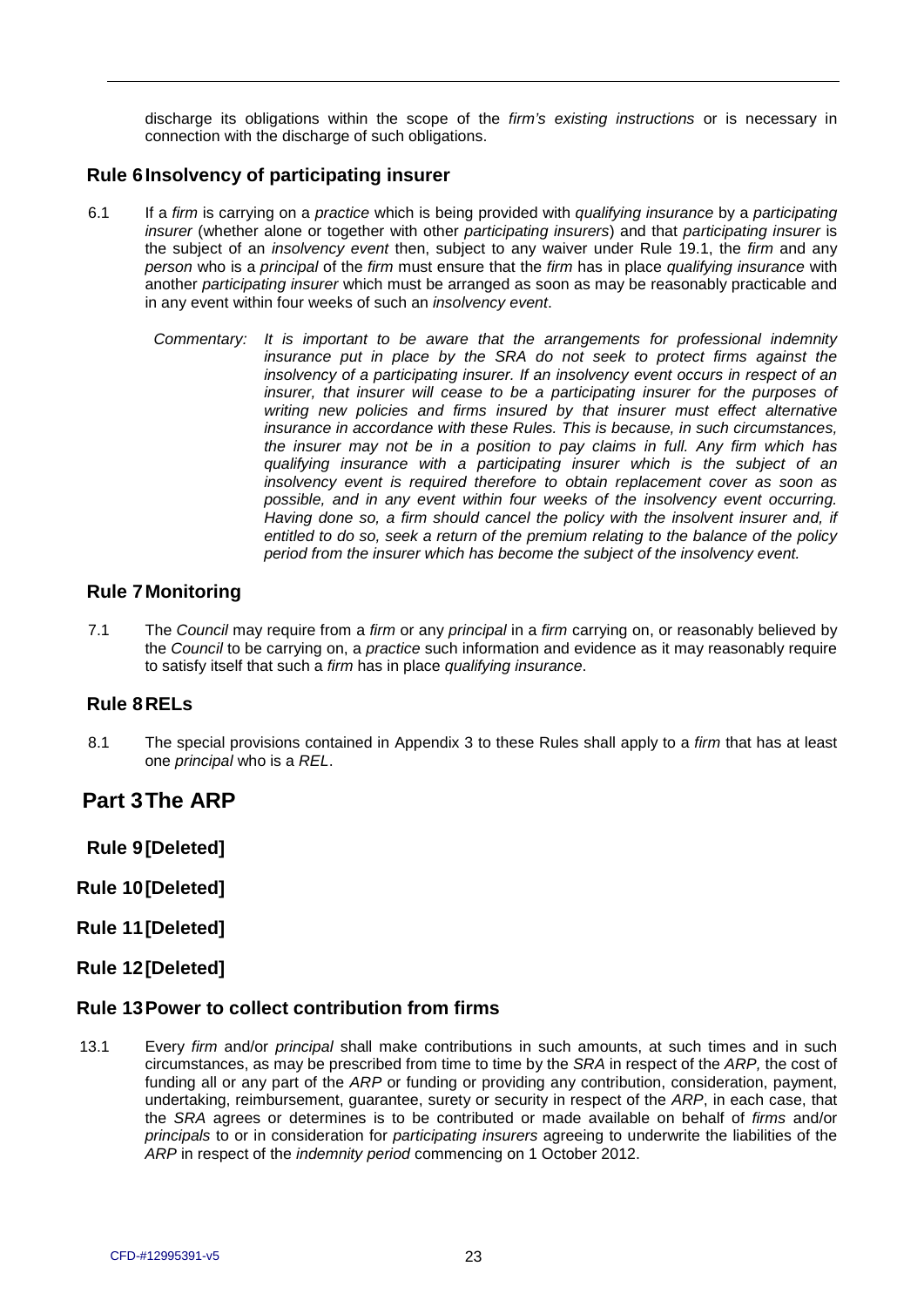13.2 Any unpaid contribution under Rule [13.1](#page-23-9) may be recovered as a debt due to the *Society*. The *SRA* may recover any unpaid contribution from a *licensed body*, and may require *licensed bodies* to make such further contributions as the *SRA* considers necessary in respect of the *ARP*, the cost of funding all or any part of the *ARP* or funding or providing any contribution, consideration, payment, undertaking, reimbursement, guarantee, surety or security in respect of the *ARP*, in each case, that the *SRA* agrees or determines is to be contributed or made available to or in consideration for *participating insurers* agreeing to underwrite the liabilities of the *ARP* in respect of the *indemnity period* commencing on 1 October 2012.

# <span id="page-24-1"></span>**Part 4[Deleted]**

# <span id="page-24-2"></span>**Rule 14[Deleted]**

# <span id="page-24-3"></span>**Rule 15[Deleted]**

# <span id="page-24-4"></span>**Part 5Disciplinary offences and reporting**

# <span id="page-24-5"></span>**Rule 16Disciplinary consequences of failure to comply with these Rules**

- 16.1 Without prejudice to any other disciplinary offence which may arise under these Rules, it shall be a disciplinary offence for any *firm* or any *person* who is at the relevant time a *principal* in a *firm* to:
	- (a) be in *policy default;* and
	- (b) undertake any activities in connection with *private legal practice* in breach of Rul[e 5.2.](#page-22-1)

# <span id="page-24-6"></span>**Rule 17Use of information**

- <span id="page-24-0"></span>17.1 Any *participating insurer* shall, in relation to any *firm* which applies to it for *qualifying insurance*, bring to the attention of the *Society* (including, in the case of the matters referred to in Rule 17.[1\(f\),](#page-24-7) the Office for Legal Complaints (including the *Legal Ombudsman*)) at any time and without notice to the *firm* concerned:
	- (a) any failure on the part of the *firm* or any *person* who is a *principal* of that *firm* to pay any sum on or before the date specified in these Rules or to reimburse any amount falling within a *policy* excess which has been paid out by a *participating insurer* to a *claimant*;
	- (b) a material inaccuracy in any proposal form submitted by or on behalf of the *firm*;
	- (c) the fact that the *firm* has become or is believed to have become a *run-off firm*;
	- (d) any matter or circumstances that would entitle the *firm's participating insurer* to avoid or repudiate a *policy* but for the provisions of claus[e 4.1](#page-31-0) of the *MTC* (and/or the corresponding of the *policy*);
	- (e) any dishonesty or fraud suspected by a *participating insurer* on the part of any *insured*; and
	- (f) any *claim* of inadequate professional services made against the *firm* or any *insured* of that *firm* of which it becomes aware.
	- *Commentary: All firms are deemed to have consented to their participating insurer bringing to the attention of the SRA any of the matters referred to Rule [17.1](#page-24-0) that may be applicable to the firm. Any such information is subject to the confidentiality provisions of Rule [17.4.](#page-25-1)*
- <span id="page-24-8"></span><span id="page-24-7"></span>17.2 The *Council* may require any *participating insurer* to bring to the attention of the *Society* any of the matters referred to in Rule [17.1](#page-24-0) where it reasonably believes there are matters which ought to be brought to the attention of the *Society* in accordance with Rul[e 17.1.](#page-24-0)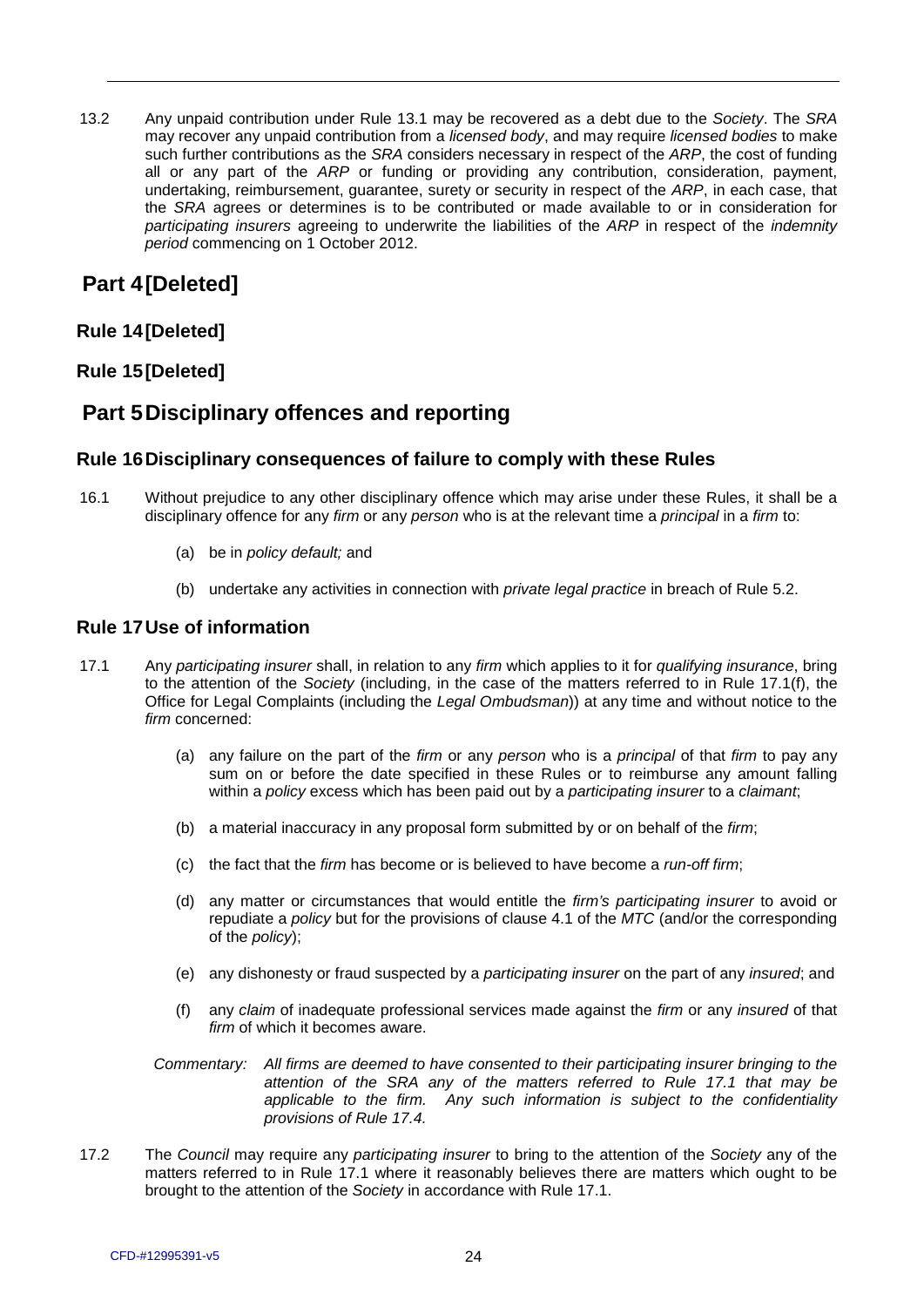- <span id="page-25-2"></span>17.3 Each *firm* shall notify the *Society* (or such *person* as the *Society* may notify to the *firm* from time to time) and its *participating insurer* in writing as soon as reasonably practicable and in no event later than five (5) business days after the date on which:
	- (a) the *firm* enters the *extended indemnity period* under its *policy*;
	- (b) the *firm* enters the *cessation period* under its *policy*, and
	- (c) the *firm* obtains a *policy qualifying insurance* where the *firm* is in the *extended indemnity period* or the *cessation period*, and in such case the notification shall include the name of the *participating insurer* who has issued the *policy* of *qualifying insurance* and the *policy*  number.
- <span id="page-25-1"></span>17.4 In respect of any information that may be brought to the attention of the *Society* in accordance with Rules [17.1,](#page-24-0) [17.2](#page-24-8) and [17.3:](#page-25-2)
	- (a) the *Society* shall keep all such information confidential;
	- (b) the *Society* shall not (except where and to the extent required by law or in the proper performance by the *Society* of its regulatory functions) at any time reveal any such information to any *person* other than a duly authorised employee of the *Society* or any of its subsidiaries; and
	- (c) any privilege attaching to such information shall not be regarded as having been waived whether by virtue of such information having been provided to the *Society* or otherwise.
- 17.5 The provisions of Rul[e 17.4](#page-25-1) shall not prevent the *Society* from:
	- (a) making use of any information referred to in that Rule for the purpose of bringing disciplinary proceedings against any *person*; or
	- (b) in relation to information about a *firm's policy* under [Rule 18,](#page-25-0) disclosing that information, where and to the extent that the *Society* in its absolute discretion considers it appropriate, to any *person* entitled to such information, and to any other department or office of the *Society*, including without limitation to the Office for Legal Complaints (including the *Legal Ombudsman*).
- 17.6 The *Society* may, without limitation and in its absolute discretion, disclose and make available for public inspection the identity of a *firm's participating insurer*. Nothing in these Rules shall act to prohibit the *Society* from making such a disclosure nor give rise to any liability of the *Society*, for breach of any obligations of confidentiality or otherwise.

## <span id="page-25-0"></span>**Rule 18Details of participating insurer**

- 18.1 If a *claimant* asserts a *claim* against a *firm* or any *person* insured under that *firm's policy*, and where such *claim* relates to any matter within the scope of cover of the *MTC* (whether or not such *claim* would or may be upheld), the *firm* and any *person* who is at the relevant time (or, in the case of a *firm* which has ceased *practice*, any *person* who was immediately before that *firm* ceased *practice*) a *principal* in that *firm* shall be required, upon being so requested by that *claimant*, by any *person* insured under that *firm's policy*, or by any other *person* with a legitimate interest, to provide to that *person* the following details in relation to that *firm's policy*:
	- (a) the name of the *participating insurer(s)* who issued the *policy*; and
	- (b) the *policy* number; and
	- (c) the address and contact details of the *participating insurer(s)* for the purpose of making a *claim* under the *policy*;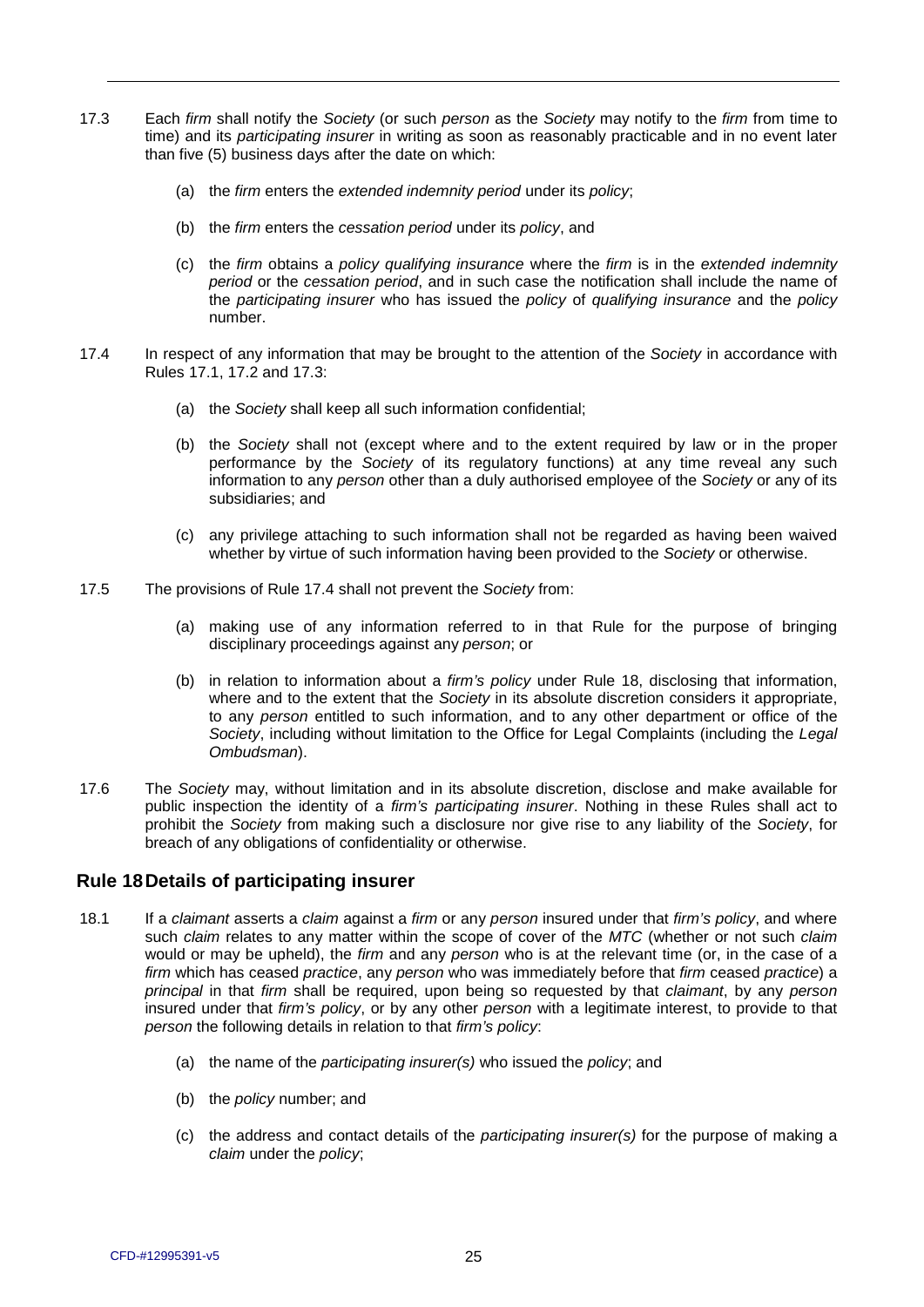in each case in respect of the *policy* which it is reasonably believed to be the relevant *policy* to respond to the *claim*, or, if applicable, the fact that the *firm* or *person* against whom the *claim* is asserted is covered by *supplementary run-off cover*.

*Commentary: A firm, and each principal in that firm, is required to provide details of that firm's policy of qualifying insurance to any person who asserts a claim against anyone insured under that firm's policy. Unde[r Rule 17,](#page-24-6) the SRA has the power to disclose information regarding a firm's participating insurer where it considers it appropriate to do so.*

# <span id="page-26-0"></span>**Part 6General powers of the Council**

## <span id="page-26-1"></span>**Rule 19Waiver powers**

- <span id="page-26-6"></span><span id="page-26-4"></span><span id="page-26-3"></span><span id="page-26-2"></span>19.1 The *Council* shall have power on such terms and conditions as it shall think fit to waive any Rule or part of any Rule in a particular case or cases including extending the time, either prospectively or retrospectively, for the doing of any act under any Rule.
	- (a) Any application by any *person* for a waiver of any Rule or part of any Rule under the Solicitors' Indemnity Insurance Rules 2001 to 2010 or SRA Indemnity Insurance Rules 2011 to 2013 must be made in writing to the *Society* as soon as reasonably practicable.
	- (b) No application by any *person* for a waiver of any Rule or part of any Rule under the Solicitors' Indemnity Insurance Rules 2000 may be considered unless it was made in writing to the *Society* as soon as reasonably practicable and in any event no later than 28 February 2002.
	- (c) Any appeal against any decision made by the *Society* in respect of any application for a waiver of any Rule or part of any Rule under the Solicitors' Indemnity Insurance Rules 2000 to 2010 or SRA Indemnity Insurance Rules 2011 to 2013 must be made in writing to the *Society* within 21 days from the date of the decision.
	- (d) An application for a waiver as contemplated by this Rule [19.1](#page-26-6) or the making of an appeal against any decision made by the *Society* in respect of such application shall not relieve any *person* from any obligation under the Solicitors' Indemnity Insurance Rules 2000 to 2010 or SRA Indemnity Insurance Rules 2011 to 2013 pending the determination of any such application or appeal.
	- *Commentary: It is envisaged that Rules will be waived only in exceptional circumstances. Anyone who wishes to apply for a waiver, or to appeal against an initial decision, must do so in accordance with the time limits set out in this Rule. Contact details appear at the end of the introductory commentary. The Panel of Adjudicators Sub Committee has adopted a waiver policy, which is available on request. Unless and until any waiver is granted, the person concerned must comply with the requirements of these Rules in full. A waiver may be granted subject to conditions, and may be revoked without notice.*
- <span id="page-26-5"></span>19.2 The *Council* shall have power to treat any *firm* as complying with any Rule or Rules for the purposes of the *SA* notwithstanding that the *firm* has failed to comply with a Rule or Rules where such noncompliance is regarded by the *Council* in a particular case or cases as being insignificant.
- 19.3 For the purposes of the *SA* (including without limitation section 10 of that Act), any *person* who is in breach of any Rule or part of any Rule under the Solicitors' Indemnity Insurance Rules 2000 to 2010 or SRA Indemnity Insurance Rules 2011 to 2013 shall be deemed, for so long as he remains in breach, not to be complying with these Rules.
	- *Commentary: The effect of this general power is that, for example, a practising certificate may be issued to a person notwithstanding a technical and insignificant breach by that person or a firm of any provision of these Rules.*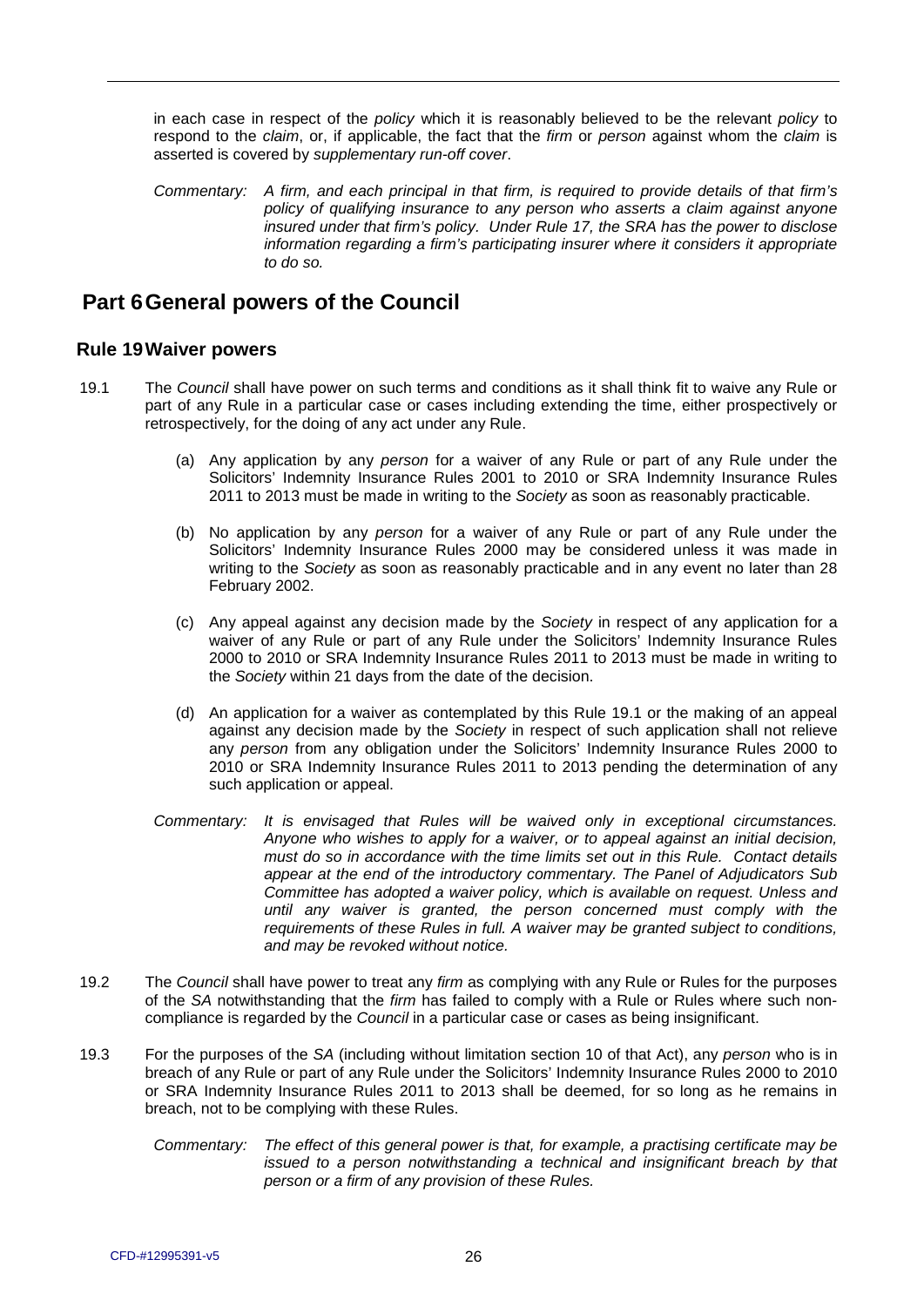# <span id="page-27-0"></span>**Part 7Other obligations**

# <span id="page-27-1"></span>**Rule 20Accountants' reports**

- 20.1 Any accountant's report which a *solicitor, REL* or *RFL* who is a *principal* in a *practice* or a *recognised body* or a *licensed body* is required to deliver to the *Society* under section 34 of the *SA* or paragraph 8 of Schedule 14 to the Courts and Legal Services Act 1990 or under section 83(5)(h) of and paragraph 20 of Schedule 11 to the *LSA* containing such information as is prescribed by rule 35 of the Solicitors' Accounts Rules 1998 (as amended from time to time), or any rules (including, without limitation, the *SRA Accounts Rules*) which replace the Solicitors' Accounts Rules 1998 in whole or in part, must contain a statement certifying (if it is the case) for the whole period covered by the report (excluding any part of that period falling before 1 September 2000) that the *firm* has one or more certificates of *qualifying insurance* (or in respect of any period prior to 1 October 2013, that the *firm* has been issued with one or more policies by the *ARP manager*).
	- *Commentary: Firms are required to provide evidence to their accountants that a policy of qualifying insurance is in place. Each participating insurer is required under the participating insurer's agreement to provide a certificate of qualifying insurance to each firm within 20 working days of the start of the period covered by the policy. Producing the relevant certificate(s) to the reporting accountant will satisfy the requirement of this Rule.*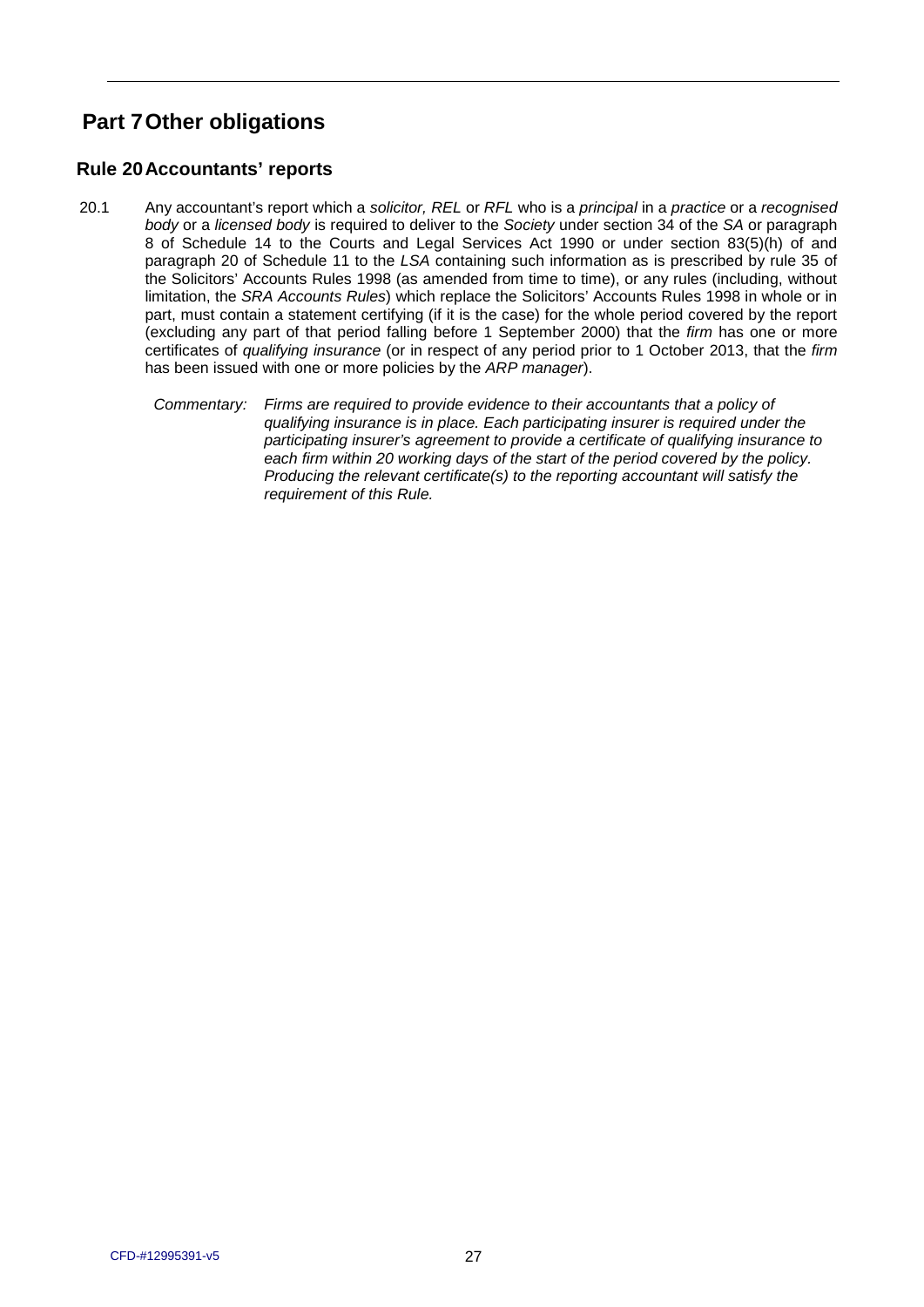# <span id="page-28-0"></span>Appendix 1 **SRA Minimum Terms and Conditions of Professional Indemnity Insurance**

# <span id="page-28-1"></span>**1 Scope of cover**

## <span id="page-28-2"></span>1.1 Civil liability

The insurance must indemnify each *insured* against civil liability to the extent that it arises from *private legal practice* in connection with the *insured firm's practice*, provided that a *claim* in respect of such liability:

- (a) is first made against an *insured* during the *period of insurance*; or
- (b) is made against an *insured* during or after the *period of insurance* and arising from *circumstances* first notified to the *insurer* during the *period of insurance*.

### 1.2 Defence costs

The insurance must also indemnify the *insured* against *defence costs* in relation to:

- (a) any *claim* referred to in claus[e 1.1,](#page-28-2) [1.4](#page-28-3) o[r 1.6;](#page-29-0) or
- (b) any *circumstances* first notified to the *insurer* during the *period of insurance*; or
- (c) any investigation or inquiry (save in respect of any disciplinary proceeding under the authority of the *Society* (including, without limitation, the *SRA* and the *Tribunal*)) during or after the *period of insurance* arising from any *claim* referred to in clause [1.1,](#page-28-2) [1.4](#page-28-3) or [1.6](#page-29-0) or from *circumstances* first notified to the *insurer* during the *period of insurance*.

## 1.3 The insured

For the purposes of the cover contemplated by claus[e 1.1,](#page-28-2) the *insured* must include:

- (a) the *insured firm*; and
- <span id="page-28-4"></span>(b) each service, administration, trustee or nominee *company* owned as at the date of occurrence of relevant *circumstances* by the *insured firm* and/or the *principals* of the *insured firm*; and
- (c) each *principal*, each former *principal* and each *person* who becomes a *principal* during the *period of insurance* of the *insured firm* or a *company* referred to in paragraph (b); and
- <span id="page-28-5"></span>(d) each *employee*, each former *employee* and each *person* who becomes during the *period of insurance* an *employee* of the *insured firm* or a *company* referred to in paragraph (b); and
- (e) the estate or legal personal representative of any deceased or legally incapacitated *person* referred to in paragraph (c) or (d).

## <span id="page-28-3"></span>1.4 Prior practice

The insurance must indemnify each *insured* against civil liability to the extent that it arises from *private legal practice* in connection with a *prior practice*, provided that a *claim* in respect of such liability is first made against an *insured*:

- (a) during the *period of insurance*; or
- (b) during or after the *period of insurance* and arising from *circumstances* first notified to the *insurer* during the *period of insurance*.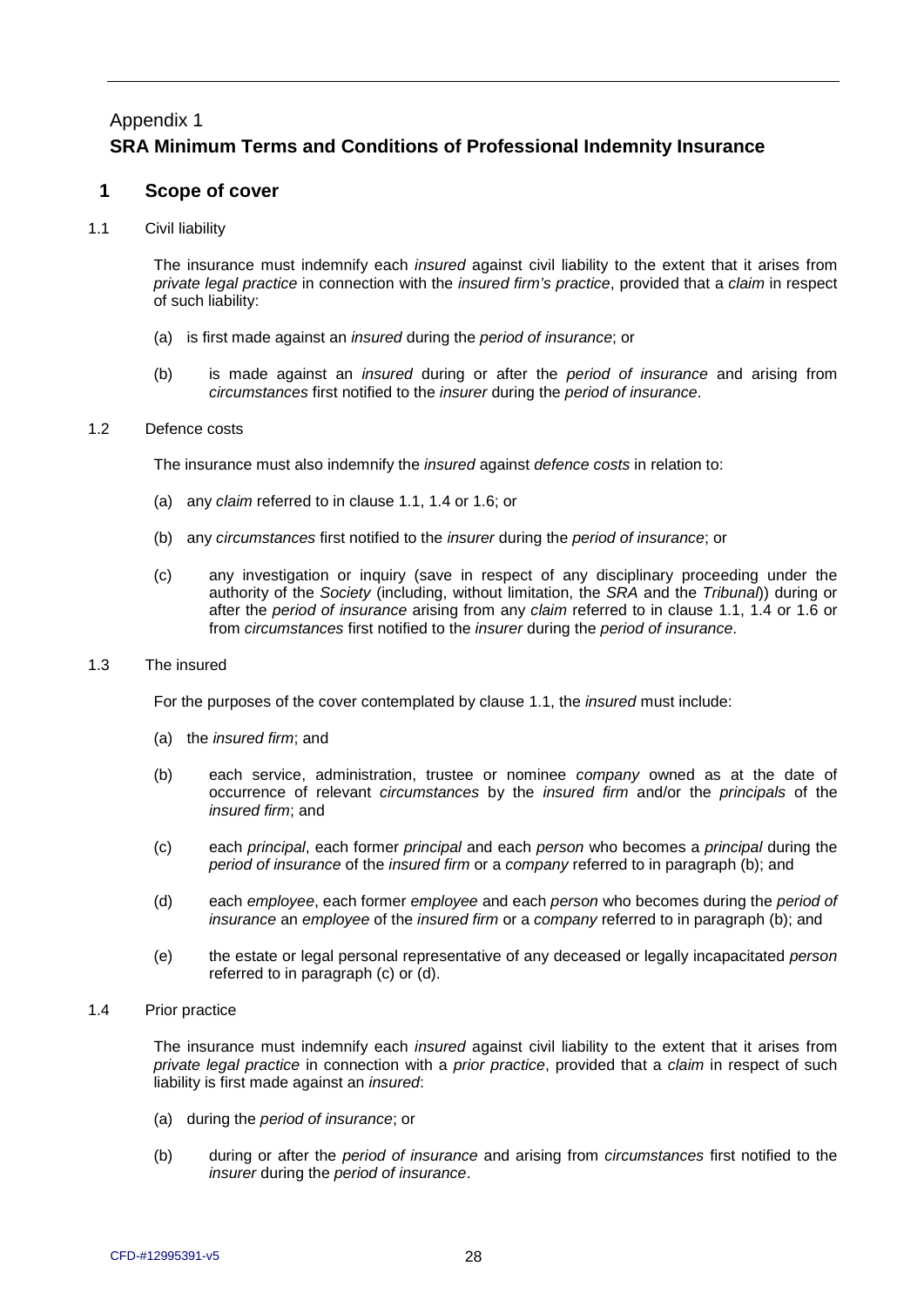#### 1.5 The insured - prior practice

For the purposes of the cover contemplated by claus[e 1.4,](#page-28-3) the *insured* must include:

- (a) each *partnership, recognised body* or *licensed body* (in respect of its *regulated activities*) which, or *sole practitioner* who, carried on the *prior practice*; and
- <span id="page-29-1"></span>(b) each service, administration, trustee or nominee *company* owned as at the date of *occurrence* of relevant *circumstances* by the *partnership*, *recognised body* or *licensed body* (in respect of its *regulated activities*) which, or *sole practitioner* who, carried on the *prior practice* and/or the *principals* of such *partnership, recognised body* or *licensed body*; and
- (c) each *principal* and former *principal* of each *partnership*, *recognised body* or *licensed body*  (in respect of its *regulated activities*) referred to in paragraph (a) or *company* referred to in paragraph (b); and
- <span id="page-29-3"></span>(d) each *employee* and former *employee* of the *partnership*, *recognised body, licensed body*  (in respect of its *regulated activities*) or *sole practitioner* referred to in paragraph (a) or *company* referred to in paragraph (b); and
- (e) the estate or legal personal representative of any deceased or legally incapacitated *sole practitioner* referred to in paragraph (a) or person referred to in paragraph (c) or (d).
- <span id="page-29-0"></span>1.6 Successor practice

The insurance must indemnify each *insured* against civil liability to the extent that it arises from *private legal practice* in connection with a *successor practice* to the *insured firm's practice* (where succession is as a result of one or more separate mergers, acquisitions, absorptions or other transitions), provided that a *claim* in respect of such liability is first made against an *insured*:

- (a) during the *period of insurance*; or
- (b) during or after the *period of insurance* and arising from *circumstances* first notified to the *insurer* during the *period of insurance*

unless run-off cover is provided in accordance with clause [5.6.](#page-34-1)

#### 1.7 The insured - successor practice

For the purposes of the cover contemplated by claus[e 1.6,](#page-29-0) the *insured* must include:

- (a) each *partnership*, *recognised body* or *licensed body* (in respect of its *regulated activities*) which, or *sole practitioner* who, carries on the *successor practice* during the *period of insurance*; and
- <span id="page-29-2"></span>(b) each service, administration, trustee or nominee *company* owned as at the date of occurrence of relevant *circumstances* by the *partnership*, *recognised body* or *licensed body*  (in respect of its *regulated activities*) which, or *sole practitioner* who, carries on the *successor practice* and/or the *principals* of such *partnership*, *recognised body* or *licensed body*; and
- (c) each *principal*, each former *principal* and each *person* who becomes during the *period of insurance* a *principal* of any *partnership*, *recognised body* or *licensed body* (in respect of its *regulated activities*) referred to in paragraph (a) or *company* referred to in paragraph (b); and
- <span id="page-29-4"></span>(d) each *employee*, each former *employee* and each *person* who becomes during the *period of insurance* an *employee* of the *partnership*, *recognised body, licensed body* (in respect of its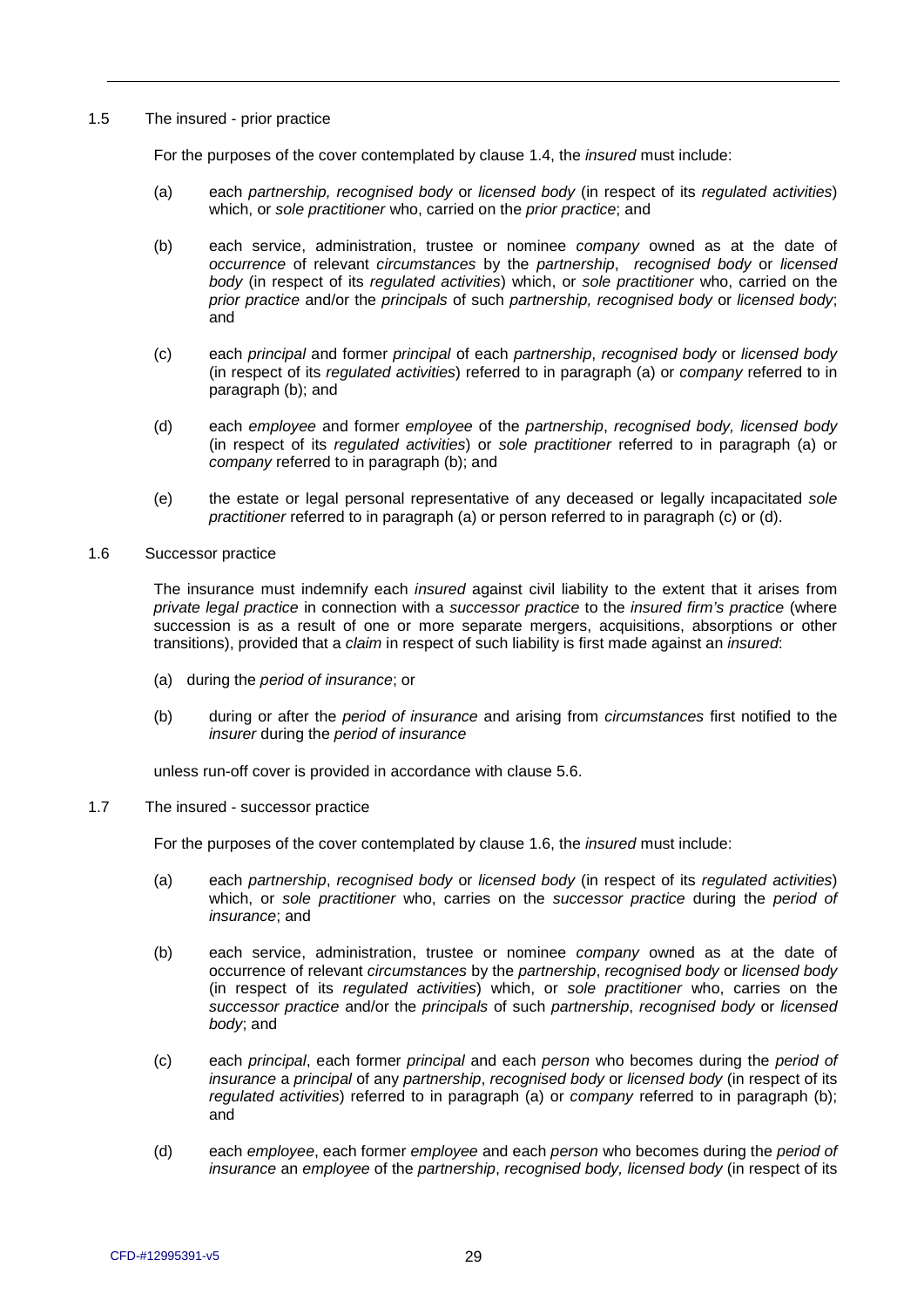*regulated activities*) or *sole practitioner* referred to in paragraph (a) or *company* referred to in paragraph (b); and

- (e) the estate or legal personal representative of any deceased or legally incapacitated *sole practitioner* referred to in paragraph (a) or *person* referred to in paragraph (c) or (d).
- <span id="page-30-4"></span>1.8 Award by regulatory authority

The insurance must indemnify each *insured* against any amount paid or payable in accordance with the recommendation of the Legal Services Ombudsman, the Office for Legal Complaints (including the *Legal Ombudsman* pursuant to section 137(2)(c) and section 137(4)(b) of the *LSA*) or any other regulatory authority to the same extent as it indemnifies the *insured* against civil liability provided that the *insurer* will have no liability in respect of any determination by the *Legal Ombudsman* pursuant to section 137(2)(b) of the *LSA* to refund any fees paid to the *insured*.

## <span id="page-30-0"></span>**2 Limit of insurance cover**

<span id="page-30-1"></span>2.1 Any one claim

The *sum insured* for any one *claim* (exclusive of *defence costs*) must be, where the *insured firm* is a *relevant recognised body* or a *relevant licensed body* (in respect of its *regulated activities*), at least £3 million, and in all other cases, at least £2 million.

<span id="page-30-2"></span>2.2 No limit on defence costs

There must be no monetary limit on the cover for *defence costs*.

<span id="page-30-3"></span>2.3 Proportionate limit on defence costs

Notwithstanding clauses [2.1](#page-30-1) and [2.2,](#page-30-2) the insurance may provide that liability for *defence costs* in relation to a *claim* which exceeds the *sum insured* is limited to the proportion that the *sum insured* bears to the total amount paid or payable to dispose of the *claim*.

2.4 No other limit

The insurance must not limit liability to any monetary amount (whether by way of an aggregate limit or otherwise) except as contemplated by clauses [2.1](#page-30-1) and [2.3.](#page-30-3)

2.5 One claim

The insurance may provide that, when considering what may be regarded as one *claim* for the purposes of the limits contemplated by clauses [2.1](#page-30-1) an[d 2.3:](#page-30-3)

- (a) all *claims* against any one or more *insured* arising from:
	- (i) one act or omission;
	- (ii) one series of related acts or omissions;
	- (iii) the same act or omission in a series of related matters or transactions;
	- (iv) similar acts or omissions in a series of related matters or transactions

and

(b) all *claims* against one or more *insured* arising from one matter or transaction

will be regarded as one *claim*.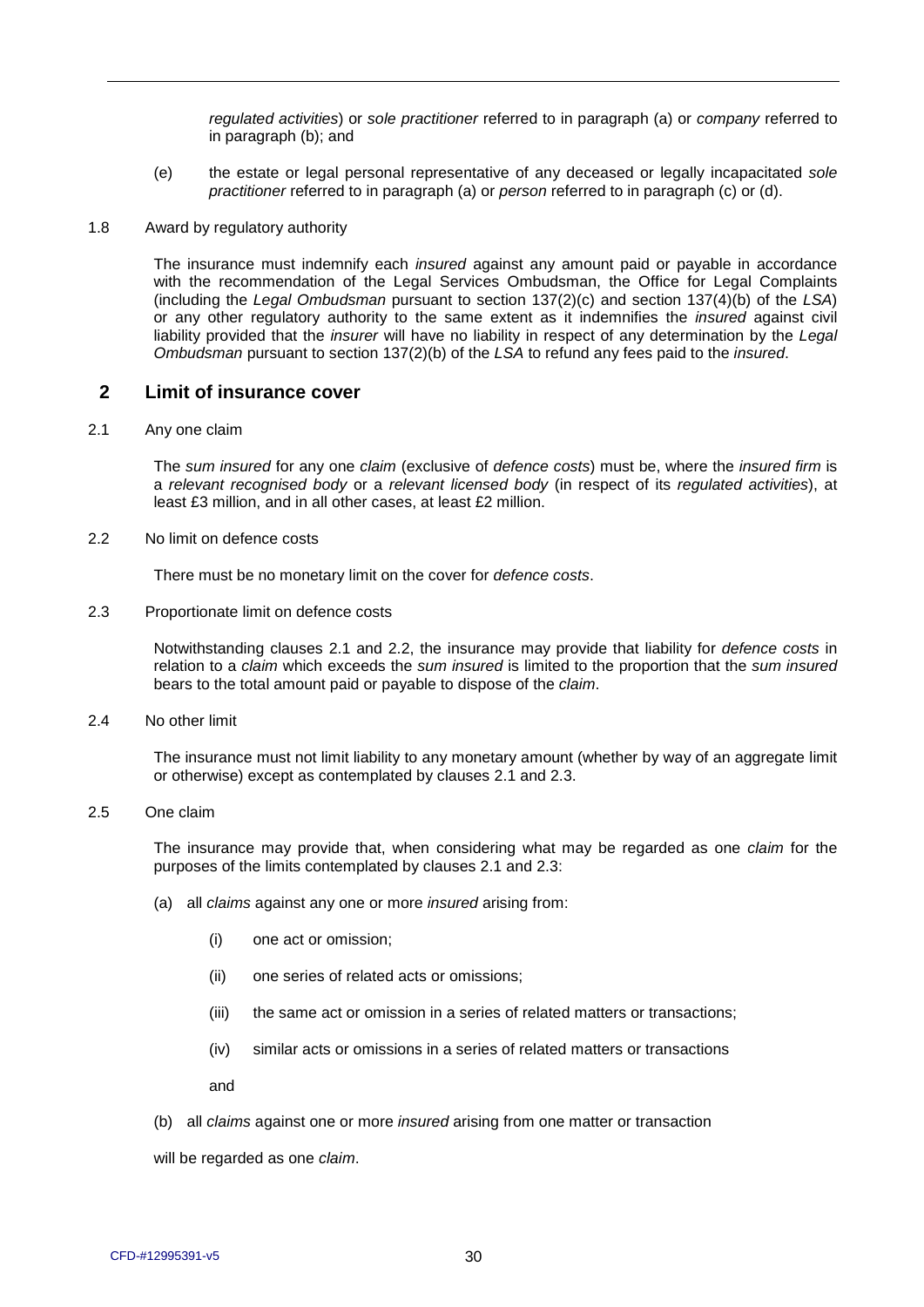- 2.6 Multiple underwriters
- 2.6.1 The insurance may be underwritten by more than one *insurer*, each of which must be a *participating insurer*, provided that the insurance may provide that the *insurer* shall be severally liable only for its respective proportion of liability in accordance with the terms of the insurance.
- 2.6.2 Where the insurance is underwritten jointly by more than one *insurer*:
	- (a) the insurance must state which *participating insurer* shall be the lead *insurer*; and
	- (b) in addition to any proportionate limit on *defence costs* in accordance with clause [2.3,](#page-30-3) the insurance may provide that each *insurer*'s liability for *defence costs* is further limited to the extent or the proportion of that *insurer*'s liability (if any) in relation to the relevant *claim*.

#### *[Note: under clause 2.6 of the participating insurer's agreement, a policy may be issued on an excess of loss basis only in the layers set out in that clause.]*

### <span id="page-31-1"></span>**3 Excesses**

<span id="page-31-4"></span>3.1 The excess

The insurance may be subject to an *excess* of such monetary amount and on such terms as the *insurer* and the *insured firm* agree. Subject to clause [3.4,](#page-31-3) the *excess* may be 'self-insured' or partly or wholly insured without regard to these *MTC*.

3.2 No deductibles

The insurance must provide that the *excess* does not reduce the limit of liability contemplated by claus[e 2.1.](#page-30-1)

3.3 Excess not to apply to defence costs

The *excess* must not apply to *defence costs*.

<span id="page-31-3"></span>3.4 Funding of the excess

The insurance must provide that, if an *insured* fails to pay to a *claimant* any amount which is within the *excess* within 30 days of it becoming due for payment, the *claimant* may give notice of the *insured*'s default to the *insurer*, whereupon the *insurer* is liable to remedy the default on the *insured*'s behalf. The insurance may provide that any amount paid by the *insurer* to remedy such a default erodes the *sum insured*.

3.5 One claim

The insurance may provide for multiple *claims* to be treated as one *claim* for the purposes of an *excess* contemplated by claus[e 3.1](#page-31-4) on such terms as the *insured firm* and the *insurer* agree.

3.6 Excess layers

In the case of insurance written on an excess of loss basis, there shall be no *excess* except in relation to the primary layer.

## <span id="page-31-2"></span>**4 Special conditions**

<span id="page-31-0"></span>4.1 No avoidance or repudiation

The insurance must provide that the *insurer* is not entitled to avoid or repudiate the insurance on any grounds whatsoever including, without limitation, non-disclosure or misrepresentation, whether fraudulent or not.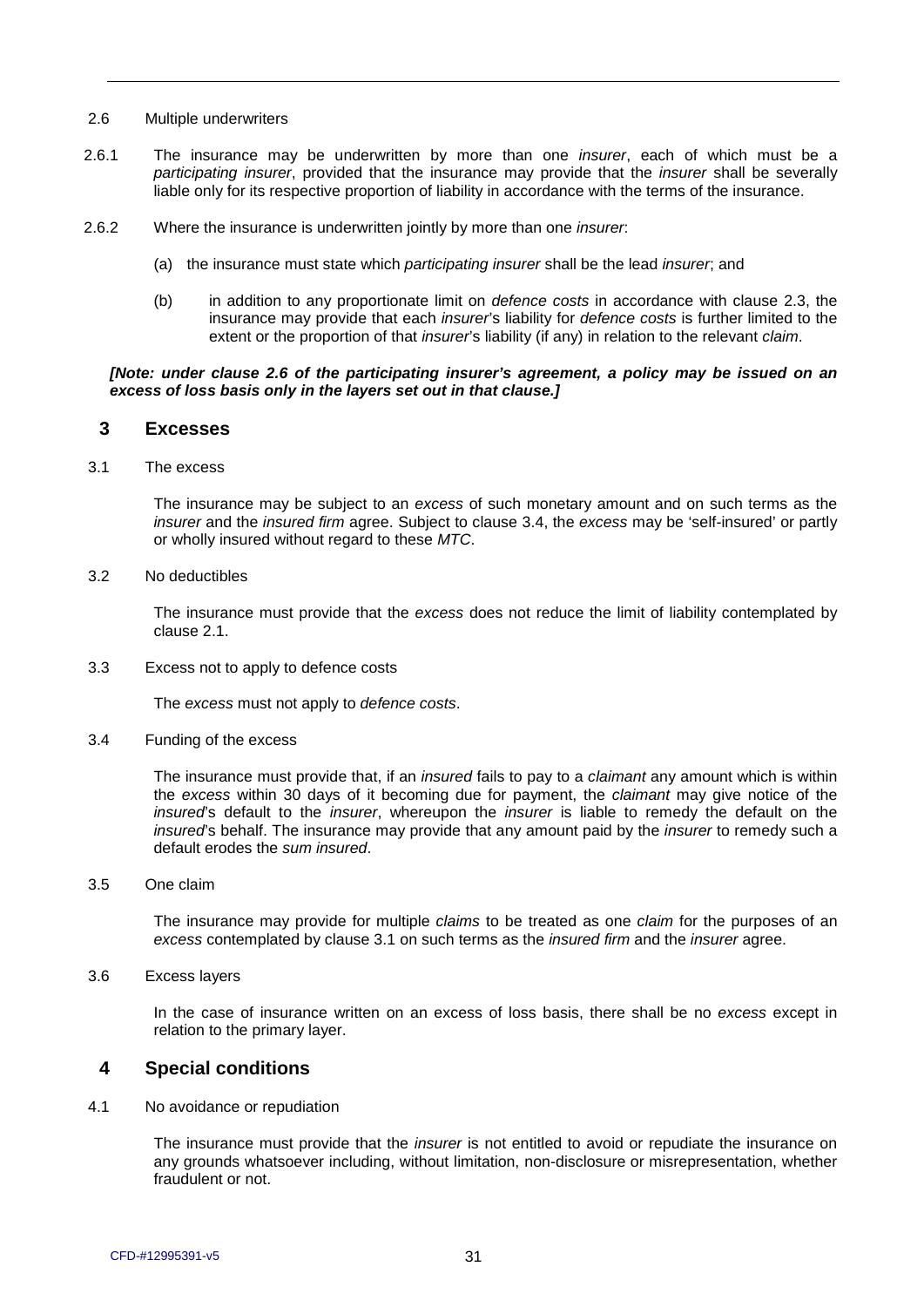#### 4.2 No adjustment or denial

The insurance must provide that the *insurer* is not entitled to reduce or deny its liability under the insurance on any grounds whatsoever including, without limitation, any breach of any term or condition of the insurance, except to the extent that one of the exclusions contemplated by claus[e 6](#page-35-0) applies.

#### 4.3 No cancellation

The insurance must provide that it cannot be cancelled except (in the case of (a), (b) or (c) below) by the agreement of both the *insured firm* and the *insurer*, and in any event only in circumstances where:

- (a) the *insured firm's practice* is merged into a *successor practice*, provided that there is insurance complying with these *MTC* in relation to that *successor practice*, in which case cancellation shall have effect no earlier than the date of such merger; or
- (b) replacement insurance, complying with the minimum terms and conditions in effect at its commencement, commences, in which case cancellation shall have effect no earlier than the date on which such replacement insurance commences; or
- (c) it subsequently transpires that the insured firm is not required under the *SIIR* to effect a *policy* of *qualifying insurance*, in which case cancellation shall have effect from the later of (a) the start of the relevant *policy period* and (b) the date on which the *insured firm* ceased to be required to effect a policy of *qualifying insurance*, or such later date as the *insured firm* and the *insurer* may agree.

Cancellation must not affect the rights and obligations of the parties accrued under the insurance prior to the date from which cancellation has effect.

#### 4.4 No set-off

The insurance must provide that any amount payable by the *insurer* to indemnify an *insured* against civil liability to a *claimant* will be paid only to the *claimant*, or at the *claimant*'s direction, and that the *insurer* is not entitled to set-off against any such amount any payment due to it by any *insured* including, without limitation, any payment of premium or to reimburse the *insurer*.

#### <span id="page-32-0"></span>4.5 No 'other insurance' provision

The insurance must not provide that the liability of the *insurer* is reduced or excluded by reason of the existence or availability of any other insurance other than: (i) as contemplated by clause [6.1;](#page-35-1) or (ii) where the *insured*, having entered the *extended indemnity period* or *cessation period*, obtains a *policy* of *qualifying insurance* that incepts from and with effect from the expiration of the *policy period*. For the avoidance of doubt and subject to the provisions of the *participating insurer's agreement*, this requirement is not intended to affect any right of the *insurer* to claim contribution from any other insurer which is also liable to indemnify any *insured*.

#### 4.6 No retroactive date

The insurance must not exclude or limit the liability of the *insurer* in respect of *claims* arising from incidents, occurrences, facts, matters, acts and/or omissions which occurred prior to a specified date.

### 4.7 Successor practice - 'double insurance'

The insurance may provide that, if the *insured firm's practice* is succeeded during the *period of insurance* and, as a result, a situation of 'double insurance' exists between two or more insurers of the *successor practice*, contribution between insurers is to be determined in accordance with the relative numbers of *principals* of the owners of the constituent *practices* immediately prior to succession.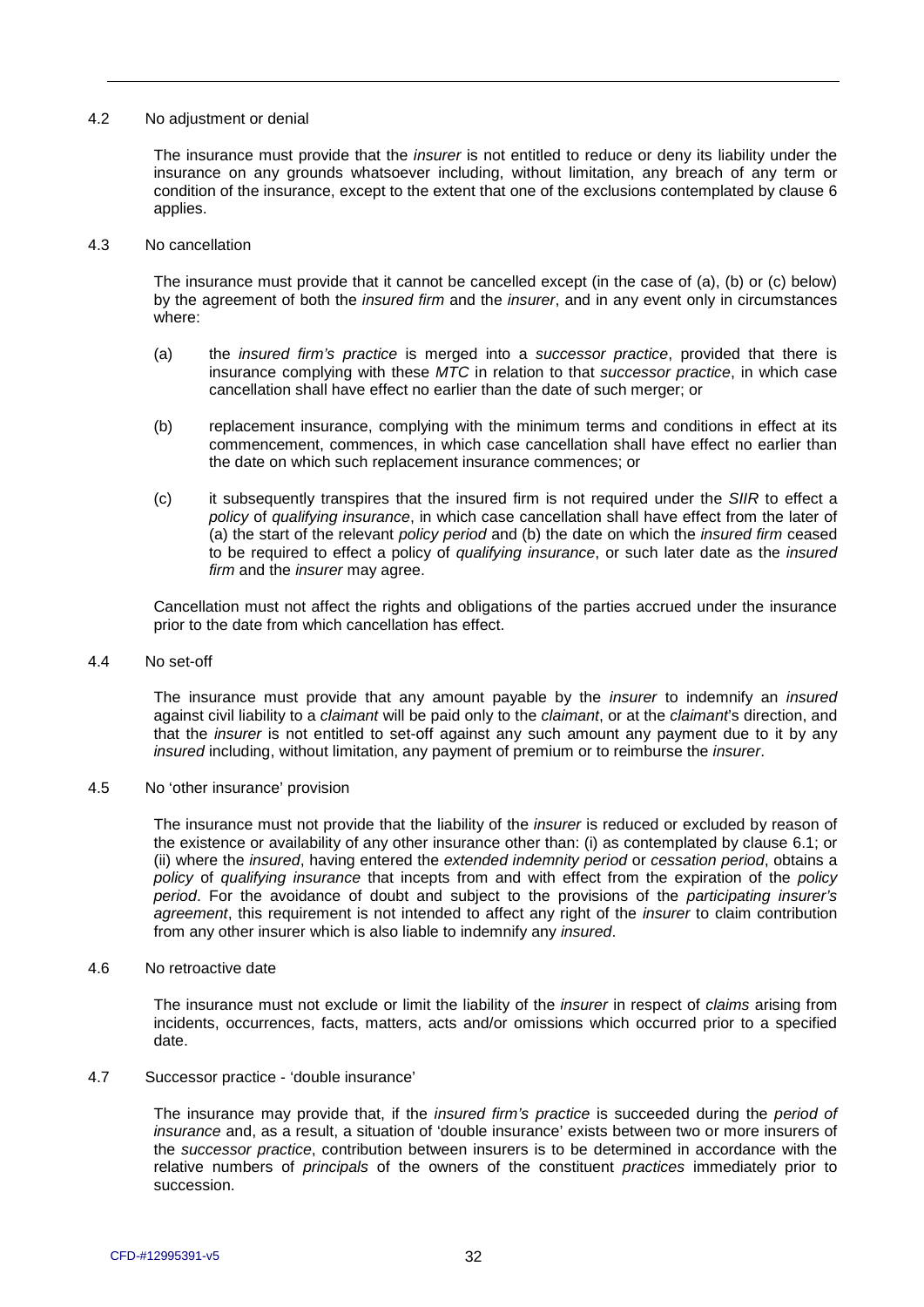#### 4.8 Advancement of defence costs

The insurance must provide that the *insurer* will meet *defence costs* as and when they are incurred, including *defence costs* incurred on behalf of an *insured* who is alleged to have committed or condoned dishonesty or a fraudulent act or omission, provided that the *insurer* is not liable for *defence costs* incurred on behalf of that *insured* after the earlier of:

- (a) that *insured* admitting to the *insurer* the commission or condoning of such dishonesty, act or omission; or
- (b) a court or other judicial body finding that that *insured* was in fact guilty of such dishonesty, act or omission.

#### <span id="page-33-3"></span>4.9 Resolution of disputes

The insurance must provide that, if there is a dispute as to whether a *practice* is a *successor practice* for the purposes of clauses [1.4,](#page-28-3) [1.6](#page-29-0) or [5.6,](#page-34-1) the *insured* and the *insurer* will take all reasonable steps (including, if appropriate, referring the dispute to arbitration) to resolve the dispute in conjunction with any related dispute between any other party which has insurance complying with these *MTC* and that party's insurer.

<span id="page-33-4"></span>4.10 Conduct of a claim pending dispute resolution

The insurance must provide that, pending resolution of any coverage dispute and without prejudice to any issue in dispute, the *insurer* will, if so directed by the *Society*, conduct any *claim*, advance *defence costs* and, if appropriate, compromise and pay the *claim*. If the *Society* is satisfied that:

- (a) the party requesting the direction has taken all reasonable steps to resolve the dispute with the other party/ies; and
- (b) there is a reasonable prospect that the coverage dispute will be resolved or determined in the *insured's* favour; and
- (c) it is fair and equitable in all the circumstances for such direction to be given;

it may in its absolute discretion make such a direction.

4.11 Minimum terms and conditions to prevail

The insurance must provide that:

- (a) the insurance is to be construed or rectified so as to comply with the requirements of these *MTC*; and
- (b) any provision which is inconsistent with these *MTC* is to be severed or rectified to comply.

# <span id="page-33-0"></span>**5 Extended indemnity period and run-off cover**

<span id="page-33-1"></span>5.1 Extended indemnity period

The insurance must provide cover for the duration of the *extended indemnity period* where an *insured firm* has not, prior to the expiration of the *policy period*, obtained insurance complying with the *MTC* and incepting on and with effect from the day immediately following the expiration of the *policy period*.

<span id="page-33-2"></span>5.2 Cessation period

The insurance must provide cover for the duration of the *cessation period* where an *insured firm* has not, prior to the expiration of the *extended indemnity period*, obtained insurance complying with the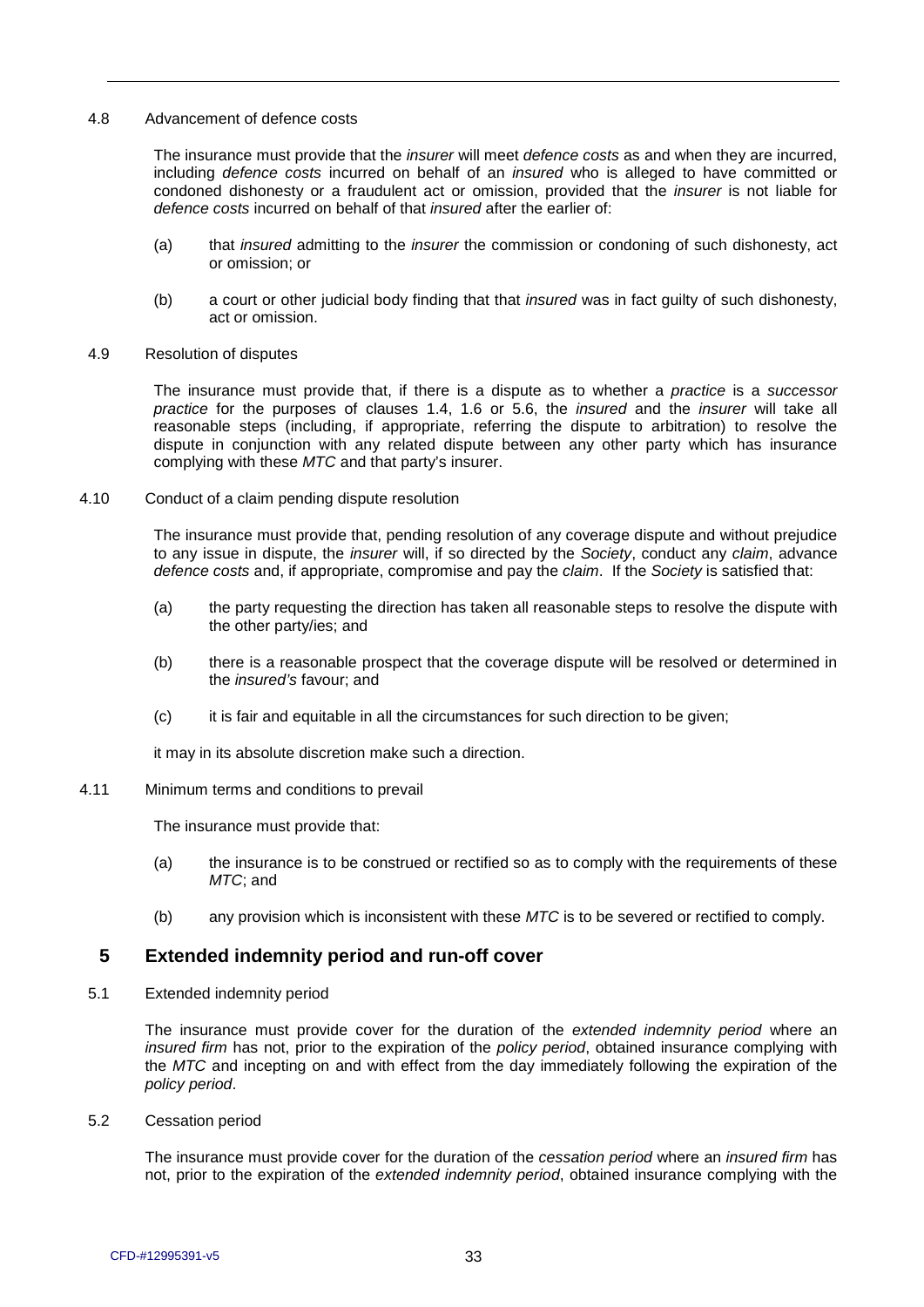*MTC* and incepting on and with effect from the day immediately following the expiration of the *policy period*.

5.3 Scope of cover during the extended indemnity period and the cessation period

The cover to be provided in respect of the *extended indemnity period* referred to in clause [5.1](#page-33-1) and the *cessation period* referred to in clause [5.2](#page-33-2) must indemnify each *insured* in accordance with clauses [1.1](#page-28-2) to [1.8](#page-30-4) (but may be subject to the limits, exclusions and conditions of the insurance which are in accordance with the *MTC*).

<span id="page-34-0"></span>5.4 Run-off cover

<span id="page-34-2"></span>The insurance must provide run-off cover:

- (a) subject to clause [5.4\(b\),](#page-34-0) in the event of a *cessation*. For these purposes, an *insured firm's practice* shall (without limitation) be regarded as ceasing if (and with effect from the date upon which) the *insured firm* becomes a *non-SRA firm*; and
- (b) with effect from the commencement of the *extended indemnity period* in the event that the *insured firm* has not, on or before the expiration of the *cessation period* referred to in clause [5.2,](#page-33-2) obtained insurance complying with the *MTC* and incepting on and with effect from the day immediately following the expiration of the *policy period*.
- 5.5 Scope of run-off cover

The run-off cover referred to in clause [5.4](#page-34-0) must indemnify each *insured* in accordance with clauses [1.1](#page-28-2) to [1.8](#page-30-4) (but may be subject to the limits, exclusions and conditions of the insurance which are in accordance with the *MTC*) on the basis that the *period of insurance* extends for an additional six years (ending on the sixth anniversary of the date upon which, but for this requirement, it would have ended, and for the avoidance of doubt, includes the *extended indemnity period* and *cessation period*).

<span id="page-34-1"></span>5.6 Succession

The insurance must provide that, if there is a *successor practice* to the ceased *practice*, the *insured firm* may elect before its *cessation*, whether it wishes the ceased *practice*:

- (a) to be insured under the run-off cover referred to in claus[e 5.4\(a\);](#page-34-2) or
- <span id="page-34-3"></span>(b) provided that there is insurance complying with these *MTC* in relation to that *successor practice*, to be insured as a *prior practice* under such insurance.

If the *insured firm* fails to make an election and/or fails to pay any premium due under the terms of the *policy*, before its *cessation*, clause 5.[6\(b\)](#page-34-3) above shall apply.

The insurance must also provide that where an *insured firm* makes an election pursuant to this clause [5.6,](#page-34-1) the *insurer* shall give notice to the *Society* in writing of the election not later than seven days following the receipt by the *insurer* of the *insured firm's* election and that election has become effective and the *insured firm* shall irrevocably consent to that notification.

#### 5.7 Suspended practices

The insurance must provide that, where run-off cover has been activated in accordance with this claus[e 5,](#page-33-0) but where the *insured firm's practice* restarts, the *insurer* may (but shall not be obliged to) cancel such run-off cover, on such terms as may be agreed, provided that:

(a) there is insurance complying with these *MTC* in relation to that *insured firm* in force on the date of cancellation;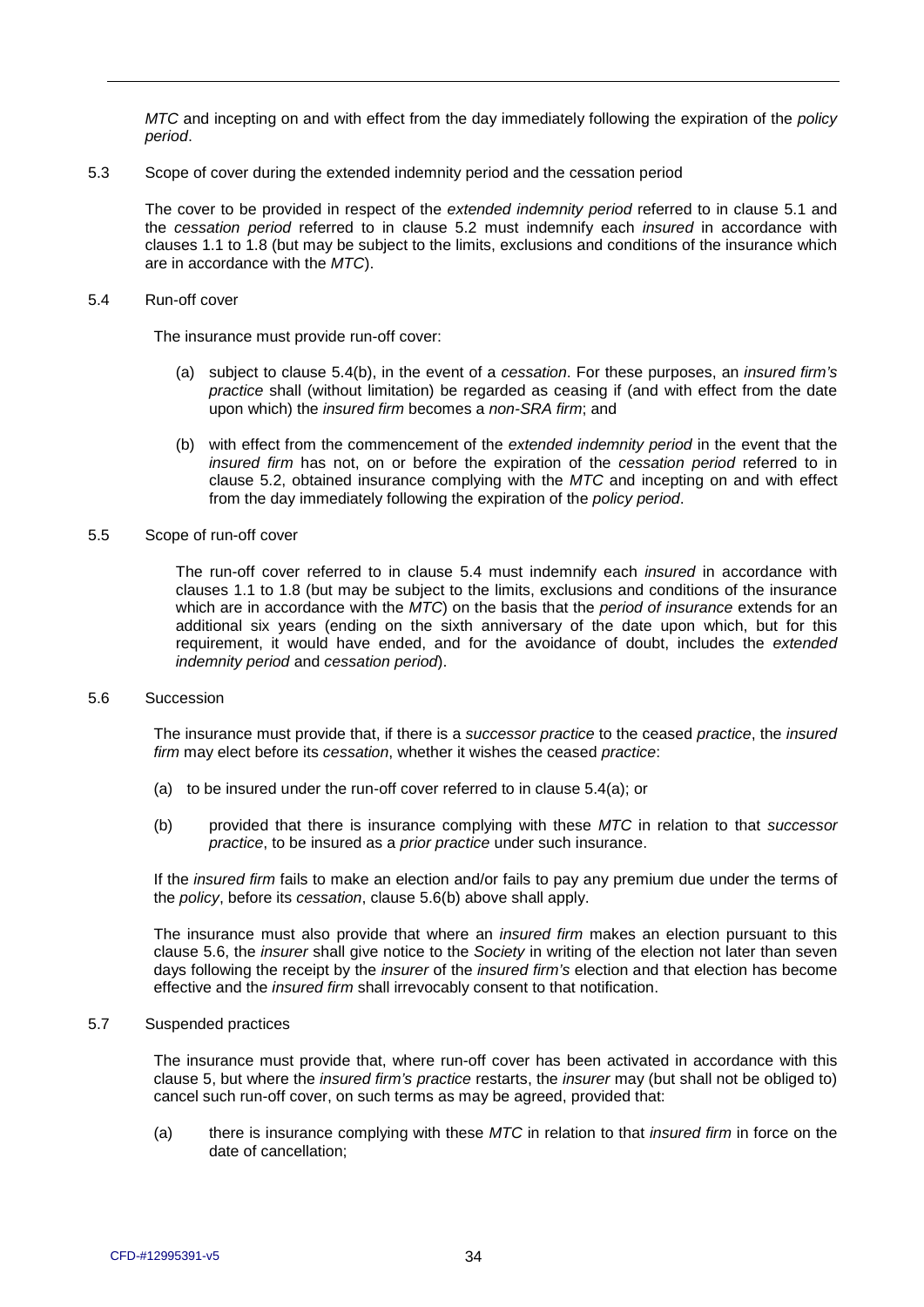- (b) the *participating insurer* providing such insurance confirms in writing to the *insured firm* and the *insurer* (if different) that:
	- (i) it is providing insurance complying with these *MTC* in relation to that *insured firm* for the then current *indemnity period*; and
	- (ii) it is doing so on the basis that the *insured firm's practice* is regarded as being a continuation of the *insured firm's practice* prior to *cessation* and that accordingly it is liable for *claims* against the *insured firm* arising from incidents, occurrences, facts, matters, acts and/or omissions which occurred prior to *cessation*.

## <span id="page-35-0"></span>**6 Exclusions**

The insurance must not exclude or limit the liability of the *insurer* except to the extent that any *claim* or related *defence costs* arise from the matters set out in this clause [6.](#page-35-0)

#### <span id="page-35-1"></span>6.1 Prior cover

Any *claim* in respect of which the *insured* is entitled to be indemnified by the *SIF* or under a professional indemnity insurance contract for a period earlier than the *period of insurance*, whether by reason of notification of *circumstances* to *SIF* or under the earlier contract or otherwise.

### <span id="page-35-2"></span>6.2 Death or bodily injury

Any liability of any *insured* for causing or contributing to death or bodily injury, except that the insurance must nonetheless cover liability for psychological injury or emotional distress which arises from a breach of duty in the performance of (or failure to perform) legal work.

#### 6.3 Property damage

Any liability of any *insured* for causing or contributing to damage to, or destruction or physical loss of, any property (other than property in the care, custody or control of any *insured* in connection with the *insured firm's practice* and not occupied or used in the course of the *insured firm's practice*), except that the insurance must nonetheless cover liability for such damage, destruction or loss which arises from breach of duty in the performance of (or failure to perform) legal work.

6.4 Partnership disputes

Any actual or alleged breach of the *insured firm's partnership* or shareholder agreement or arrangements, including any equivalent agreement or arrangement where the *insured firm* is an *LLP* or a company without a share capital.

#### 6.5 Employment breaches, discrimination, etc.

Wrongful dismissal, repudiation or breach of an employment contract or arrangement, termination of a training contract, harassment, discrimination or like conduct in relation to any *partnership* or shareholder agreement or arrangement or the equivalent where the *insured firm* is an *LLP* or a company without a share capital, or in relation to any employment or training agreement or arrangement.

6.6 Debts and trading liabilities

Any:

- (a) trading or personal debt of any *insured*; or
- (b) legal liability assumed or accepted by an *insured* or an *insured firm* under any contract or agreement for the supply to, or use by, the *insured* or *insured firm* of goods or services in the course of the *insured firm's practice*, save that this exclusion 6.6(b) will not apply to any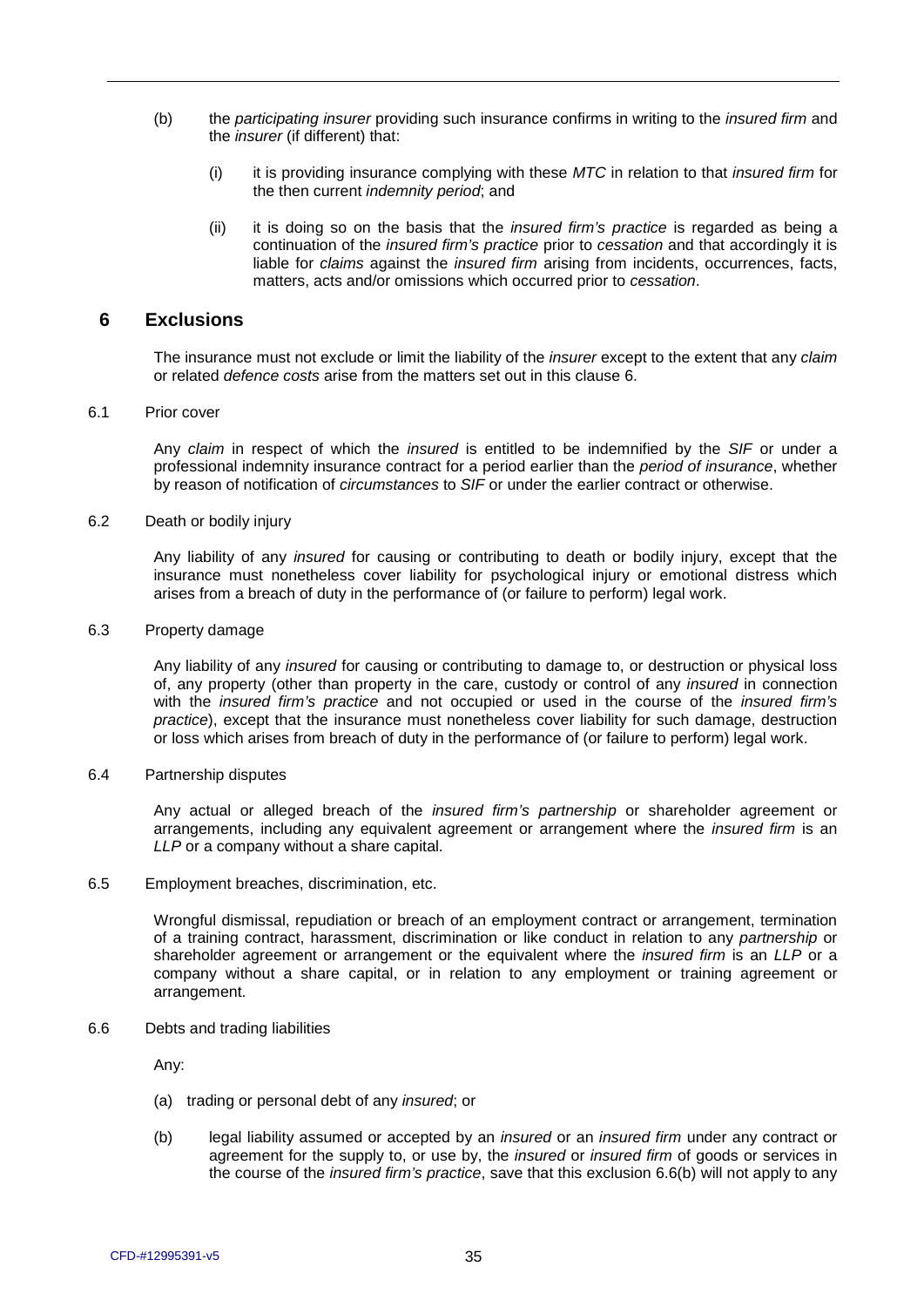legal liability arising in the course of an *insured firm's practice* in connection with its or any *insured*'s use of or access to the HM Land Registry network (including, without limitation, access under a Network Access Agreement made under the Land Registration (Network Access) Rules and the Land Registration (Electronic Communications) Order 2007) other than an obligation to pay search fees or other charges for searches or services provided by HM Land Registry to the *insured firm*; or

- (c) guarantee, indemnity or undertaking by any particular *insured* in connection with the provision of finance, property, assistance or other benefit or advantage directly or indirectly to that *insured*.
- 6.7 Fines, penalties, etc

Any:

- (a) fine or penalty; or
- (b) award of punitive, exemplary or like damages under the law of the United States of America or Canada, other than in respect of defamation; or
- (c) order or agreement to pay the costs of a complainant, regulator, investigator or prosecutor of any professional conduct complaint against, or investigation into the professional conduct of, any *insured*.
- 6.8 Fraud or dishonesty

The insurance may exclude liability of the *insurer* to indemnify any particular *person* to the extent that any civil liability or related *defence costs* arise from dishonesty or a fraudulent act or omission committed or condoned by that *person*, except that:

- (a) the insurance must nonetheless cover each other *insured*; and
- (b) the insurance must provide that no dishonesty, act or omission will be imputed to a body corporate unless it was committed or condoned by, in the case of a company, all directors of that company, or in the case of an *LLP*, all members of that *LLP*.
- 6.9 Directors' or officers' liability

The insurance may exclude liability of the *insurer* to indemnify any natural person in their capacity as a director or officer of a body corporate (other than a *recognised body, licensed body* (in respect of its *regulated activities*) or a service, administration, trustee or nominee company referred to in clauses  $1.3(b)$ ,  $1.5(b)$  or  $1.7(b)$ ) except that:

- (a) the insurance must nonetheless cover any liability of that *person* which arises from a breach of duty in the performance of (or failure to perform) legal work; and
- (b) the insurance must nonetheless cover each other *insured* against any vicarious or joint liability.
- 6.10 War and terrorism, and asbestos

The insurance may exclude, by way of an exclusion or endorsement, liability of the insurer to indemnify any insured in respect of, or in any way in connection with:

- (a) terrorism, war or other hostilities; and/or
- (b) asbestos, or any actual or alleged asbestos-related injury or damage involving the use, presence, existence, detection, removal, elimination or avoidance of asbestos or exposure to asbestos,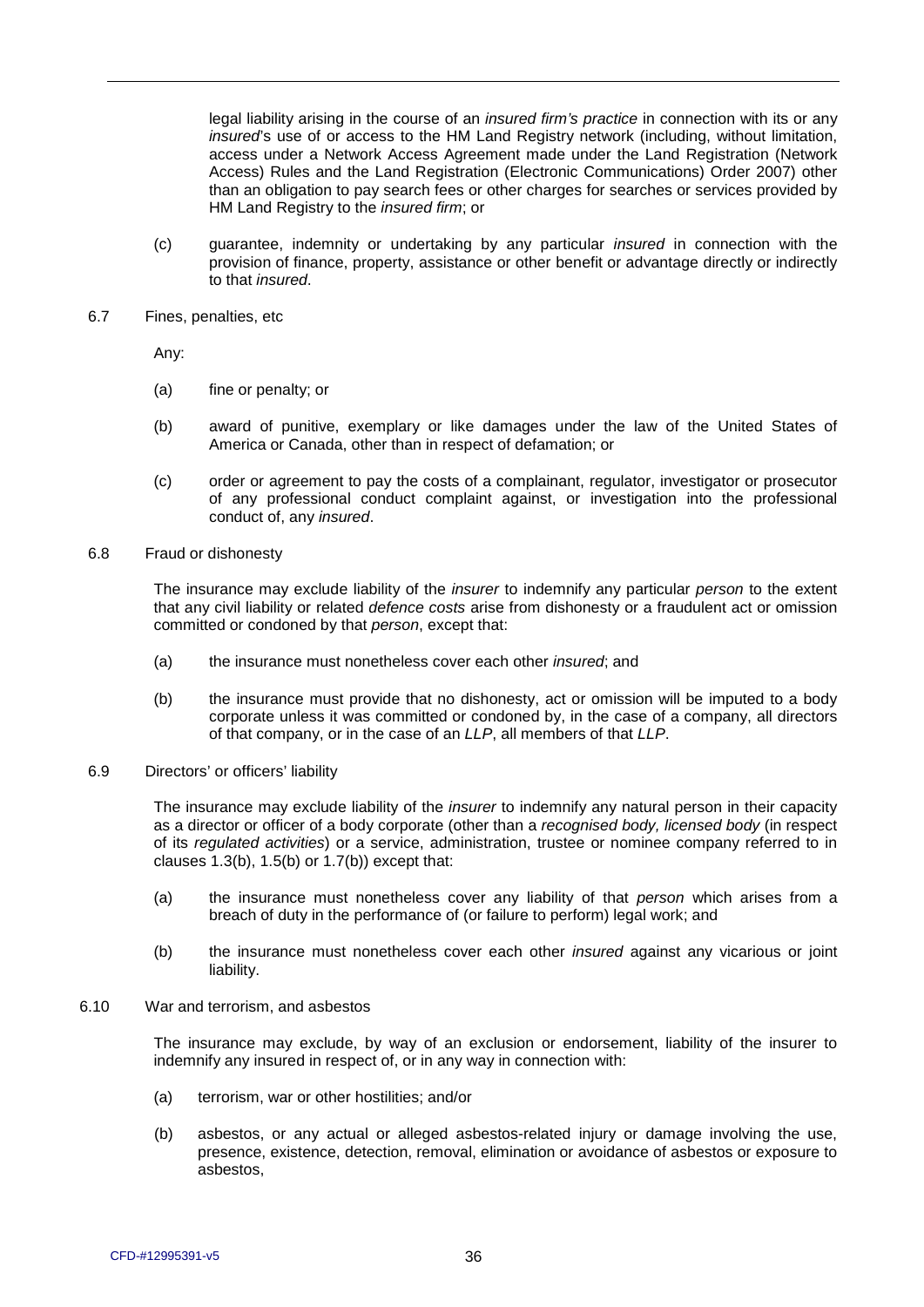provided that any such exclusion or endorsement does not exclude or limit any liability of the insurer to indemnify any insured against civil liability or related defence costs arising from any actual or alleged breach of duty in the performance of (or failure to perform) legal work or failure to discharge or fulfil any duty incidental to the insured firm's practice or to the conduct of *private legal practice*.

# <span id="page-37-0"></span>**7 General conditions**

#### 7.1 As agreed

The insurance may contain such general conditions as are agreed between the *insurer* and the *insured firm*, but the insurance must provide that the special conditions required by clause 4 prevail to the extent of any inconsistency.

### <span id="page-37-1"></span>7.2 Reimbursement

The insurance may provide that each *insured* who:

- (a) committed or condoned (whether knowingly or recklessly):
	- (i) non-disclosure or misrepresentation; or
	- (ii) any breach of the terms or conditions of the insurance; or
	- (iii) dishonesty or any fraudulent act or omission; or
- (b) undertakes, either itself or by any of its principals, employees, consultants or agents or any person on its behalf, any activity during the *cessation period* in connection with *private legal practice* save to the extent that the activity is undertaken to discharge any of its obligations within the scope of its *existing instructions* or is necessary in connection with the discharge of any such obligation,

will reimburse the *insurer* to the extent that is just and equitable having regard to the prejudice caused to the *insurer*'s interests by such non-disclosure, misrepresentation, breach, dishonesty, act or omission, provided that no *insured* shall be required to make any such reimbursement to the extent that any such breach of the terms or conditions of the insurance was in order to comply with any applicable rules or codes laid down from time to time by the *Society*, or in the *Society* publication *Your Clients - Your Business*, as amended from time to time.

The insurance must provide that no non-disclosure, misrepresentation, breach, dishonesty, act or omission will be imputed to a body corporate unless it was committed or condoned by, in the case of a company, all directors of that company, or in the case of an *LLP*, all members of that *LLP*.

The insurance must provide further that any right of reimbursement contemplated by this claus[e 7.2](#page-37-1) against any *person* referred to in clauses [1.3\(d\),](#page-28-5) [1.5\(d\)](#page-29-3) or [1.7\(d\)](#page-29-4) (or against the estate or legal personal representative of any such *person* if they die or become legally incapacitated) is limited to the extent that is just and equitable having regard to the prejudice caused to the *insurer*'s interests by that *person* having committed or condoned (whether knowingly or recklessly) the nondisclosure, misrepresentation, breach, dishonesty, act or omission.

## 7.3 Reimbursement of defence costs

The insurance may provide that each *insured* will reimburse the *insurer* for *defence costs* advanced on that *insured*'s behalf which the *insurer* is not ultimately liable to pay.

### 7.4 Reimbursement of the excess

The insurance may provide for those *persons* who are at any time during the *period of insurance principals* of the *insured firm*, together with, in relation to a *sole practitioner*, any *person* held out as a *partner* of that practitioner, to reimburse the *insurer* for any *excess* paid by the *insurer* on an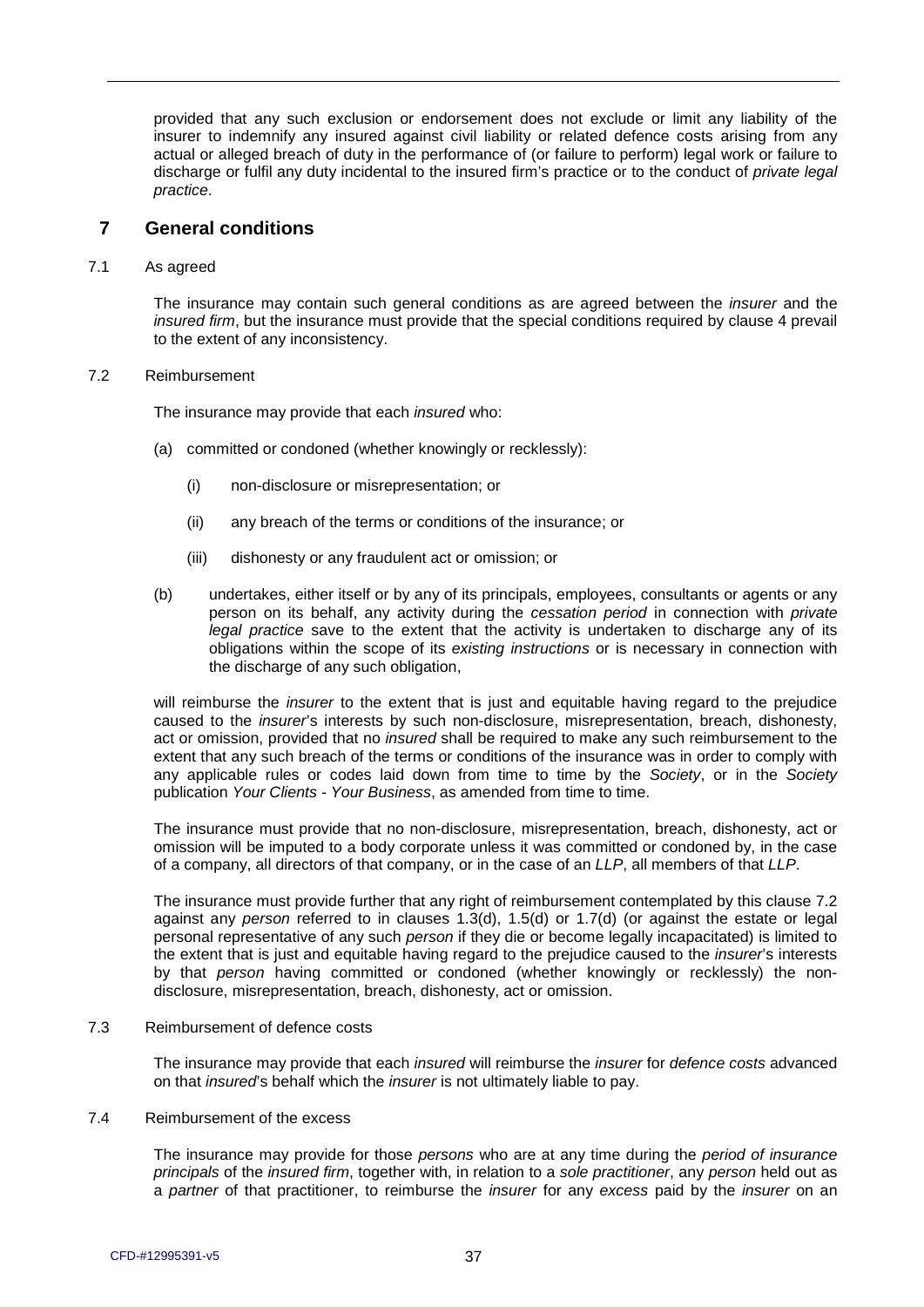*insured*'s behalf. The *sum insured* must be reinstated to the extent of reimbursement of any amount which eroded it as contemplated by claus[e 3.4.](#page-31-3)

#### 7.5 Reimbursement of moneys paid pending dispute resolution

The insurance may provide that each *insured* will reimburse the *insurer* following resolution of any coverage dispute for any amount paid by the *insurer* on that *insured*'s behalf which, on the basis of the resolution of the dispute, the *insurer* is not ultimately liable to pay.

#### 7.6 Withholding assets or entitlements

The insurance may require the *insured firm* to account to the *insurer* for any asset or entitlement of any *person* who committed or condoned any dishonesty or fraudulent act or omission, provided that the *insured firm* is legally entitled to withhold that asset or entitlement from that *person*.

### 7.7 Premium

The premium may be calculated on such basis as the *insurer* determines and the *insured firm* accepts including, without limitation, a basis which recognises *claims* history, categories of work performed by the *insured firm*, numbers of *principals* and *employee*s, revenue derived from the *insured firm's practice* and other risk factors determined by the *insurer*.

## <span id="page-38-0"></span>**8 Definitions and interpretation**

- 8.1 The SRA Handbook Glossary 2012 (the **Glossary**) shall apply and, unless the context otherwise requires:
	- (a) all italicised terms shall be defined in accordance with the Glossary;
	- (b) terms shall be interpreted in accordance with the Glossary;
	- (c) references to the *Society* include the *SRA* and any body or *person* which succeeds in whole or in part to the functions of the *Society* or the *SRA* and any delegate of the *Society*, the *SRA* or any such body or *person*; and
	- (d) a reference to a director includes a member of an *LLP*.
- 8.2 These *MTC* shall be, and the insurance shall be expressed to be, governed by and interpreted in accordance with English law.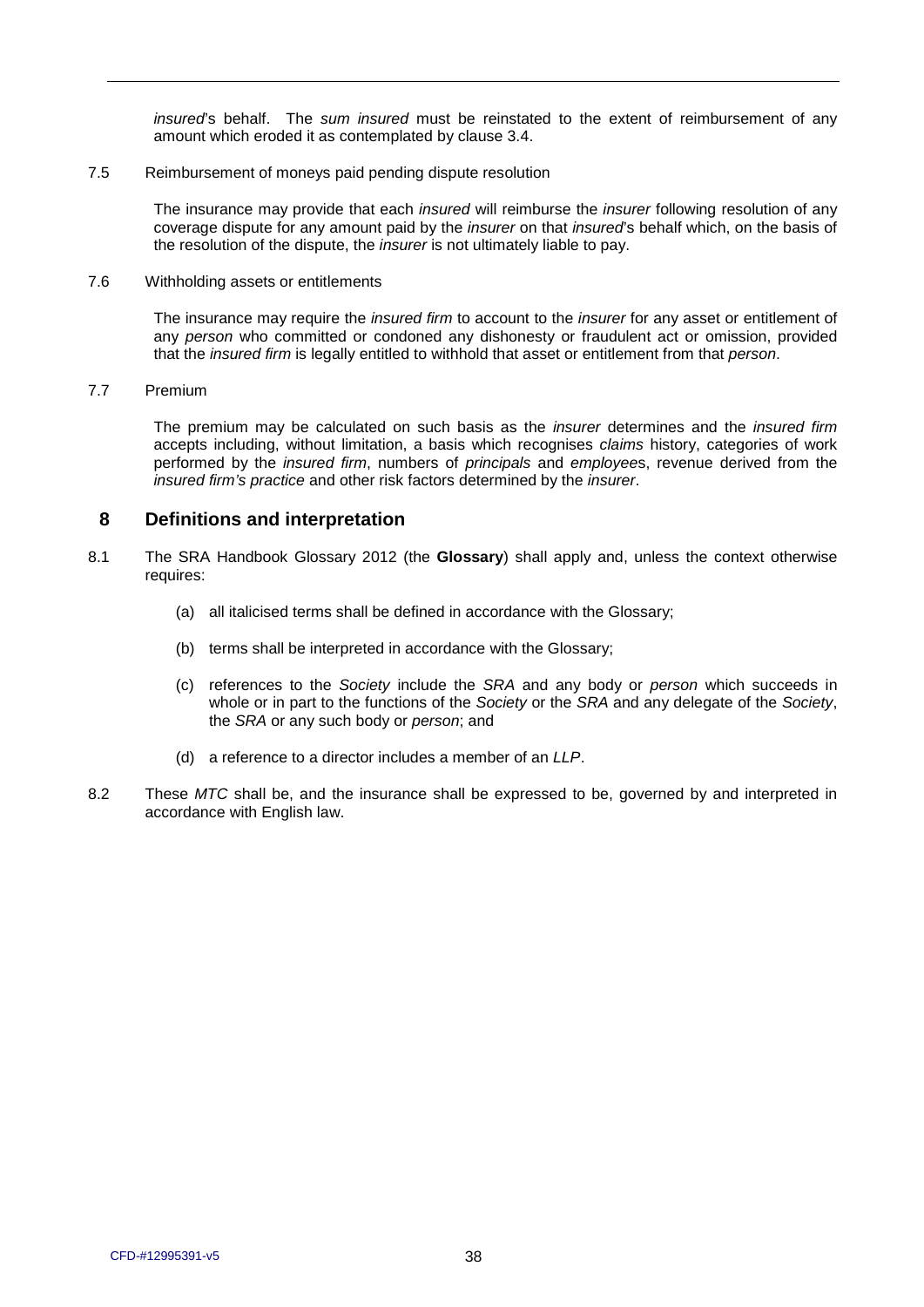<span id="page-39-0"></span>Appendix 2 **[Deleted]**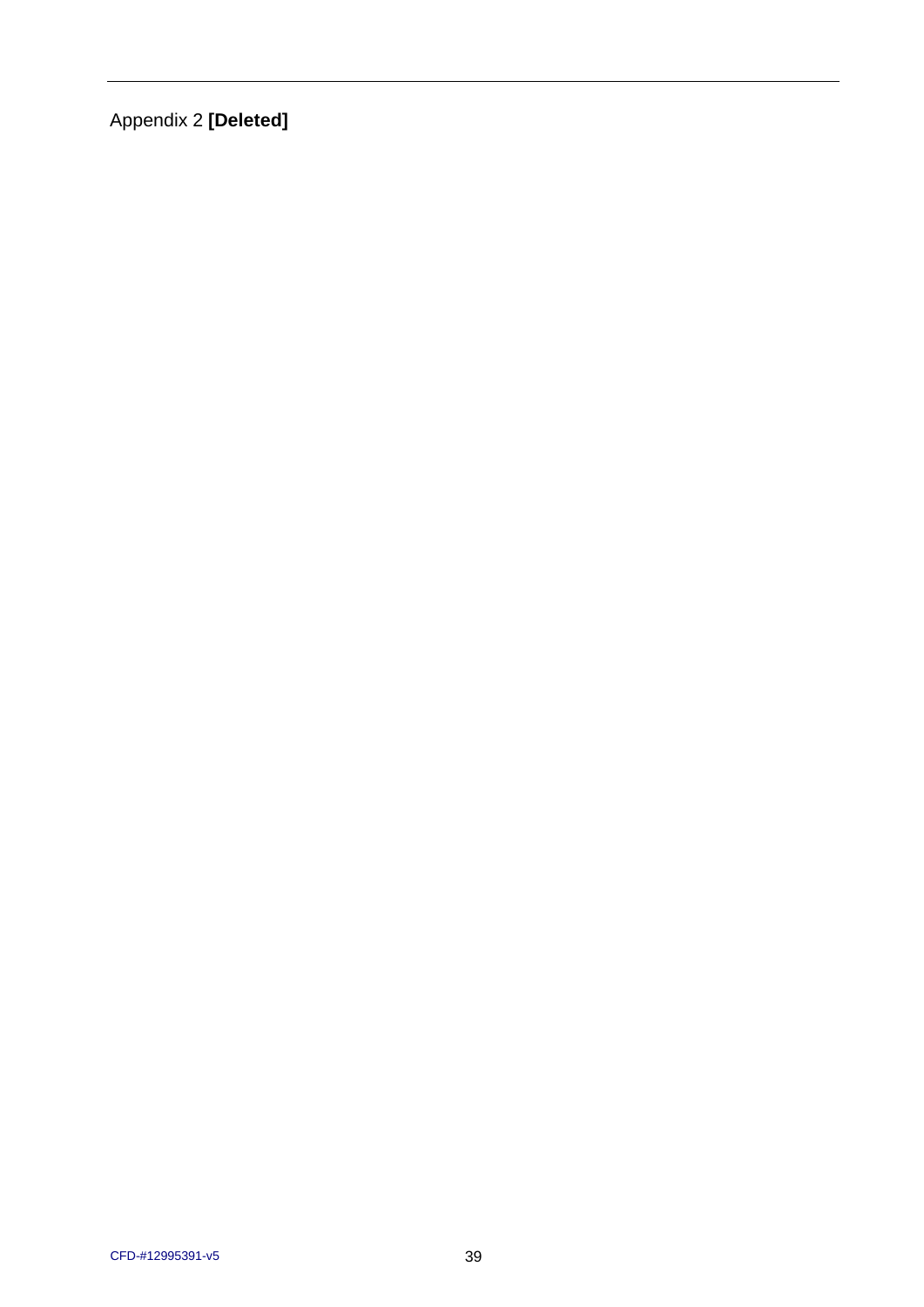# <span id="page-40-0"></span>Appendix 3 **Special provisions for RELs**

- 1 If:
	- (a) one or more of the *principals* of an *insured firm* are *RELs* who claim that professional indemnity insurance, or a professional indemnity fund, under their home professional rules provides the *insured firm's practice* with professional indemnity cover in all respects equivalent in its conditions and extent to that which would be provided under the *MTC* (**Full Home State Cover**); and
	- (b) the *Council* is so satisfied, (including, without limitation, by reason of any provider of the Full Home State Cover entering into such agreement as the *Council* may require from time to time but provided that the *Council* shall not be so satisfied if more than 25% of the *principals*  are *solicitors*),

the *insured firm* and its *principals* shall for so long as such cover continues (and, where the *Council*  has required such agreement, for so long as such agreement remains in force and its requirements are complied with by the provider(s) of the Full Home State Cover that are party to it) be exempted from the obligation to take out and maintain *qualifying insurance*.

- 2 If on an application by one or more *RELs* who are *principals* in an *insured firm*, the *Council* is satisfied that the *insured firm's practice* has professional indemnity cover under home professional rules but that the equivalence is only partial (**Partial Home State Cover**) (including, without limitation, by reason of the provider of the Partial Home State Cover entering into such agreement as the *Council* may require from time to time), the *insured firm* and its *principals* shall for so long as such cover continues (and, where the *Council* has required such agreement, for so long as such agreement remains in force and its requirements are complied with by the provider(s) of the Partial Home State Cover that are party to it) be exempted from the obligation to take out and maintain *qualifying insurance*, on condition that they take out and maintain a *difference in conditions policy*, which shall provide cover including the *MTC* as modified by the following changes (but not otherwise):
	- (a) Clause [4.5](#page-32-0) shall be deleted and replaced with the following:

## **4.5 No 'other insurance' provision**

The insurance must not provide that the liability of the *insurer* is reduced or excluded by reason of the existence or availability of any other insurance other than as contemplated by clauses [6.2](#page-35-2) or 6.12. For the avoidance of doubt, this requirement is not intended to affect any right of the *insurer* to claim contribution from any other *insurer* which is also liable to indemnify any *insured*.

(b) Clause [4.9](#page-33-3) shall be deleted and replaced with the following:

## **4.9 Resolution of disputes**

The insurance must provide that, if there is a dispute as to whether a *practice* is a *successor practice* for the purposes of clauses [1.4,](#page-28-3) [1.6](#page-29-0) or [5.6,](#page-34-1) the *insured* and the *insurer* will take all reasonable steps (including, if appropriate, referring the dispute to arbitration) to resolve the dispute in conjunction with any related dispute between any other party which has insurance complying with these *MTC* and that party's insurer, and in conjunction with the provider of the Partial Home State Cover.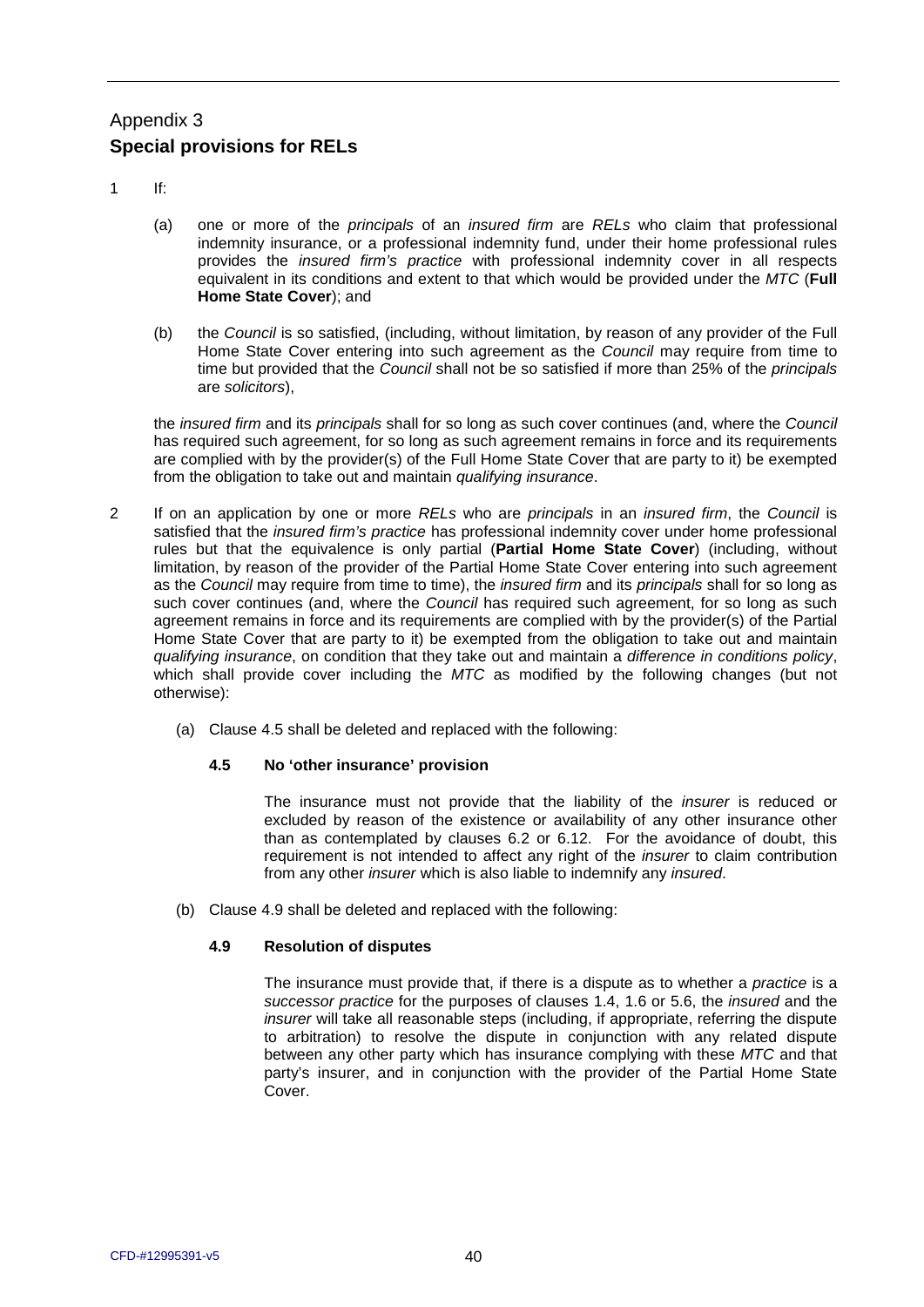(c) Clause [4.10](#page-33-4) shall be deleted and replaced with the following:

### **4.10 Conduct of a claim pending dispute resolution**

The insurance must provide that, pending resolution of any coverage dispute and without prejudice to any issue in dispute, the *insurer* will, if so directed by the *Society*, conduct any *claim*, advance *defence costs* and, if appropriate, compromise and pay the *claim* (whether alone or in conjunction with the provider of the Partial Home State Cover). If the *Society* is satisfied that:

- (a) the party requesting the direction has taken all reasonable steps to resolve the dispute with the other party/ies; and
- (b) there is a reasonable prospect that the coverage dispute will be resolved or determined in the *insured's* favour; and
- (c) it is fair and equitable in all the circumstances for such direction to be given;

it may in its absolute discretion make such a direction.

(d) Clause 4.12 shall be added:

## **4.12 Period of insurance**

The *period of insurance* must not expire prior to the date with effect on which the Partial Home State Cover expires or is avoided.

(e) The following clause shall be added:

### **6.11 Partial Home State Cover**

The insurance may exclude any liability of the *insurer* to the extent that any such liability is covered under the terms of the Partial Home State Cover irrespective of whether recovery is actually made in respect of such liability.

and in these Rules the following definition shall be added:

**Partial Home State Cover** has the meaning given in [Appendix 3](#page-40-0) to the SRA Indemnity Insurance Rules 2013.

- 3 In the event of an *insured firm* which has the benefit of an exemption under paragraph 1 or paragraph 2 of this Appendix ceasing for whatever reason to enjoy that exemption but continuing to carry on a *practice* it shall be treated for all the purposes of these Rules as though it had commenced the *practice* on the date when such exemption ceased.
- 4 [Rule 6](#page-23-0) (Insolvency Event) shall apply to an *insured firm* which has the benefit of an exemption under paragraph 1 or paragraph 2 of this Appendix in like manner as though the insurance company or entity or fund providing professional indemnity cover under its home professional rules, on the basis of which exemption or partial exemption was granted, was a *participating insurer*.
- 5 In the case of an *insured firm* which has the benefit of an exemption under paragraph 2 of this Appendix all the provisions of these Rules shall apply to the additional professional indemnity insurance required under that paragraph to be taken out with a *participating insurer*.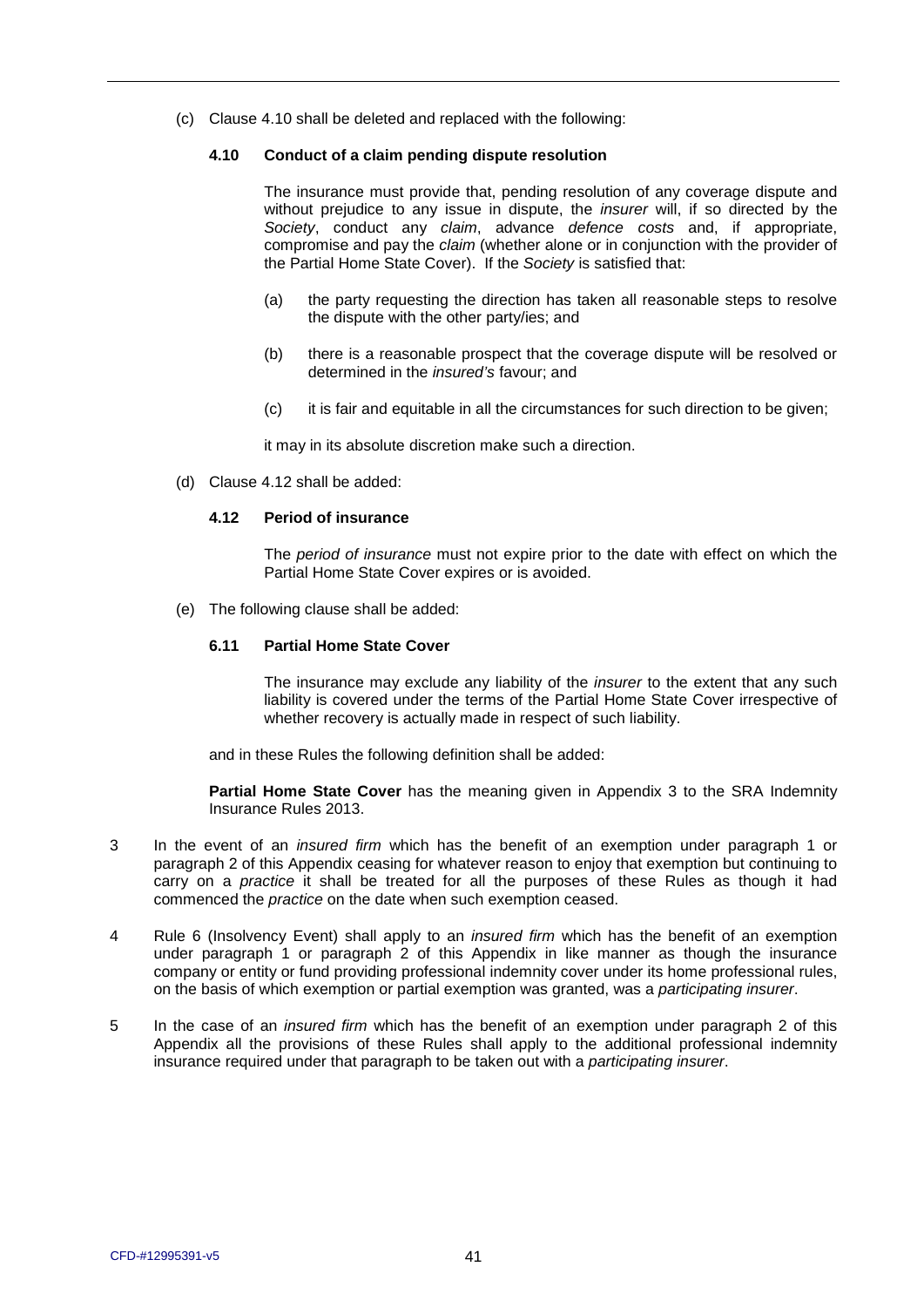<span id="page-42-0"></span>Appendix 4 **[Deleted]**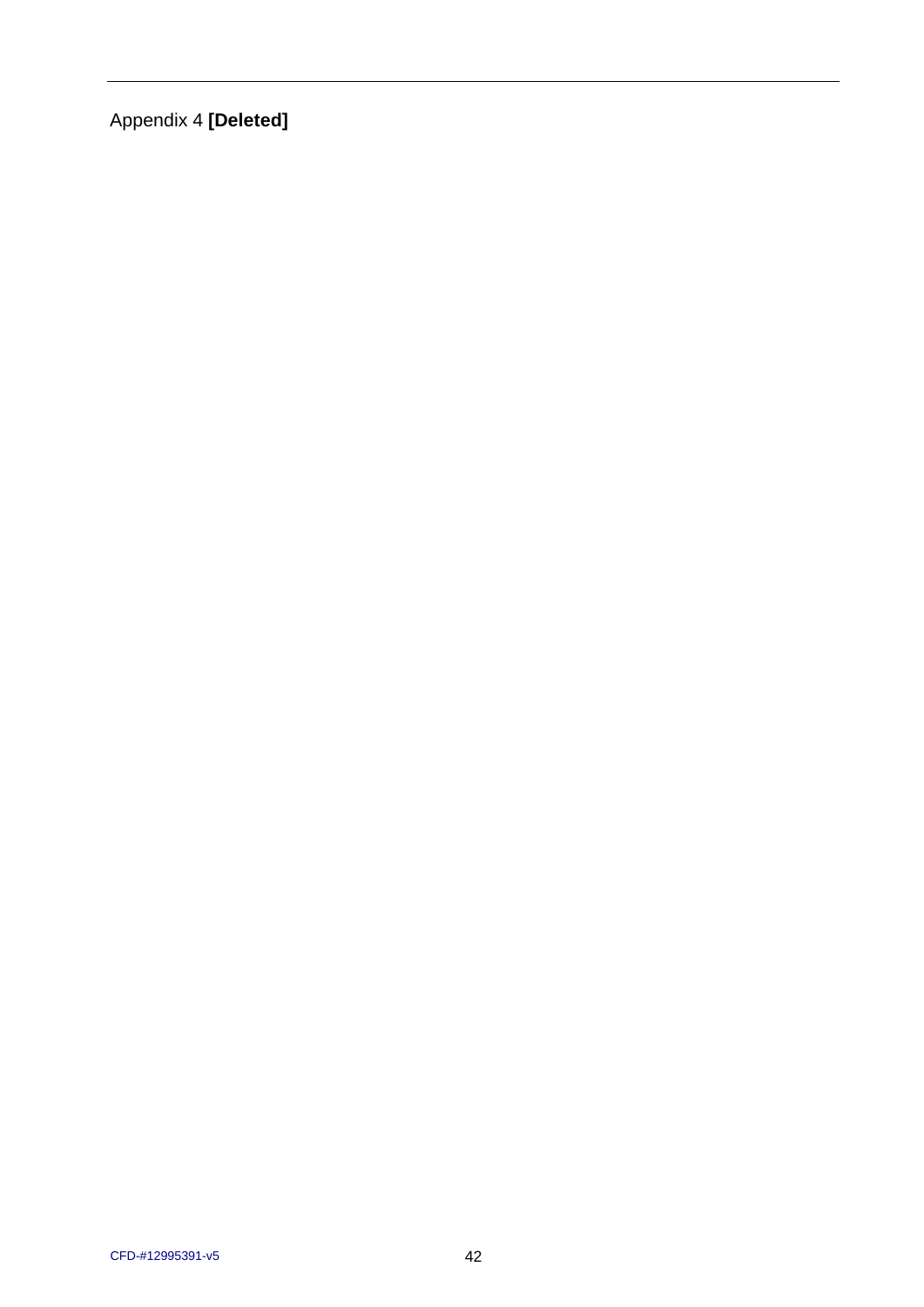# **Schedule 2 Declaration Premium Income by participating insurer**

# **INDEMNITY YEAR 2013/2014**

<span id="page-43-0"></span>To be completed by the Participating Insurer and returned to the Law Society by no later than 1 December 2014 in respect of the Indemnity Period ending on 30 September 2014.

| Name of Participating Insurer |  |
|-------------------------------|--|
| Declaration Premium Income    |  |
|                               |  |
|                               |  |
|                               |  |

I hereby declare that the information set out above constitutes a true and accurate view of the Declaration Premium Income of the above named Insurer for the period in question.

Signed: ……………………………..

Print name: ……………………………..

For and on behalf of the Participating Insurer named above

Date: ……………………………..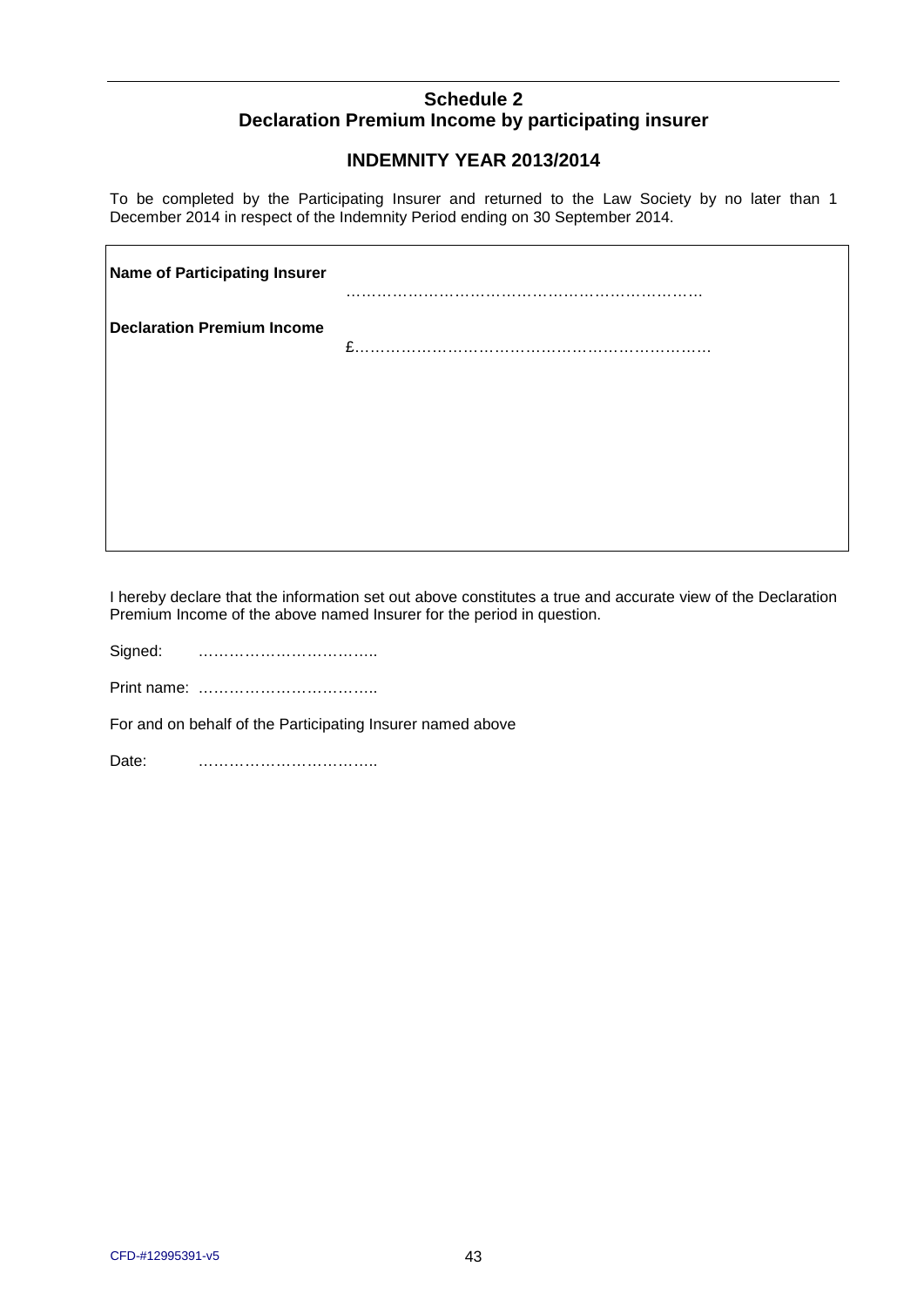# **Schedule 3 Certificates of Insurance**

# **Part A**

## <span id="page-44-0"></span>**CERTIFICATE OF QUALIFYING INSURANCE (In accordance wit[h Rule 4](#page-21-2) SRA Indemnity Insurance Rules 2013)**

# **INDEMNITY YEAR 2013/2014**

To be completed by the Participating Insurer (or by the broker on behalf of the Participating Insurer) and sent to the Insured Firm at inception. The certificate may include other information in relation to the Policy if the Participating Insurer is required to include such information on certificates issued by it.

|                                                             | Share of compulsory cover<br>underwritten / Limit of indemnity |
|-------------------------------------------------------------|----------------------------------------------------------------|
| <b>Participating Insurer</b><br>[and Lead Insurer]*         |                                                                |
| <b>Other Participating</b><br><b>Insurers</b>               |                                                                |
|                                                             |                                                                |
| <b>Name of Insured Firm</b><br>[if more than one Firm is    |                                                                |
| insured under a Policy, each<br>Insured Firm must be named] |                                                                |
| <b>Principal address of</b><br><b>Insured Firm</b>          |                                                                |
|                                                             |                                                                |
| <b>Period of insurance</b>                                  |                                                                |
| Policy number(s) or<br>insurer's or broker's                |                                                                |
| reference(s)                                                |                                                                |

[The insurers named hereon bind themselves each for their own part and not one for another. Each insurer's liability under this certificate shall not exceed that percentage of the risk shown against that insurer's name.]\*

| Signed:               |  |
|-----------------------|--|
|                       |  |
| Print name:           |  |
|                       |  |
| For and on behalf of. |  |
|                       |  |
| Date:                 |  |
|                       |  |
|                       |  |

\*delete if not applicable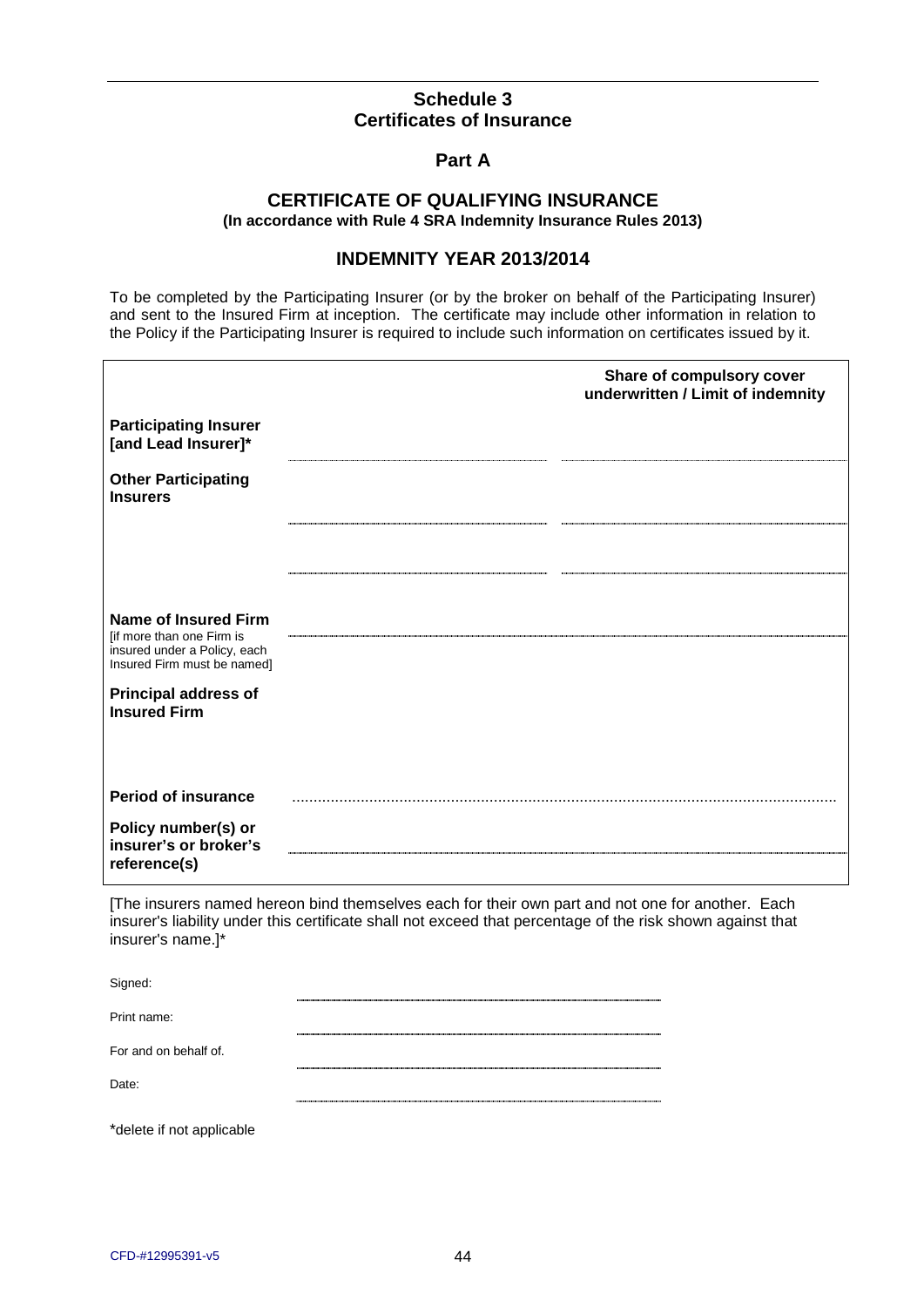## **Part B**

## **CERTIFICATE OF ADDITIONAL PROFESSIONAL INDEMNITY INSURANCE (In accordance wit[h Appendix 3](#page-40-0) SRA Indemnity Insurance Rules 2013)**

To be completed by the Participating Insurer (or by the broker on behalf of the Participating Insurer) and sent to the Insured Firm at inception. The certificate may include other information in relation to the Policy if the Participating Insurer is required to include such information on certificates issued by it.

|                                                                                                                         |                                                                                  | Share of compulsory cover<br>underwritten / Limit of indemnity                                                                                                                                                 |
|-------------------------------------------------------------------------------------------------------------------------|----------------------------------------------------------------------------------|----------------------------------------------------------------------------------------------------------------------------------------------------------------------------------------------------------------|
| <b>Participating Insurer [and</b><br>Lead Insurer]*                                                                     |                                                                                  |                                                                                                                                                                                                                |
| <b>Other Participating</b><br><b>Insurers</b>                                                                           |                                                                                  |                                                                                                                                                                                                                |
|                                                                                                                         |                                                                                  |                                                                                                                                                                                                                |
|                                                                                                                         |                                                                                  |                                                                                                                                                                                                                |
| <b>Name of Insured Firm</b><br>[if more than one Firm is insured<br>under a Policy, each Insured Firm<br>must be named] |                                                                                  |                                                                                                                                                                                                                |
| <b>Principal address of</b><br><b>Insured Firm</b>                                                                      |                                                                                  |                                                                                                                                                                                                                |
|                                                                                                                         |                                                                                  |                                                                                                                                                                                                                |
| <b>Period of insurance</b>                                                                                              |                                                                                  |                                                                                                                                                                                                                |
| Policy number(s) or<br>insurer's or broker's                                                                            |                                                                                  |                                                                                                                                                                                                                |
| reference(s)                                                                                                            |                                                                                  |                                                                                                                                                                                                                |
| Name of insurer(s), fund or<br>scheme                                                                                   | Details of Insurance under Registered European Lawyers' home professional rules: |                                                                                                                                                                                                                |
| <b>Period of insurance</b>                                                                                              |                                                                                  |                                                                                                                                                                                                                |
| Policy number(s) or insurer's or<br>broker's reference(s)                                                               |                                                                                  |                                                                                                                                                                                                                |
| insurer's name.]*                                                                                                       |                                                                                  | [The insurers named hereon bind themselves each for their own part and not one for another. Each<br>insurer's liability under this certificate shall not exceed that percentage of the risk shown against that |
| Signed:                                                                                                                 |                                                                                  |                                                                                                                                                                                                                |
| Print name:                                                                                                             |                                                                                  |                                                                                                                                                                                                                |
| For and on behalf of.                                                                                                   |                                                                                  |                                                                                                                                                                                                                |

Date: the contract of the contract of the contract of the contract of the contract of the contract of the contract of the contract of the contract of the contract of the contract of the contract of the contract of the cont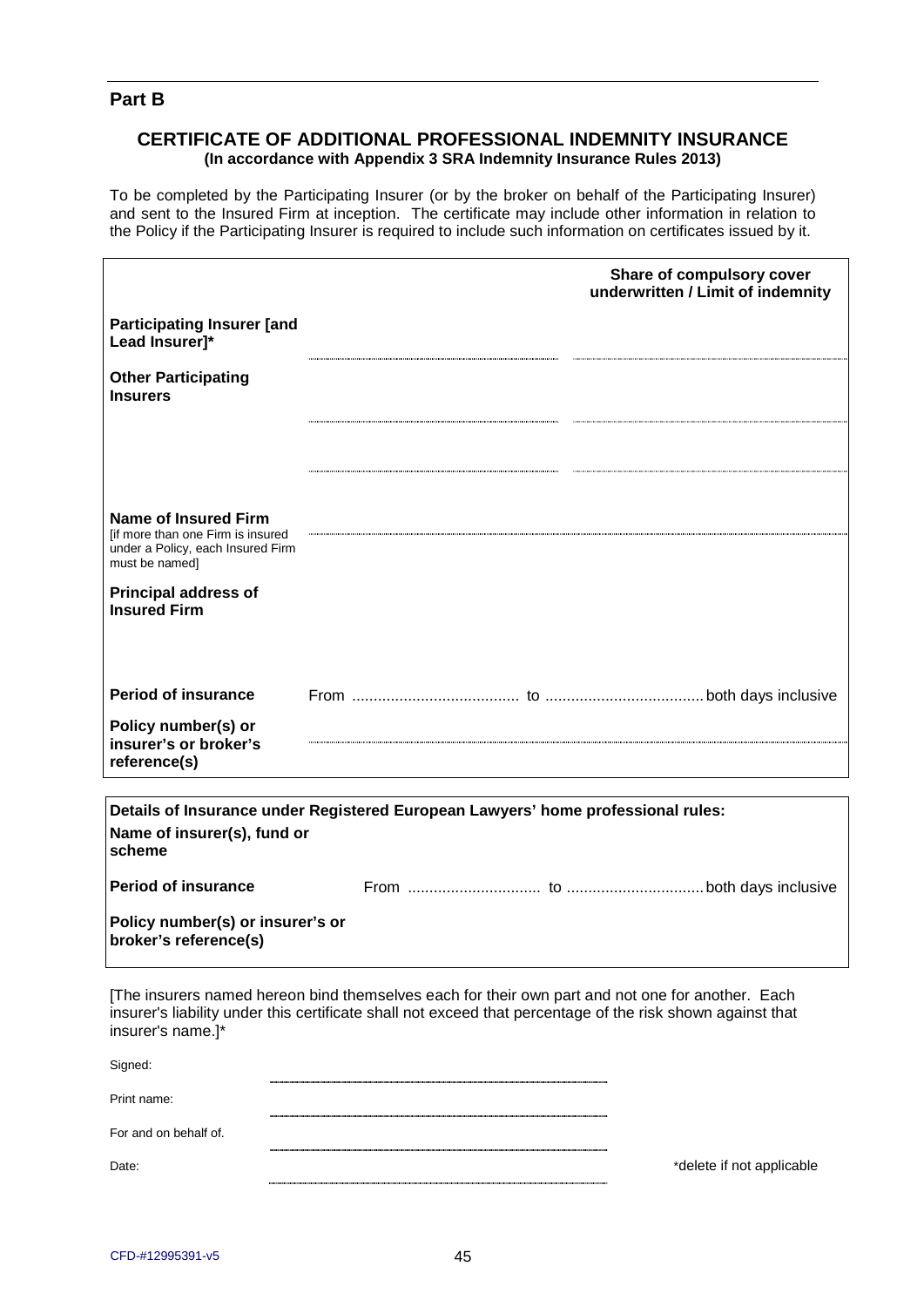# **Schedule 4 Pro forma Insured Firms Report**

(Claus[e 6.10\)](#page-12-3)

<span id="page-46-0"></span>

|                                                           |                                                         |                                |                          |                              | <b>COMPULSORY LAYERS</b><br><b>Firm in Extended Indemnity</b><br><b>Period or Cessation Period</b> |                                                                                    |               |                                 |                                                 |                                                                             |
|-----------------------------------------------------------|---------------------------------------------------------|--------------------------------|--------------------------|------------------------------|----------------------------------------------------------------------------------------------------|------------------------------------------------------------------------------------|---------------|---------------------------------|-------------------------------------------------|-----------------------------------------------------------------------------|
| <b>SRA Firm Head</b><br><b>Firm Name</b><br>Office ID No. | <b>Full</b><br><b>Postcode</b><br>(including)<br>space) | <b>Policy</b><br><b>Number</b> | <b>Inception</b><br>Date | <b>Expiry</b><br><b>Date</b> | <b>Policy</b><br>renewed,<br>policy<br>expired or<br>new<br>business                               | <b>Extended</b><br>Indemnity<br>Period (EIP) or<br><b>Cessation</b><br>Period (CP) | Date of entry | 1st £1m<br>layer - %<br>written | 2nd $£1m$<br>layer (£1m<br>in excess<br>written | 3rd £1m<br>layer (£1m<br>in excess<br>of £1m) - % of $£2m$ ) - %<br>written |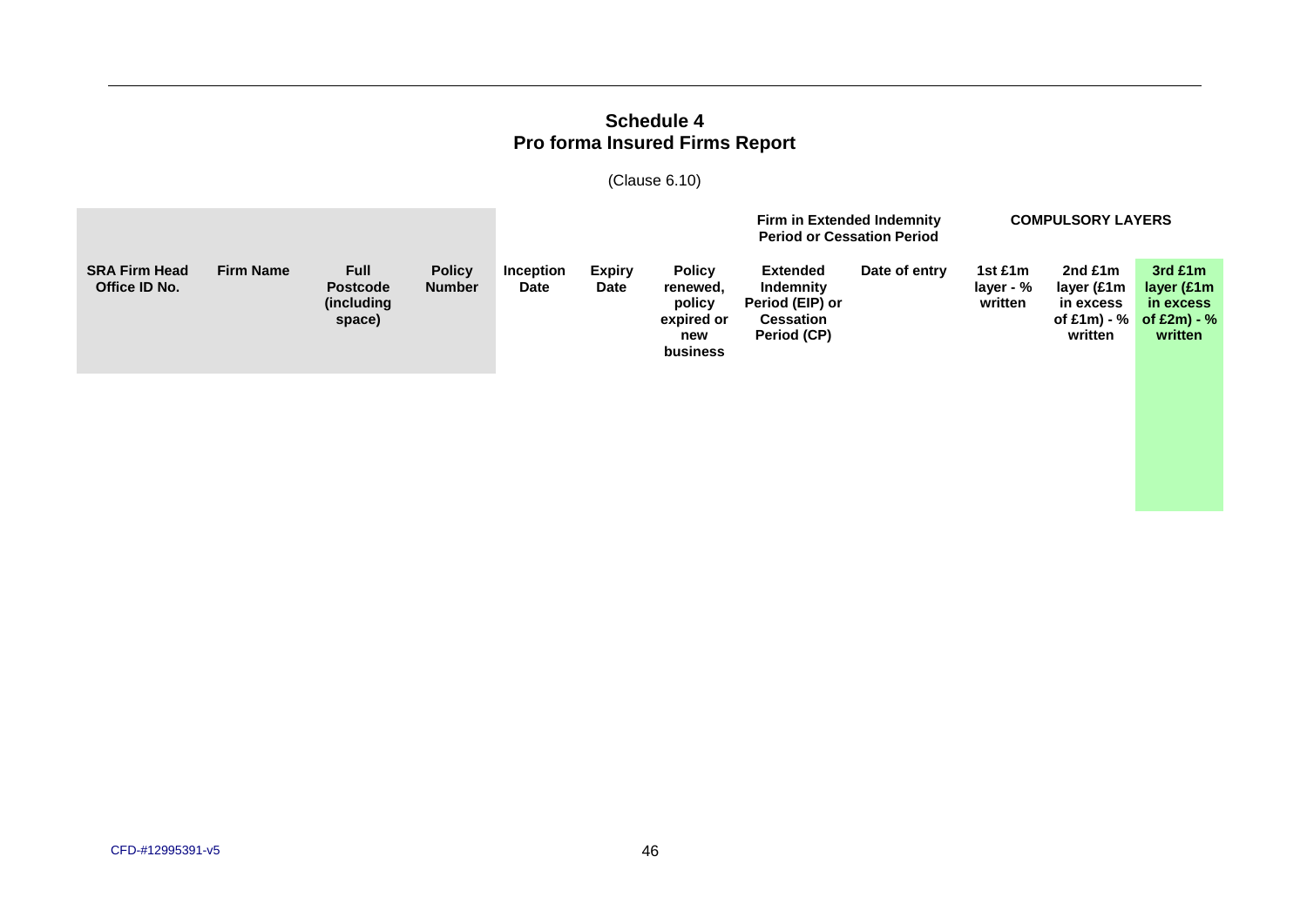# **Schedule 5**

# **Glossary definitions and interpretation used in Rules**

## <span id="page-47-0"></span>**Definitions**

*AJA* means the Administration of Justice Act 1985.

*appellate body* means the body with the power, by virtue of an order under section 80(1) of the *LSA*, to hear and determine appeals against decisions made by the *SRA* acting as a *licensing authority.*

*appointed person* means any *person* who is designated as a fee-earner in accordance with any arrangements made from time to time between the *firm* and the Legal Services Commission pursuant to the provisions of the Access to Justice Act 1999, regardless of whether the services performed for the *firm* by that *person* in accordance with Rule [4.1](#page-21-5) are performed pursuant to such arrangements or otherwise, and who is engaged by the *firm* under a contract for services in the course of the *privat*e *practice* of the *firm.*

*approved regulator* means any body listed as an approved regulator in paragraph 1 of Schedule 4 to the *LSA* or designated as an approved regulator by an order under paragraph 17 of that Schedule.

ARP means the Assigned Risks Pool, namely, the arrangements by which certain firms obtained professional indemnity insurance against civil liability up to 30 September 2013 pursuant to and on the terms set out the SRA Indemnity Insurance Rules 2012 (and prior variations thereof)*.*

*ARP manager* means the manager of the *ARP* being any *person* from time to time appointed by the *SRA* to carry out all or any particular functions of the manager of the *ARP* or the *SRA* and any such *person.*

*assets* includes money, documents, wills, deeds, investments and other property.

#### *authorised insurer* means:

- (i) a *person* who has permission under Part IV of *FSMA* to effect or carry out contracts of insurance of a relevant class;
- (ii) a *person* who carries on an insurance market activity, within the meaning of section 316(3) of *FSMA*;
- (iii) an *EEA* firm of the kind mentioned in paragraph 5(d) of Schedule 3 to *FSMA*, which has permission under paragraph 15 of that Schedule (as a result of qualifying for authorisation under paragraph 12 of that Schedule) to effect or carry out contracts of insurance of a relevant class; or
- (iv) a *person* who does not fall within paragraph (i), (ii) or (iii) and who may lawfully effect or carry out contracts of insurance of a relevant class in a member state other than the UK,

where "relevant class" has the meaning set out in section 87(1B) of the *SA* provided that this definition must be read with section 22 of *FSMA*, any relevant order under that section and Schedule 2 to *FSMA.*

*body corporate* means a company, an *LLP* or a partnership which is a legal person in its own right.

*building society* means a building society within the meaning of the Building Societies Act 1986.

*cessation* means where the *insured firm's practice* ceases during or on expiry of the *period of insurance* and the *insured firm* has not obtained succeeding insurance in compliance with the *MTC.*

*cessation period* means the period commencing on the expiry of the *extended indemnity period*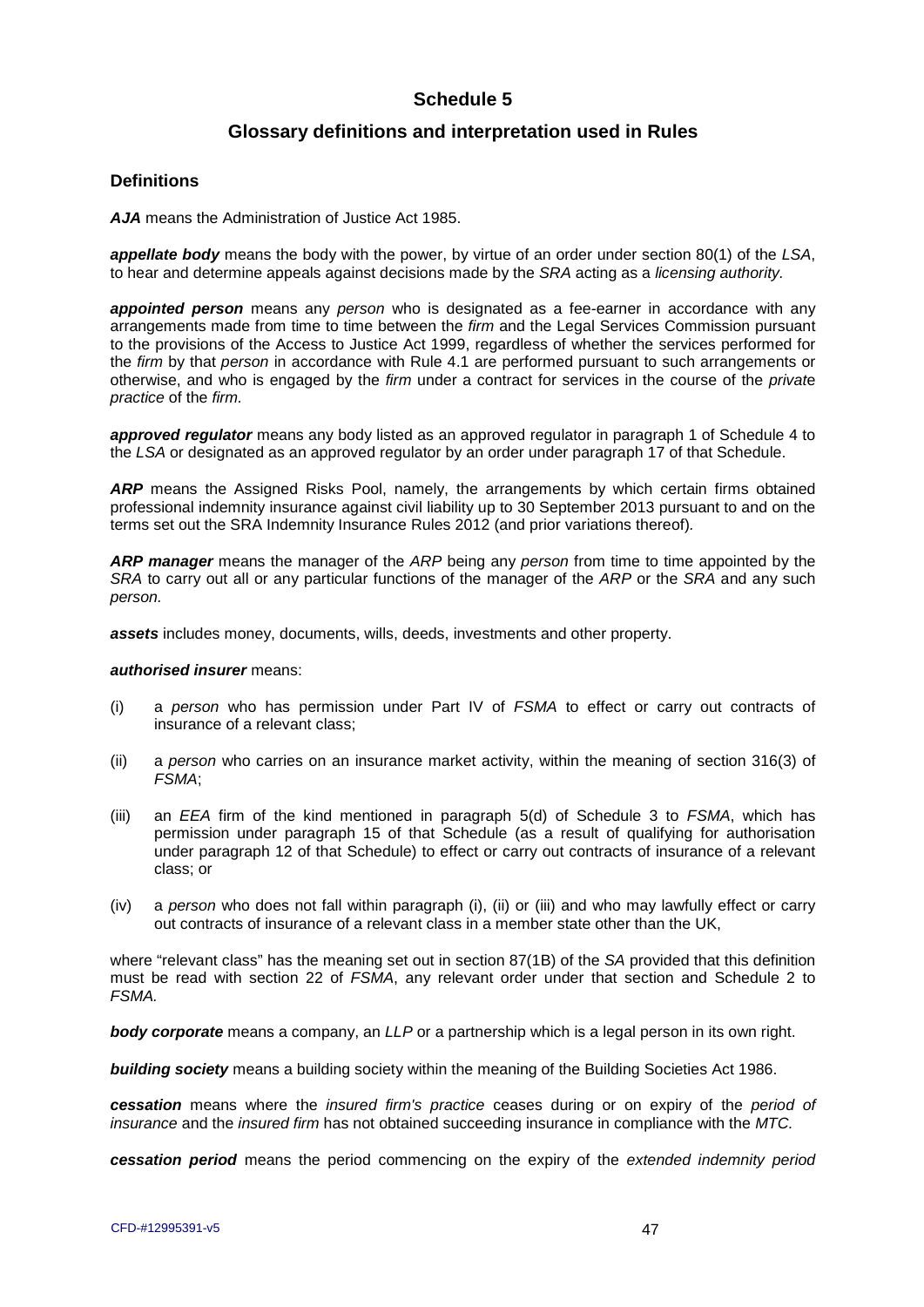where, during the *extended indemnity period* the relevant *firm* has not ceased *practice* or obtained a *policy* of *qualifying insurance* incepting with effect on and from the day immediately following expiration of the *policy period*, and ending on the date which is the earlier to occur of:

- (i) the date, if any, on which the *firm* obtains a *policy* of *qualifying insurance* incepting with effect on and from the from the day immediately following expiration of the *policy period*;
- (ii) the date which is 90 days after the commencement of the *extended indemnity period*; or
- (iii) the date on which the *insured firm's practice* ceases.

*circumstances* means an incident, occurrence, fact, matter, act or omission which may give rise to a *claim* in respect of civil liability.

*claim* means a demand for, or an assertion of a right to, civil compensation or civil damages or an intimation of an intention to seek such compensation or damages. For these purposes, an obligation on an *insured firm* and/or any *insured* to remedy a breach of the Solicitors' Accounts Rules 1998 (as amended from time to time), or any rules (including, without limitation, the *SRA Accounts Rules*) which replace the Solicitors' Accounts Rules 1998 in whole or in part, shall be treated as a claim, and the obligation to remedy such breach shall be treated as a civil liability for the purposes of clause 1 of the *MTC*, whether or not any *person* makes a demand for, or an assertion of a right to, civil compensation or civil damages or an intimation of an intention to seek such compensation or damages as a result of such breach, except where any such obligation may arise as a result of the insolvency of a bank (as defined in section 87 of the *SA*) or a *building society* which holds client money in a client account of the *insured firm* or the failure of such bank or *building society* generally to repay monies on demand.

*claimant* means a *person* or entity which has made or may make a *claim* including a *claim* for contribution or indemnity.

*Companies Acts* means the Companies Act 1985 and the Companies Act 2006.

*company* means a company incorporated in an *Establishment Directive state* and registered under the *Companies Acts* or *a societas Europaea.*

*Council* has the meaning given in section 87 of the *SA.*

*defence costs* means legal costs and disbursements and investigative and related expenses reasonably and necessarily incurred with the consent of the *insurer* in:

- (i) defending any proceedings relating to a *claim*; or
- (ii) conducting any proceedings for indemnity, contribution or recovery relating to a *claim*; or
- (iii) investigating, reducing, avoiding or compromising any actual or potential *claim*; or
- (iv) acting for any *insured* in connection with any investigation, inquiry or disciplinary proceeding (save in respect of any disciplinary proceeding under the authority of the *Society* (including, without limitation, the *SRA* and the *Tribunal*));

and does not include any internal or overhead expenses of the *insured firm* or the *insurer* or the cost of any *insured*'s time.

*difference in conditions policy* means a contract of professional indemnity insurance, made between one or more *participating insurers* and a *firm*, which provides cover including the *MTC* as modified in accordance with paragraph 2 of [Appendix 3](#page-40-0) to the *SRA Indemnity Insurance Rules.*

*director* means a director of a company; and in relation to *a societas Europaea* includes:

(i) in a two-tier system, a member of the management organ and a member of the supervisory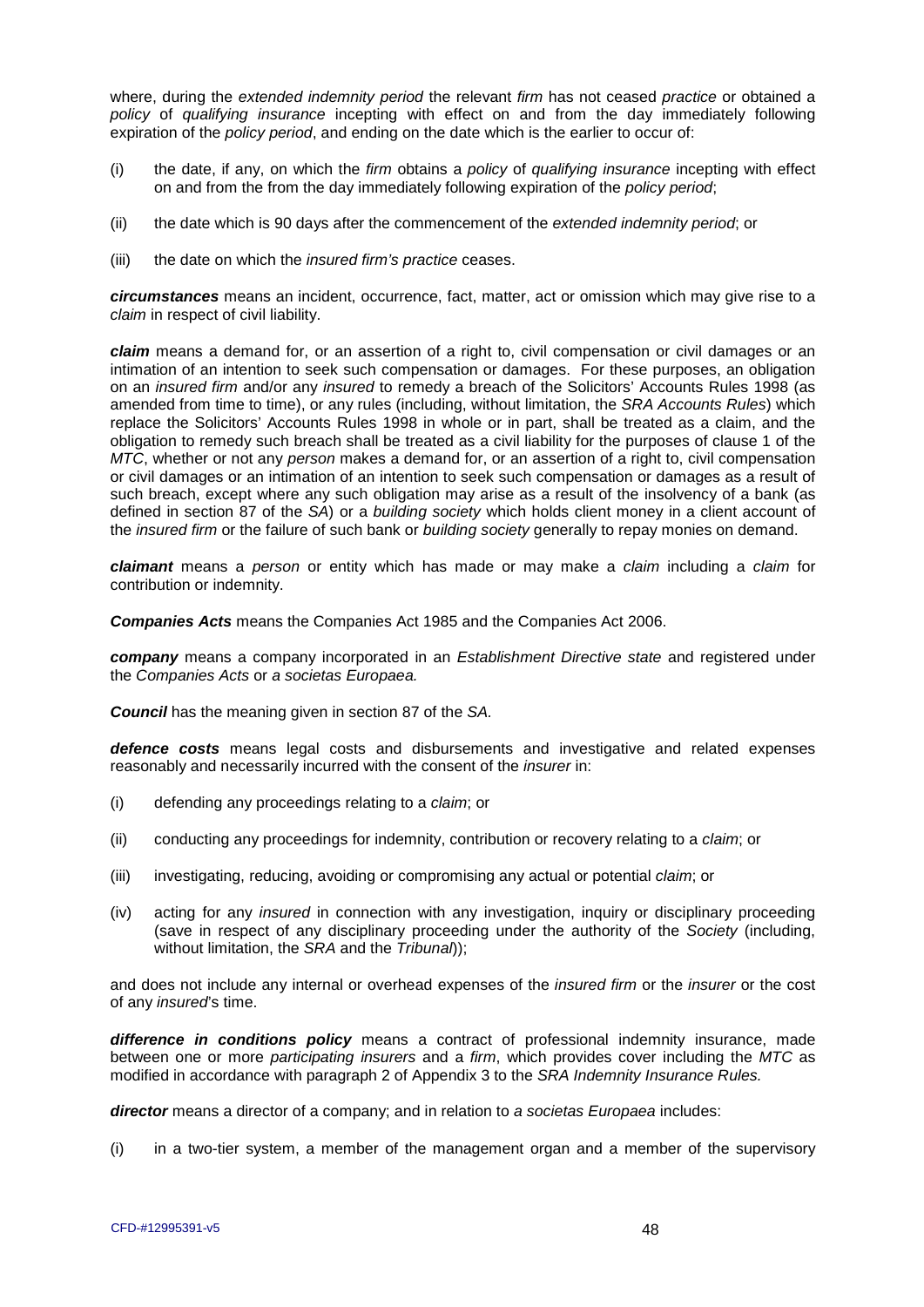organ; and

(ii) in a one-tier system, a member of the administrative organ.

*EEA* means European Economic Area.

*employee* means any person other than a *principal*:

- (I) employed or otherwise engaged in the *insured firm's practice* (including under a contract for services) including, without limitation, as a *solicitor*, lawyer, *trainee solicitor* or trainee lawyer, consultant, *associate*, locum tenens, agent, *appointed person*, office or clerical staff member or otherwise;
- (II) seconded to work in the *insured firm's practice*; or
- (III) seconded by the *insured firm* to work elsewhere;

but does not include any person who is engaged by the *insured firm* under a contract for services in respect of any work where that person is required, whether under the *SRA Indemnity Insurance Rules* or under the rules of any other professional body, to take out or to be insured under separate professional indemnity insurance in respect of that work.

*Establishment Directive* means the Establishment of Lawyers Directive 98/5/EC.

*Establishment Directive state* means a state to which the *Establishment Directive* applies.

*excess* means the first amount of a *claim* which is not covered by the insurance.

*existing instructions* means instructions to carry out *legal activities* received by a *firm* from a client, which the *firm* has accepted, on terms that have been agreed by the client, prior to the *firm* becoming subject to cover under the *cessation period.*

*extended indemnity period* means the period commencing at the end of the *policy period* and ending on the date which is the earlier to occur of:

- (i) the date, if any, on which the firm obtains a *policy* of *qualifying insurance* incepting on and with effect from the day immediately following the expiration of the *policy period*;
- (ii) the date which is 30 days after the end of the *policy period*; or
- (iii) the date on which the *insured firm's practice* ceases.

#### *firm* means:

- (A) any *recognised body* (as constituted from time to time); or
- (B) any *solicitor* or *REL* who is a *sole practitioner*, unless that *sole practitioner* is a *non-SRA firm*; or
- (C) any *partnership* (as constituted from time to time) which is eligible to become a *recognised body* and which meets the requirements applicable to *recognised bodies* set out in the *SRA Practice Framework Rules* and the *SRA Authorisation Rules*, unless that *partnership* is a *non-SRA firm*; or
- (D) any *licensed body* in respect of its *regulated activities*,

whether before or during any relevant *indemnity period*.

**FSMA** means the Financial Services and Markets Act 2000.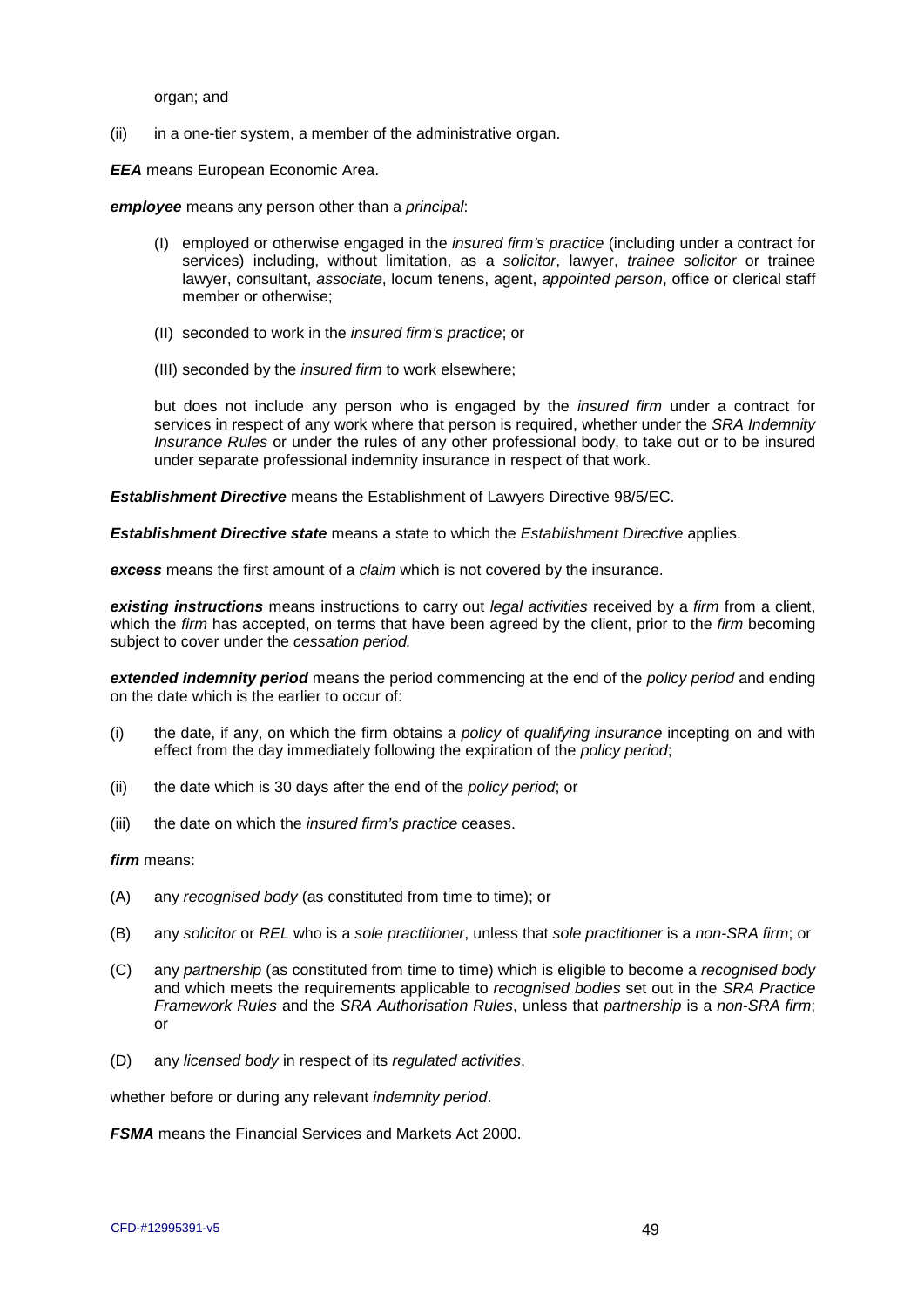*indemnity period* means the period of one year starting on 1 September 2000, 2001 or 2002, the period of 13 calendar months starting on 1 September 2003, or the period of one year starting on 1 October in any subsequent calendar year.

*in-house practice* means *practice* as a *solicitor, REL* or *RFL* (as appropriate) in accordance with Rules  $1.1(c)$ (ii),  $1.1(d)$ (ii),  $1.1(e)$ ,  $1.2(f)$ ,  $2.1(c)$ (ii),  $2.1(d)$ (ii),  $2.1(e)$ ,  $2.2(f)$ ,  $3.1(b)$ (ii) or  $3.1(c)$ (ii) of the *SRA Practice Framework Rules* and "in-house" shall be construed accordingly.

*insolvency event* means in relation to a *participating insurer*:

- (i) the appointment of a provisional liquidator, administrator, receiver or an administrative receiver; or
- (ii) the approval of a voluntary arrangement under Part I of the Insolvency Act 1986 or the making of any other form of arrangement, composition or compounding with its creditors generally; or
- (iii) the passing of a resolution for voluntary winding up where the winding up is or becomes a creditors' voluntary winding up under Part IV of the Insolvency Act 1986; or
- (iv) the making of a winding up order by the court; or
- (v) the making of an order by the court reducing the value of one or more of the *participating insurer's* contracts under section 377 of *FSMA*; or
- (vi) the occurrence of any event analogous to any of the foregoing insolvency events in any jurisdiction outside England and Wales

*insured* means each *person* and entity named or described as a *person* to whom the insurance extends and includes, without limitation, those referred to in clause 1.3 of the *MTC* and, in relation to *prior practices* and *successor practices* respectively, those referred to in clauses 1.5 and 1.7 of the *MTC.*

*insured firm* means the *firm* which contracted with the *insurer* to provide the insurance.

#### *insured firm's practice* means:

- (i) the legal *practice* carried on by the *insured firm* as at the commencement of the *period of insurance*; and
- (ii) the continuous legal *practice* preceding and succeeding the *practice* referred to in paragraph (i) (irrespective of changes in ownership of the *practice* or in the composition of any *partnership* which owns or owned the *practice*).

*insurer* means the underwriter(s) of the insurance.

*lead insurer* means the insurer named as such in the contract of insurance, or, if no lead insurer is named as such, the first-named insurer on the relevant certificate of insurance.

*legal activity* has the meaning given in section 12 of the *LSA*, and includes any *reserved legal activity*  and any other activity which consists of the provision of legal advice or assistance, or representation in connection with the application of the law or resolution of legal disputes.

*Legal Ombudsman* means the scheme administered by the Office for Legal Complaints under Part 6 of the *LSA.*

*licensed body* means a body licensed by the *SRA* under Part 5 of the *LSA.*

*licensing authority* means an *approved regulator* which is designated as *a licensing authority* under Part 1 of Schedule 10 to the *LSA*, and whose licensing rules have been approved for the purposes of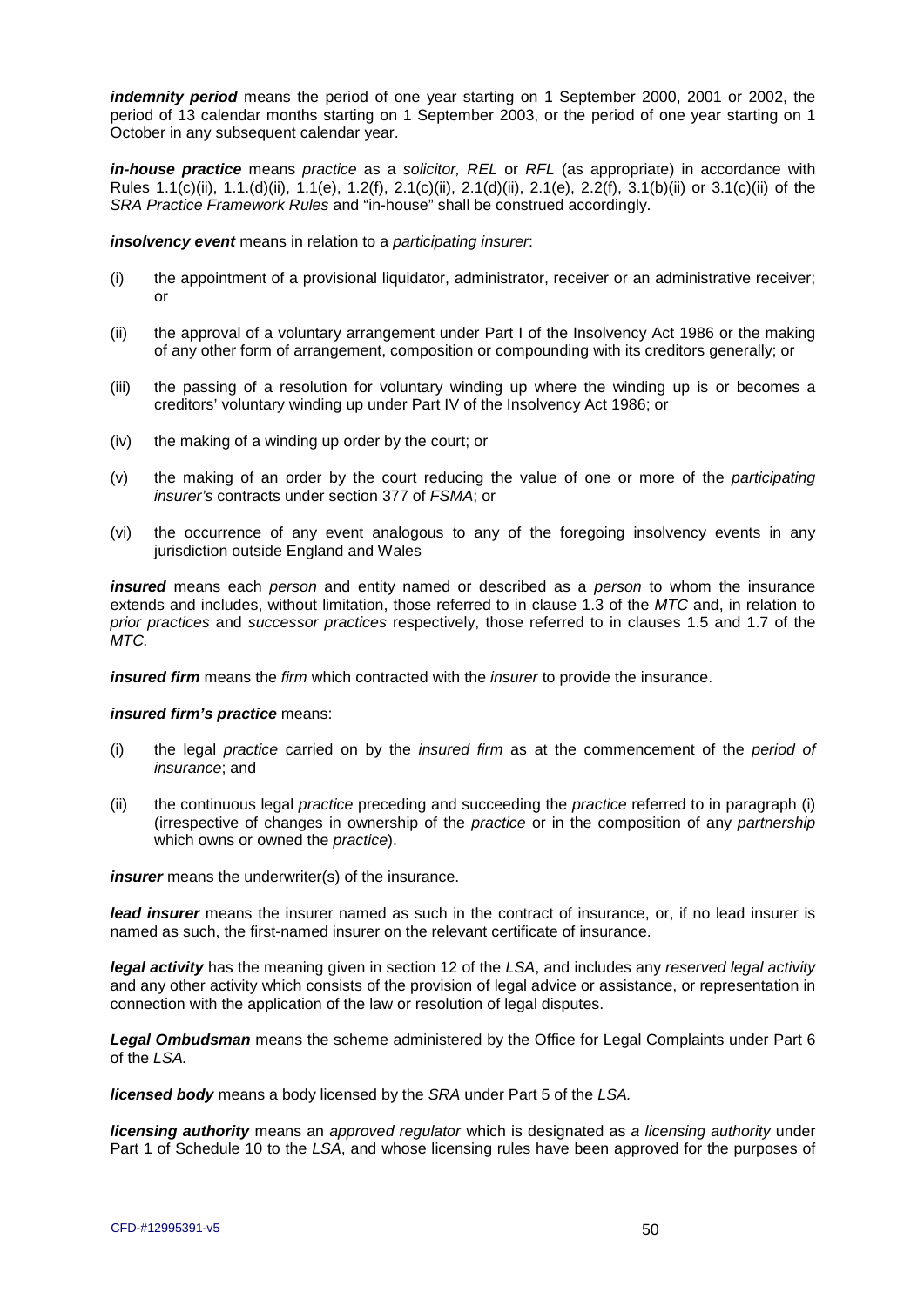the *LSA.*

*LLP* means a limited liability partnership incorporated under the Limited Liability Partnerships Act 2000.

#### *manager* means:

- (i) a *member* of an *LLP*;
- (ii) a *director* of a *company*;
- (iii) a *partner* in a *partnership*; or
- (iv) in relation to any other body, a member of its governing body.

#### *member* means:

- (A) in relation to a *company*, a *person* who has agreed to be a member of the *company* and whose name is entered in the c*ompany's* register of members; and
- (B) in relation to an *LLP*, a member of that *LLP*.

*MTC* means the minimum terms and conditions with which a *policy* of *qualifying insurance* is required by the *SRA Indemnity Insurance Rules* to comply, a copy of which is annexed as Appendix 1 to those Rules.

*non-SRA firm* means a *sole practitioner*, *partnership*, *LLP* or *company* which is not authorised to practise by the *SRA*, and which is either:

- (i) authorised or capable of being authorised to practise by another *approved regulator*; or
- (ii) not capable of being authorised to practise by any *approved regulator*.

*overseas* means outside England and Wales.

*participating insurer* means an *authorised insurer* which has entered into a *participating insurer's agreement* with the *Society* which remains in force for the purposes of underwriting new business at the date on which the relevant contract of *qualifying insurance* is made.

*participating insurer's agreement* means an agreement in such terms as the *Society* may prescribe setting out the terms and conditions on which a *participating insurer* may provide professional indemnity insurance to *solicitors* and others in *private practice* in England and Wales.

*partner* means a *person* who is or is held out as a partner in a *partnership.*

**partnership** means a body that is not a *body corporate* in which *persons* are, or are held out as, *partners,* save that in the *MTC* means an unincorporated *insured firm* in which *persons* are or are held out as *partners* and does not include an *insured firm* incorporated as an *LLP.*

*period of insurance* means the period for which the insurance operates.

*person* includes a body of *persons* (corporate or unincorporated).

*policy* means a contract of professional indemnity insurance made between one or more *persons*, each of which is a *participating insurer*, and a *firm.*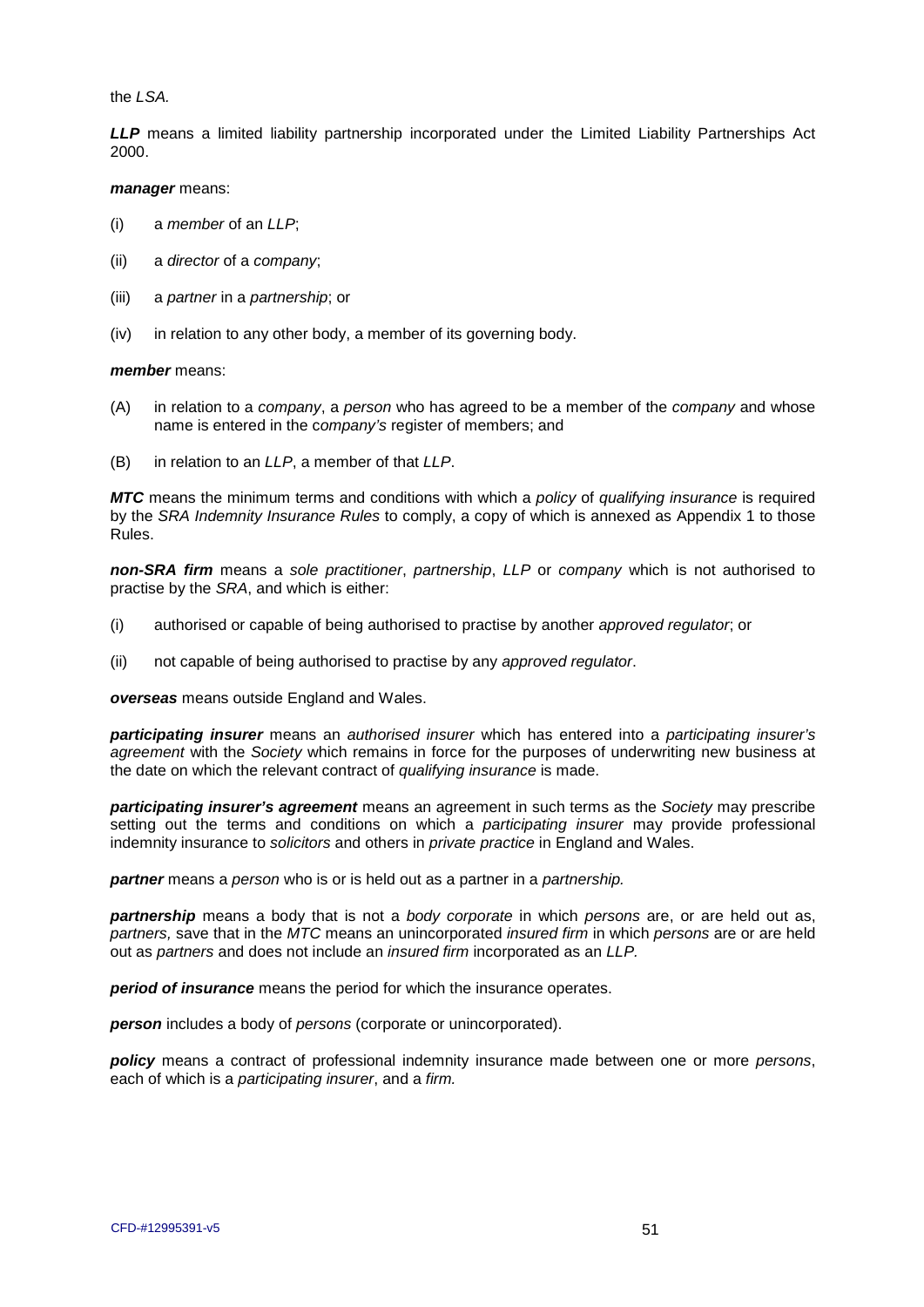#### *policy default*

- (i) means a failure on the part of a *firm* or any *principal* of that *firm*:
	- (A) to pay for more than two months after the due date for payment all or any part of the premium or any other sum due in respect of a *policy*; or
	- (B) to reimburse within two months a *participating insurer* in respect of any amount falling within a *firm's policy* excess which has been paid on an insured's behalf to a claimant by a *participating insurer*,
- (ii) for the purposes of this definition, the due date for payment means, in respect of any *policy* or any payment to be made under any *policy*:
	- (A) the date on which such payment fell due under the terms of the *policy* or any related agreement or arrangement; or
	- (B) if a *firm* was first required under the *SIIR* to effect such a *policy* prior to the date on which it did so, the date if earlier on which such payment would have fallen due had such *policy* been effected by the *firm* when it was first required to do so under the *SIIR*.

*policy period* means the *period of insurance* in respect of which risks may attach under a *policy*, but excluding the *extended indemnity period* and the *cessation period*

*practice* means the whole or such part of the *private practice* of a *firm* as is carried on from one or more offices in England and Wales.

#### *principal* means:

- (A) where the *firm* is or was:
	- (I) a *sole practitioner* that practitioner;
	- (II) a *partnership* each *partner*;
	- (III) a *company* with a share capital each *director* of that *company* and any *person* who:
		- (01) is held out as a *director*; or
		- (02) beneficially owns the whole or any part of a share in the *company*; or
		- (03) is the ultimate beneficial owner of the whole or any part of a share in the *company*;
	- (IV) a *company* without a share capital each director of that *company* and any *person* who:
		- (01) is held out as a *director*; or
		- (02) is a *member* of the *company*; or
		- (03) is the ultimate owner of the whole or any part of a *body corporate* or other legal person which is a *member* of the *company*;
	- (V) an *LLP*  each member of that *LLP*, and any *person* who is the ultimate owner of the whole or any part of a *body corporate* or other legal person which is a *member* of the *LLP*.
- (B) where a *body corporate* or other legal person is a *partner* in the *firm*, any *person* who is within paragraph (A)(III) of this definition (including sub paragraphs (01) and (03) thereof), paragraph (A)(IV) of this definition (including sub paragraphs (01) and (03) thereof), or paragraph (A)(V) of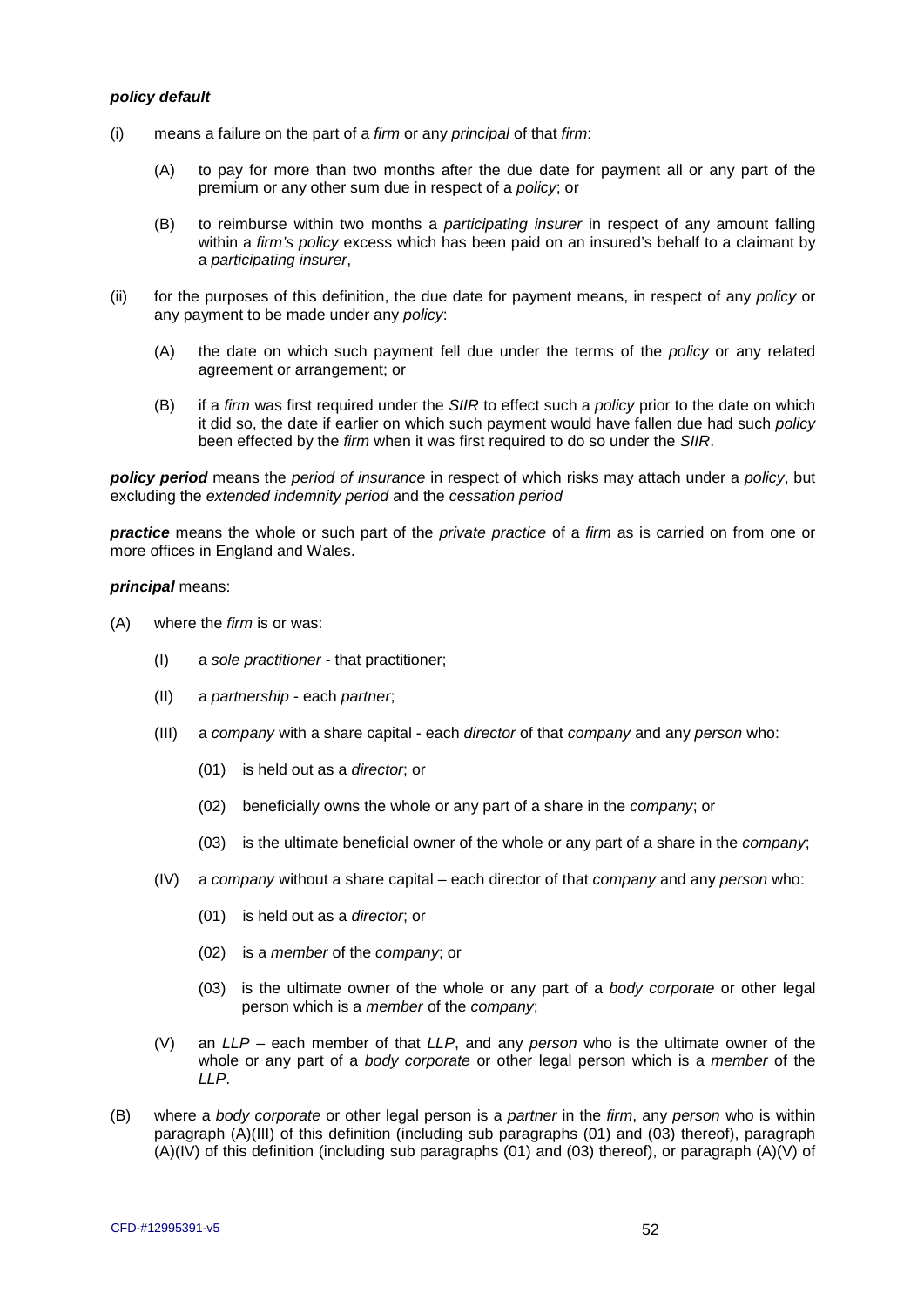#### this definition.

*prior practice* means each *practice* to which the *insured firm's practice* is ultimately a *successor practice* by way of one or more mergers, acquisitions, absorptions or other transitions, but does not include any such *practice* which has elected to be insured under run-off cover in accordance with clause 5.6(a) of the *MTC*.

*private legal practice* means the provision of services in private *practice* as a *solicitor* or *REL* including, without limitation:

- (i) providing such services in England, Wales or anywhere in the world, whether alone or with other lawyers in a *partnership* permitted to practise in England and Wales by Rule 12 of the Solicitors' Code of Conduct 2007 or by the *SRA Practice Framework Rules*, a *recognised body*  or a *licensed body* (in respect of its *regulated activities*); and
- (ii) the provision of such services as a secondee of the *insured firm*; and
- (iii) any *insured* acting as a personal representative, *trustee*, attorney, notary, insolvency practitioner or in any other role in conjunction with a *practice*; and
- (iv) the provision of such services by any *employee*; and
- (v) the provision of such services pro bono publico;

but does not include:

- (vi) practising as an *employee* of an employer other than a *solicitor*, an *REL*, a *partnership* permitted to practise in England and Wales by Rule 12 of the Solicitors' Code of Conduct 2007 or by the *SRA Practice Framework Rules*, a *recognised body* or a *licensed body* (in respect of its *regulated activities*); or
- (vii) discharging the functions of any of the following offices or appointments:
	- (A) judicial office;
	- (B) Under Sheriffs;
	- (C) members and clerks of such tribunals, committees, panels and boards as the *Council* may from time to time designate but including those subject to the Tribunals and Inquiries Act 1992, the Competition Commission, Legal Services Commission Review Panels and Parole Boards;
	- (D) Justices' Clerks; or
	- (E) Superintendent Registrars and Deputy Superintendent Registrars of Births, Marriages and Deaths and Registrars of Local Crematoria.

#### *private practice:*

- (A) in relation to a *firm* which is a *licensed body* means its *regulated activities*; and
- (B) subject to paragraph (a) of this definition, in relation to all *firms* includes without limitation all the professional services provided by the *firm* including acting as a personal representative, trustee, attorney, notary, insolvency practitioner or in any other role in conjunction with a *practice*, and includes services provided pro bono publico,

but does not include:

(C) *practice carried* on by a *solicitor* or *REL* in the course of employment with an employer other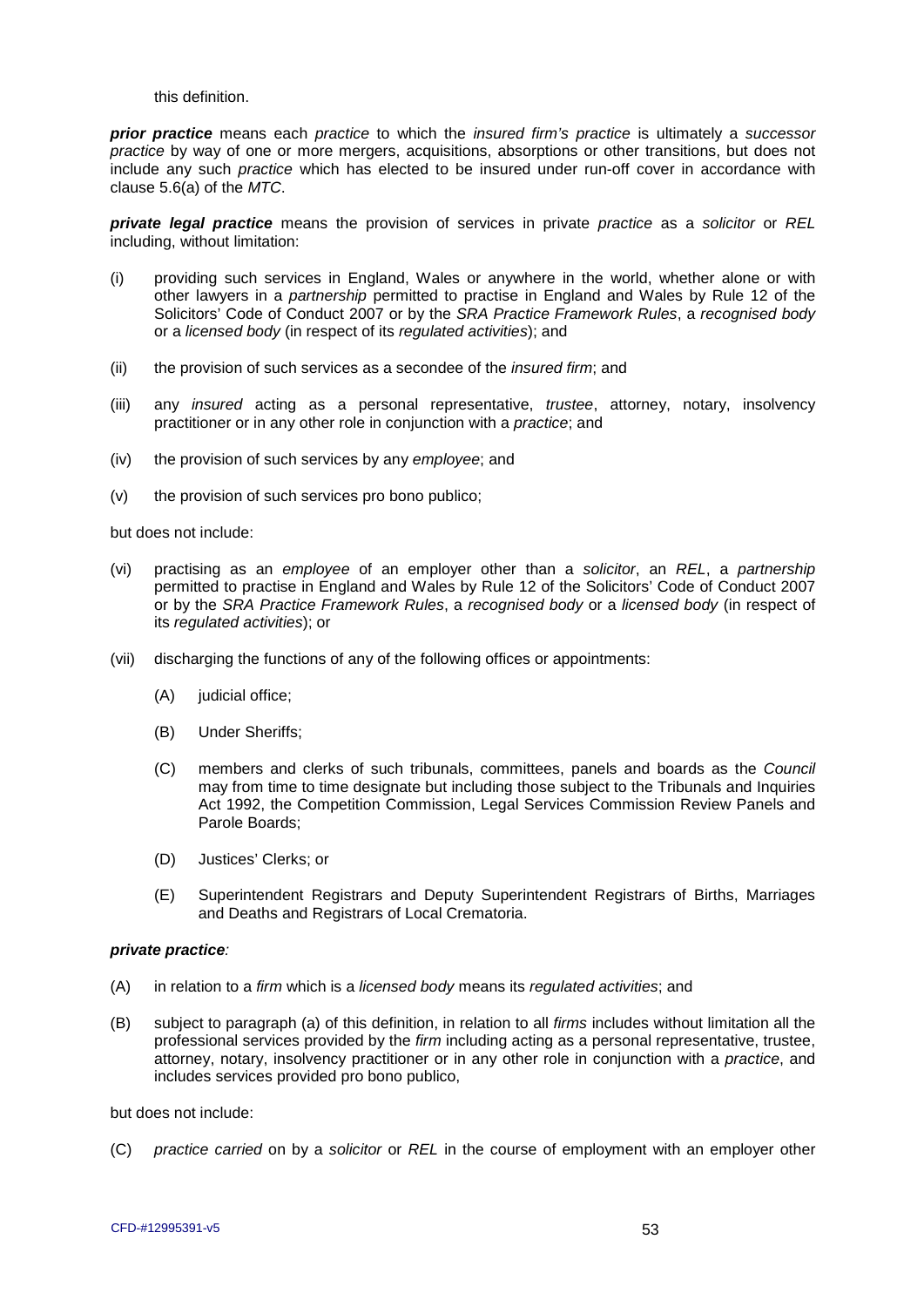than a *firm*; or

- (D) *practice* carried on through a *non-SRA firm*; or
- (E) discharging the functions of any of the following offices or appointments:
	- (I) judicial office;
	- (II) Under Sheriffs;
	- (III) members and clerks of such tribunals, committees, panels and boards as the *Council*  may from time to time designate but including those subject to the Tribunals and Inquiries Act 1992, the Competition Commission, Legal Services Commission Review Panels and Parole Boards;
	- (IV) Justices' Clerks;
	- (V) Superintendent Registrars and Deputy Superintendent Registrars of Births, Marriages and Deaths and Registrars of Local Crematoria; or
	- (VI) such other offices as the *Council* may from time to time designate;
- (F) *practice* consisting only of providing professional services without remuneration for friends, relatives, or to companies wholly owned by the *solicitor* or *REL's* family, or registered charities; or
- (G) in respect of a sole *solicitor* or a sole *REL, practice* consisting only of:
	- (I) providing professional services without remuneration for friends, relatives, or to companies wholly owned by the *solicitor* or *REL's* family, or registered charities; and/or
	- (II) administering oaths and statutory declarations; and/or
	- (III) activities which could constitute *practice* but are done in the course of discharging the functions of any of the offices or appointments listed in paragraphs (E)(I) to (VI) above.

*qualifying insurance* means a single *policy* which includes the *MTC*, or more than one *policy* which, taken together, include the *MTC*, and each of which includes the *MTC* except only in relation to the *sum insured*.

*recognised body* means a body recognised by the *SRA* under section 9 of the *AJA*.

*Regulated Activities Order* means the Financial Services and Markets Act 2000 (Regulated Activities) Order 2001.

#### *regulated activity* means:

- (A) any reserved legal activity;
- (B) any other legal activity; and
- (C) any other activity in respect of which a licensed body is regulated pursuant to Part 5 of the LSA.

*REL* means registered European lawyer, namely, an individual registered with the *SRA* under regulation 17 of the European Communities (Lawyer's Practice) Regulations 2000 (SI 2000/no. 1119).

#### *relevant licensed body* means a *licensed body* other than:

(i) an unlimited company, or an *overseas* company whose members' liability for the company's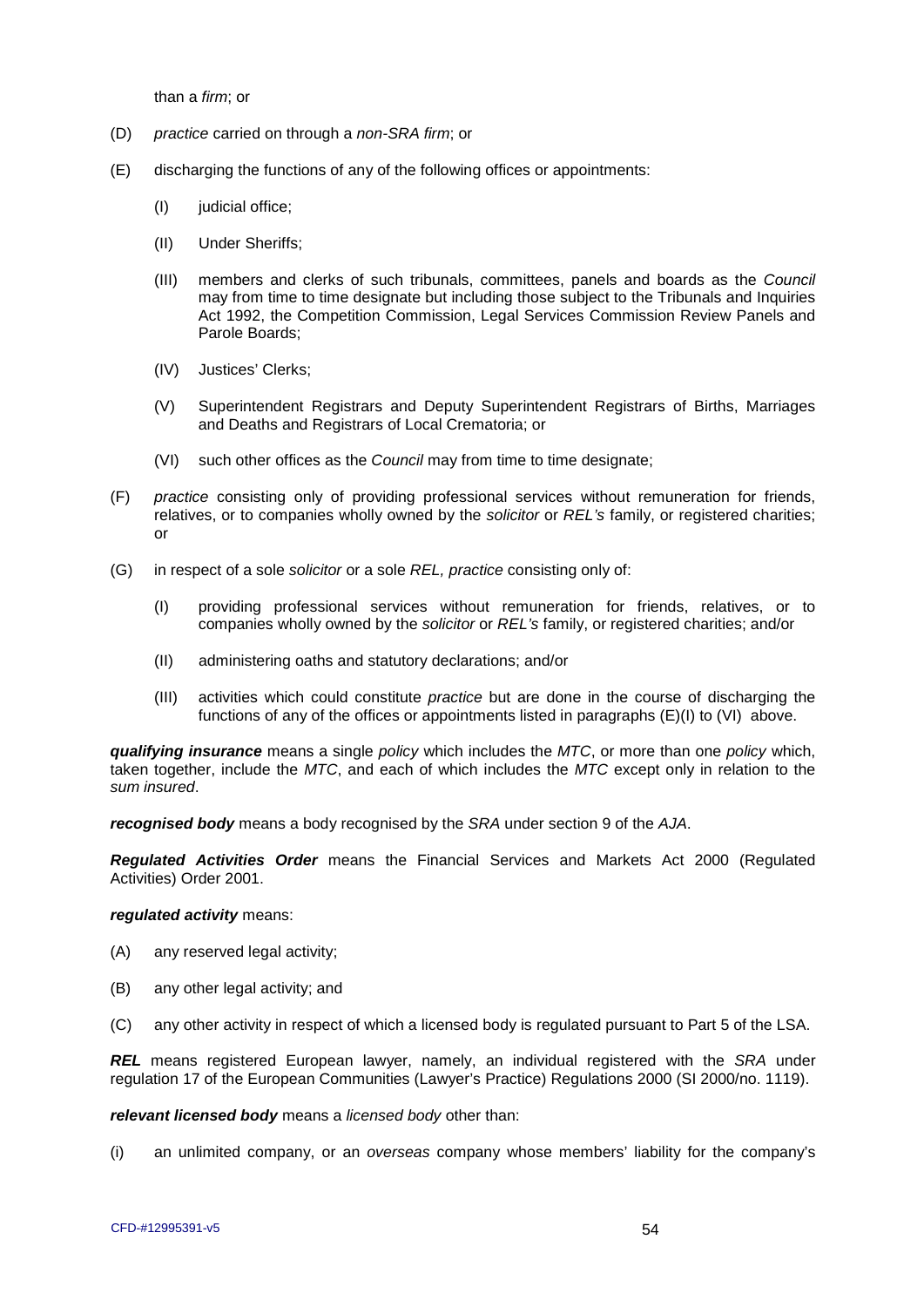debts is not limited by its constitution or by the law of its country of incorporation; or

- (ii) a nominee company only, holding *assets* for clients of another *practice*; and
	- (A) it can act only as agent for the other *practice*; and
	- (B) all the individuals who are *principals* of the *licensed body* are also *principals* of the other *practice*; and
	- (C) any fee or other income arising out of the *licensed body* accrues to the benefit of the other *practice*; or
- (iii) a *partnership* in which none of the *partners* is a limited company, an *LLP* or a legal person whose *members* have limited liability.

*relevant recognised body* means a *recognised body* other than:

- (i) an unlimited company, or an *overseas* company whose members' liability for the company's debts is not limited by its constitution or by the law of its country of incorporation; or
- (ii) a nominee company only, holding *assets* for clients of another *practice*; and
	- (A) it can act only as agent for the other *practice*; and
	- (B) all the individuals who are *principals* of the *recognised body* are also *principals* of the other *practice*; and
	- (C) any fee or other income arising out of the *recognised body* accrues to the benefit of the other *practice*; or
- (iii) a *partnership* in which none of the *partners* is a limited company, an *LLP* or a legal person whose *members* have limited liability; or
- (iv) a *sole practitioner* that is a *recognised body*.

*reserved legal activity* has the meaning given in section 12 of the *LSA*, and includes the exercise of a right of audience, the conduct of litigation, reserved instrument activities, probate activities, notarial activities and the administration of oaths, as defined in Schedule 2 to the *LSA*.

*RFL* means registered foreign lawyer, namely an individual registered with the *SRA* under section 89 of the Courts and Legal Services Act 1990.

*run-off firm* means a *firm* or former *firm* which has ceased to practise in circumstances where, in accordance with clause [5.4](#page-34-0) of the *MTC*, run-off cover is not required to be provided by any *participating insurer*.

*SA* means the Solicitors Act 1974.

**SIF** means the Solicitors Indemnity Fund.

*SIIR* means the Solicitors' Indemnity Insurance Rules 2000 to 2010, the SRA Indemnity Insurance Rules 2011 to 2012, *the SRA Indemnity Insurance Rules* or any rules subsequent thereto.

*societas Europaea* means a European public limited liability company within the meaning of Article 1 of Council Regulation 2157/2001/EC.

*Society* means the Law Society, in accordance with section 87 of the *SA*.

*sole practitioner* means *a solicitor* or an *REL* practising as a sole *principal*, and does not include a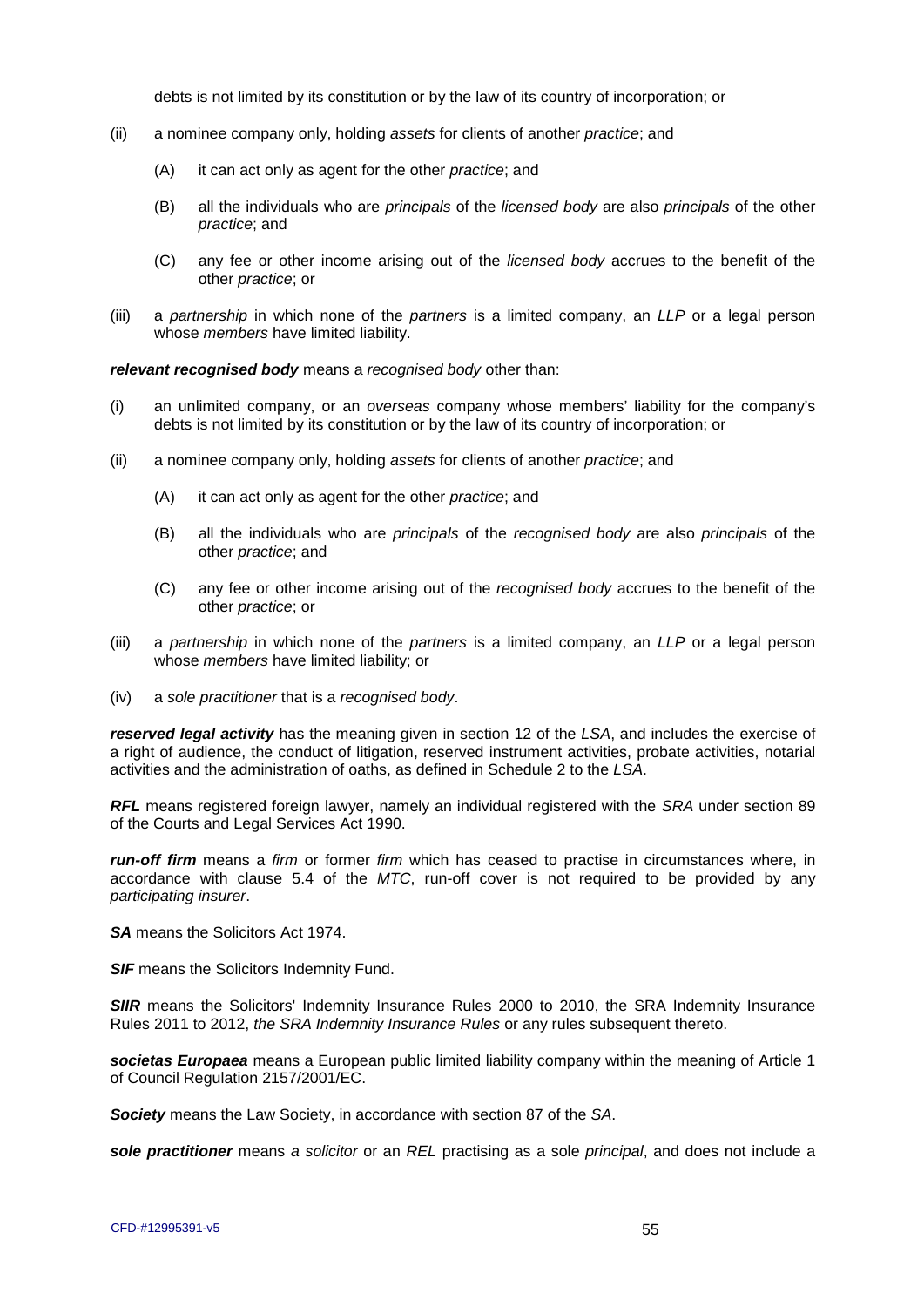*solicitor* or an *REL* practising *in-house*.

*solicitor* means a person who has been admitted as a solicitor of the Senior Courts of England and Wales and whose name is on the roll kept by the *Society* under section 6 of the *SA*, save that in the *SRA Indemnity Insurance Rules* includes a person who practises as a solicitor whether or not he or she has in force a practising certificate and also includes practice under home title of a former *REL* who has become a solicitor.

*SRA* means the Solicitors Regulation Authority and reference to the SRA as an *approved regulator* or *licensing authority* means the SRA carrying out regulatory functions assigned to the *Society* as an *approved regulator* or *licensing authority*.

*SRA Accounts Rules* means the SRA Accounts Rules 2011.

*SRA Authorisation Rules* means the SRA Authorisation Rules for Legal Services Bodies and Licensable Bodies 2011.

*SRA Financial Services (Scope) Rules* means the SRA Financial Services (Scope) Rules 2001.

*SRA Indemnity Insurance Rules* means the SRA Indemnity Insurance Rules 2013.

*SRA Indemnity Rules* means the SRA Indemnity Rules 2012.

*SRA Practice Framework Rules* means the SRA Practice Framework Rules 2011.

*SRA Training Regulations* means the SRA Training Regulations 2011.

#### *successor practice*

- (i) means a *practice* identified in this definition as 'B', where:
	- (A) 'A' is the *practice* to which B succeeds; and
	- (B) 'A's owner' is the owner of A immediately prior to transition; and
	- (C) 'B's owner' is the owner of B immediately following transition; and
	- (D) 'transition' means merger, acquisition, absorption or other transition which results in A no longer being carried on as a discrete legal *practice*.
- (ii) B is a successor practice to A where:
	- (A) B is or was held out, expressly or by implication, by B's owner as being the successor of A or as incorporating A, whether such holding out is contained in notepaper, business cards, form of electronic communications, publications, promotional material or otherwise, or is contained in any statement or declaration by B's owner to any regulatory or taxation authority; and/or
	- (B) (where A's owner was a *sole practitioner* and the transition occurred on or before 31 August 2000) - the *sole practitioner* is a *principal* of B's owner; and/or
	- (C) (where A's owner was a *sole practitioner* and the transition occurred on or after 1 September 2000) - the *sole practitioner* is a *principal* or *employee* of B's owner; and/or
	- (D) (where A's owner was a *recognised body* or a *licensed body* (in respect of its *regulated activities*)) - that body is a *principal* of B's owner; and/or
	- (E) (where A's owner was a *partnership*) the majority of the *principals* of A's owner have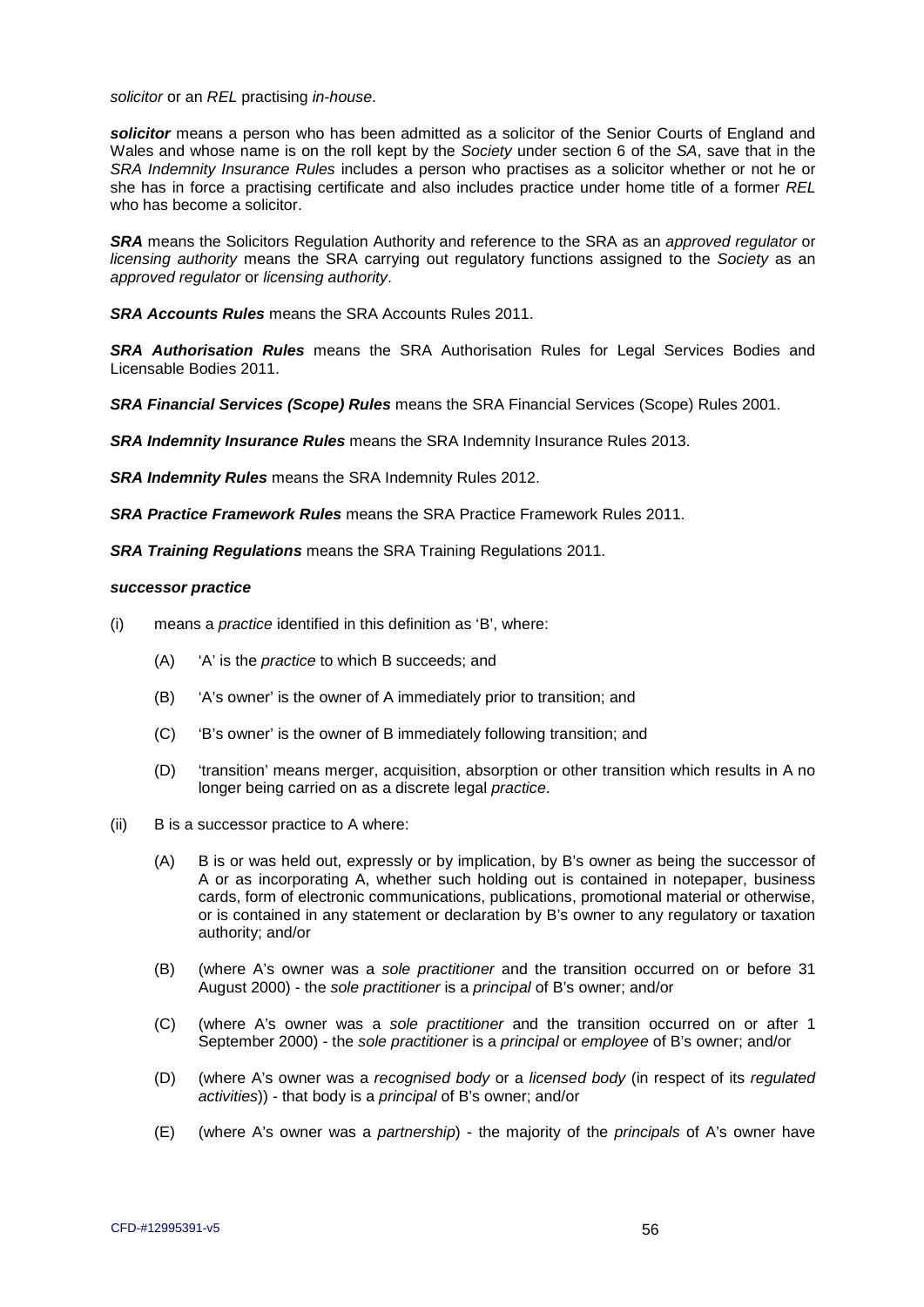become *principals* of B's owner; and/or

- (F) (where A's owner was a *partnership* and the majority of *principals* of A's owner did not become *principals* of the owner of another legal *practice* as a result of the transition) one or more of the *principals* of A's owner have become *principals* of B's owner and:
	- (I) B is carried on under the same name as A or a name which substantially incorporates the name of A (or a substantial part of the name of A); and/or
	- (II) B is carried on from the same premises as A; and/or
	- (III) the owner of B acquired the goodwill and/or assets of A; and/or
	- (IV) the owner of B assumed the liabilities of A; and/or
	- (V) the majority of staff employed by A's owner became *employees* of B's owner.
- (iii) Notwithstanding the foregoing, B is not a successor practice to A under paragraph (ii) (B), (C), (D), (E) or (F) if another *practice* is or was held out by the owner of that other *practice* as the successor of A or as incorporating A, provided that there is insurance complying with the *MTC* in relation to that other *practice*.

*sum insured* means the aggregate limit of liability of each *insurer* under the insurance.

*supplementary run-off cover* means run-off cover provided by the Solicitors Indemnity Fund following the expiry of run-off cover provided to a *firm* in accordance with the *SRA Indemnity Insurance Rules* or otherwise under a *policy* (but subject to compliance with the *MTC*).

*trainee solicitor* means any person receiving workplace training with the express purpose of qualification as a *solicitor*, at an authorised *training establishment*, under a *training contract*, and "trainee" should be construed accordingly.

*training contract* means a written contract, complying with the *SRA Training Regulations*, between one or more *training establishment* and a *trainee solicitor*, setting out the terms and conditions of the workplace training that the *trainee solicitor* will receive.

*training establishment* means an organisation, body, *firm*, *company*, *in-house practice* or individual authorised by *us* under the *SRA Training Regulations* Part 2 – Trainer Provider Regulations to take and train a *trainee solicitor*.

**Tribunal** means the Solicitors Disciplinary Tribunal which is an independent statutory tribunal constituted under section 46 of the *SA* but references to the Tribunal do not include the Tribunal when it is performing any function as an *appellate body.* 

*us* means *SRA*, and "our" and "ourselves" should be construed accordingly*.*

#### **General Interpretation**

Unless the context otherwise requires:

- (a) the singular includes the plural and vice versa;
- (b) words importing the masculine gender include the feminine and vice versa and references to the masculine or feminine include the neuter;
- (c) the word "body" includes a *sole practitioner*, and a special body within the meaning of section 106 of the *LSA*;
- (d) any explanatory notes, guidance notes and/or commentary are for the purposes of guidance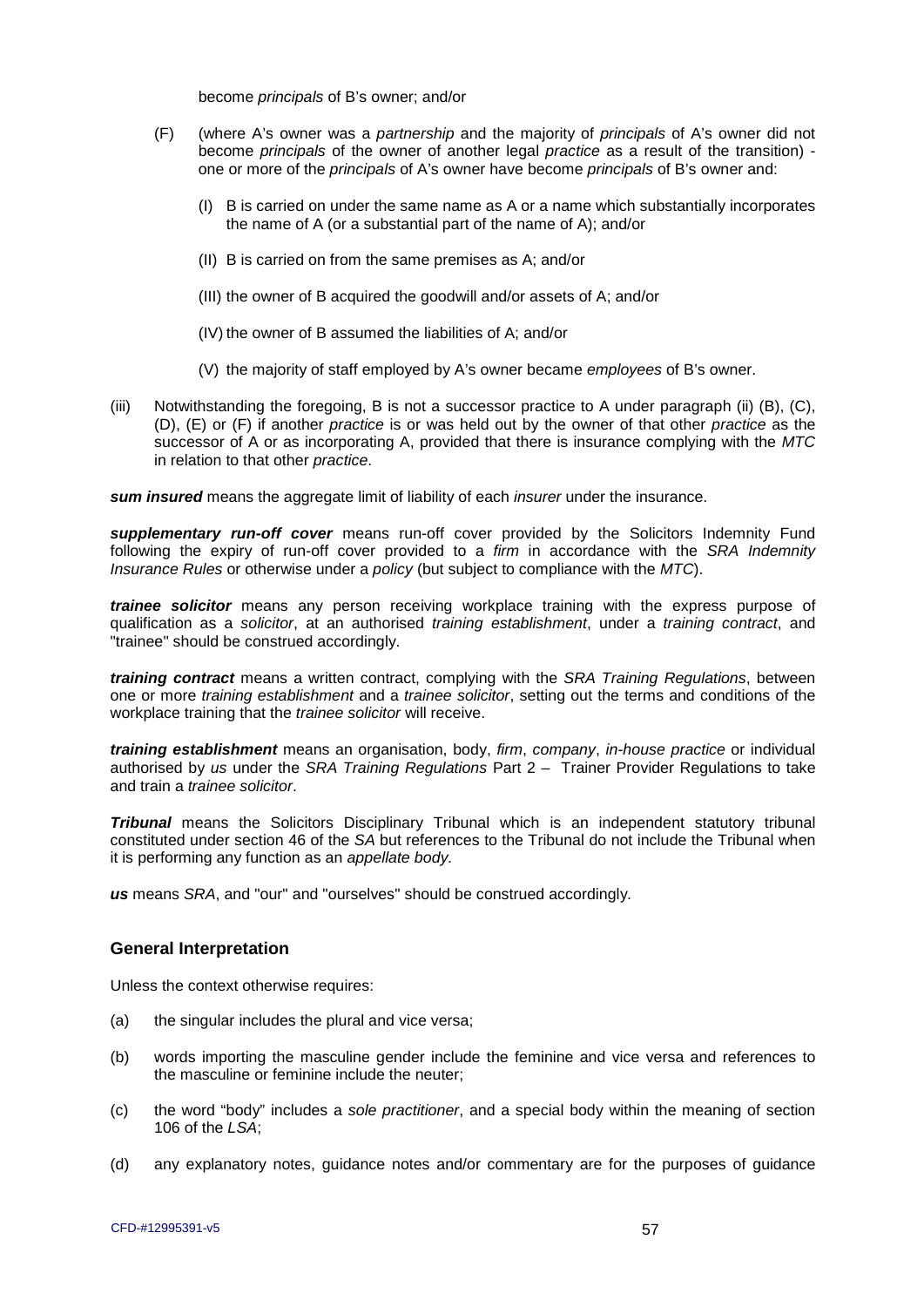only;

- (e) any headings are for ease of reference only;
- (f) "in writing" includes any form of written electronic communication normally used for business purposes, such as emails;
- (g) references to certificates, letters or other forms of written communication include references to those in both electronic and hard copy format; and
- (h) a reference to any statute, statutory provision, code or regulation includes any subordinate legislation (as defined by section 21(1) of the Interpretation Act 1978) made under it.